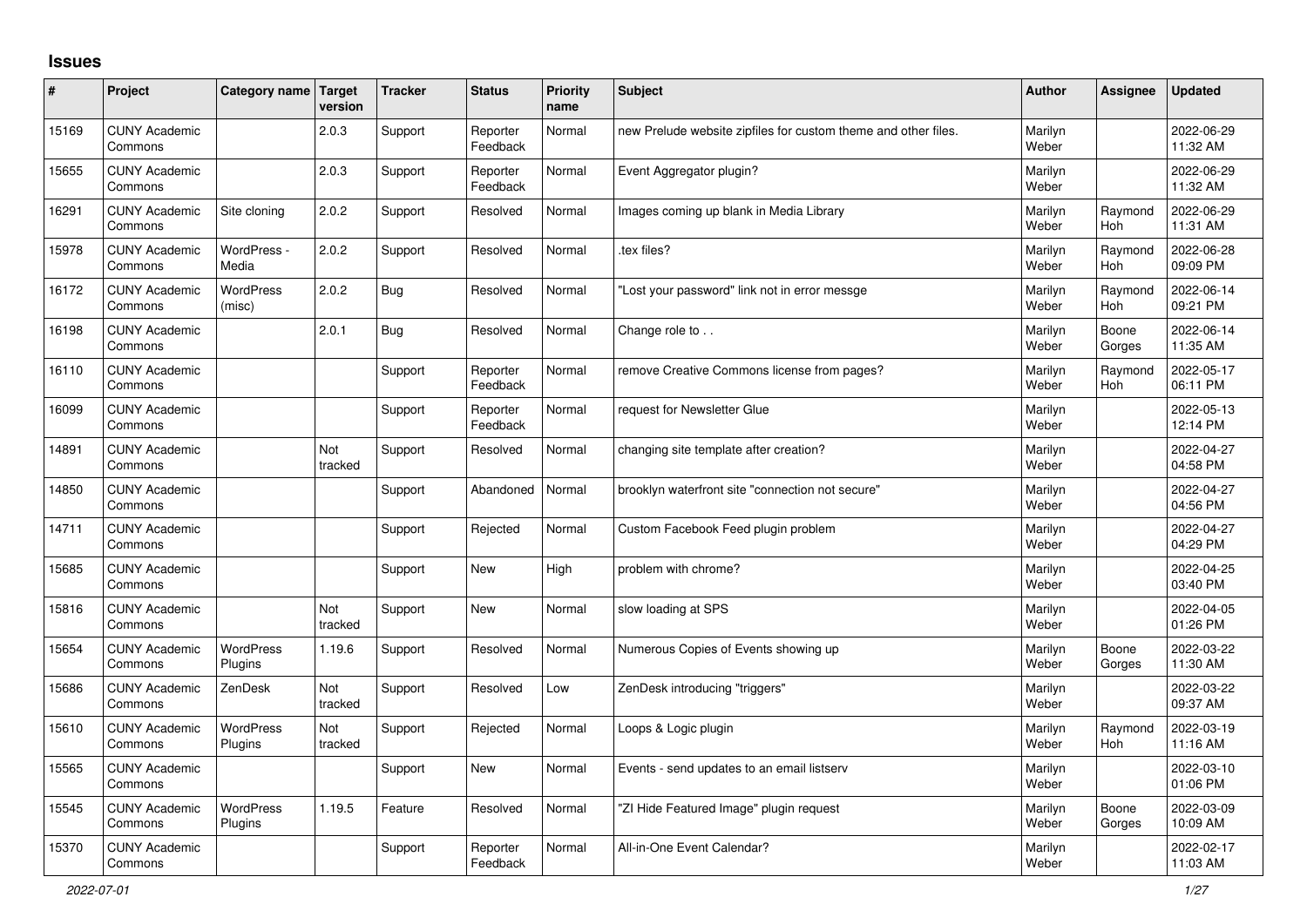| #     | Project                         | Category name   Target            | version        | <b>Tracker</b> | <b>Status</b>        | <b>Priority</b><br>name | <b>Subject</b>                                                                          | <b>Author</b>    | Assignee              | <b>Updated</b>         |
|-------|---------------------------------|-----------------------------------|----------------|----------------|----------------------|-------------------------|-----------------------------------------------------------------------------------------|------------------|-----------------------|------------------------|
| 15279 | <b>CUNY Academic</b><br>Commons |                                   |                | Bug            | Rejected             | Normal                  | big delay - cloning the history site                                                    | Marilyn<br>Weber |                       | 2022-02-09<br>01:49 PM |
| 15241 | <b>CUNY Academic</b><br>Commons | Onboarding                        | 1.19.3         | Design/UX      | Resolved             | Normal                  | white on gray                                                                           | Marilyn<br>Weber | Boone<br>Gorges       | 2022-02-08<br>02:38 PM |
| 15269 | <b>CUNY Academic</b><br>Commons | Redmine                           | Not<br>tracked | Support        | Resolved             | Normal                  | Segal Theater sites                                                                     | Marilyn<br>Weber |                       | 2022-02-07<br>04:11 PM |
| 15266 | <b>CUNY Academic</b><br>Commons |                                   |                | Support        | Resolved             | Normal                  | Just an appreciation                                                                    | Marilyn<br>Weber |                       | 2022-02-07<br>10:42 AM |
| 15260 | <b>CUNY Academic</b><br>Commons |                                   |                | Support        | Reporter<br>Feedback | Normal                  | Diacritical markings   European Stages                                                  | Marilyn<br>Weber |                       | 2022-02-04<br>08:16 AM |
| 15252 | <b>CUNY Academic</b><br>Commons | Layout                            | Not<br>tracked | Bug            | Resolved             | Normal                  | visual glitch with the Segal Center webpage                                             | Marilyn<br>Weber | Raymond<br>Hoh        | 2022-02-03<br>04:56 PM |
| 15211 | <b>CUNY Academic</b><br>Commons | <b>Blogs</b><br>(BuddyPress)      | 1.19.2         | Support        | Resolved             | Normal                  | No good error reporting for already-used domain name when creating a<br>site in Firefox | Marilyn<br>Weber | Boone<br>Gorges       | 2022-01-25<br>11:33 AM |
| 15120 | <b>CUNY Academic</b><br>Commons |                                   |                | Support        | Resolved             | Normal                  | embed Zoom recordings in a post?                                                        | Marilyn<br>Weber |                       | 2021-12-29<br>08:15 AM |
| 14889 | <b>CUNY Academic</b><br>Commons | Events                            | 1.19.0         | Support        | Resolved             | Normal                  | events in group - can they be edited by all admins?                                     | Marilyn<br>Weber | Raymond<br>Hoh        | 2021-12-13<br>03:31 PM |
| 15045 | <b>CUNY Academic</b><br>Commons |                                   |                | Support        | New                  | Normal                  | no result for KCeL in the search box on the commons                                     | Marilyn<br>Weber |                       | 2021-12-10<br>11:29 AM |
| 14973 | <b>CUNY Academic</b><br>Commons |                                   |                | Support        | Resolved             | Normal                  | Mail Poet                                                                               | Marilyn<br>Weber |                       | 2021-12-06<br>10:20 AM |
| 15022 | <b>CUNY Academic</b><br>Commons |                                   |                | Support        | Rejected             | High                    | ArabStages                                                                              | Marilyn<br>Weber |                       | 2021-12-06<br>10:16 AM |
| 15025 | <b>CUNY Academic</b><br>Commons |                                   |                | Support        | Duplicate            | Normal                  | emails for all the papers on the commons that have been changed                         | Marilyn<br>Weber |                       | 2021-12-02<br>11:57 AM |
| 14972 | <b>CUNY Academic</b><br>Commons |                                   |                | Support        | Rejected             | Normal                  | Mailchimp plugin                                                                        | Marilyn<br>Weber |                       | 2021-11-17<br>02:13 PM |
| 14911 | <b>CUNY Academic</b><br>Commons | <b>WordPress</b><br><b>Themes</b> | Not<br>tracked | Support        | <b>New</b>           | Normal                  | Twentytwentyone theme                                                                   | Marilyn<br>Weber |                       | 2021-10-28<br>10:37 AM |
| 14885 | <b>CUNY Academic</b><br>Commons | <b>WordPress</b><br>Plugins       | 1.18.22        | Bug            | Resolved             | Normal                  | Long Loading Times -- Wordpress Admin Site                                              | Marilyn<br>Weber | Raymond<br><b>Hoh</b> | 2021-10-26<br>12:28 PM |
| 14900 | <b>CUNY Academic</b><br>Commons |                                   | Not<br>tracked | Support        | Reporter<br>Feedback | Normal                  | previous theme?                                                                         | Marilyn<br>Weber |                       | 2021-10-25<br>10:31 AM |
| 14813 | <b>CUNY Academic</b><br>Commons |                                   | Not<br>tracked | Support        | Resolved             | Normal                  | raise the file size limit                                                               | Marilyn<br>Weber |                       | 2021-09-30<br>12:02 PM |
| 14812 | <b>CUNY Academic</b><br>Commons |                                   | Not<br>tracked | Support        | Resolved             | Normal                  | Custom Sidebars and Wordpress 5.6                                                       | Marilyn<br>Weber |                       | 2021-09-30<br>10:43 AM |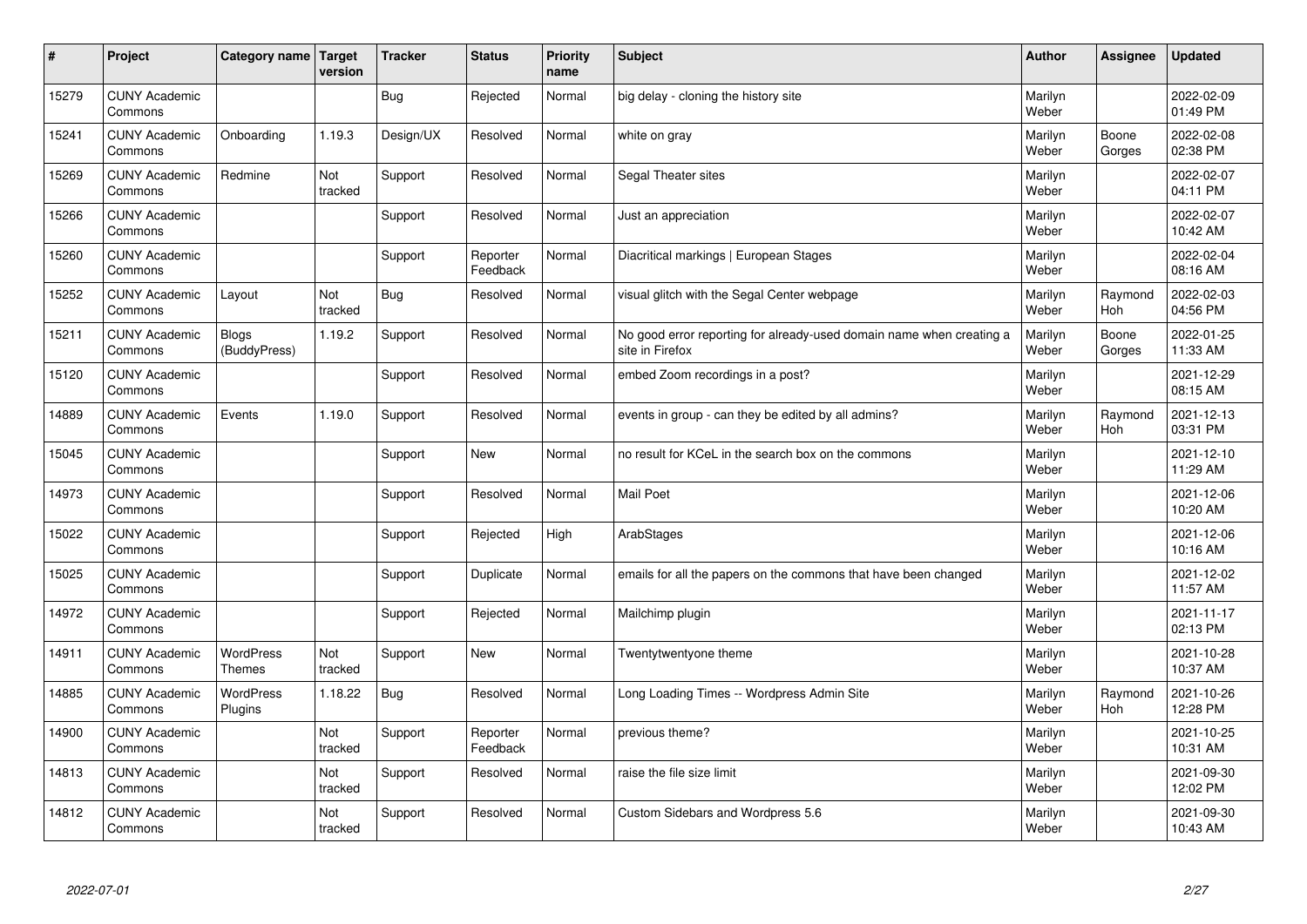| #     | Project                         | Category name   Target      | version        | <b>Tracker</b> | <b>Status</b>        | <b>Priority</b><br>name | <b>Subject</b>                                                  | <b>Author</b>    | Assignee              | <b>Updated</b>         |
|-------|---------------------------------|-----------------------------|----------------|----------------|----------------------|-------------------------|-----------------------------------------------------------------|------------------|-----------------------|------------------------|
| 14799 | <b>CUNY Academic</b><br>Commons |                             | 1.18.19        | Support        | Resolved             | High                    | install the official Classic Widgets?                           | Marilyn<br>Weber |                       | 2021-09-22<br>02:17 PM |
| 14784 | <b>CUNY Academic</b><br>Commons |                             |                | Support        | Reporter<br>Feedback | Normal                  | User report of logo problem when using Customizer theme         | Marilyn<br>Weber |                       | 2021-09-17<br>10:25 AM |
| 14389 | <b>CUNY Academic</b><br>Commons |                             |                | Support        | Abandoned            | Normal                  | WebflowIO?                                                      | Marilyn<br>Weber |                       | 2021-09-14<br>10:45 AM |
| 14148 | <b>CUNY Academic</b><br>Commons |                             |                | Support        | Abandoned            | Normal                  | post notification problem                                       | Marilyn<br>Weber |                       | 2021-09-14<br>10:43 AM |
| 13596 | <b>CUNY Academic</b><br>Commons |                             |                | Support        | Abandoned            | Normal                  | invited as Author but show as Contributor                       | Marilyn<br>Weber |                       | 2021-09-14<br>10:41 AM |
| 13584 | <b>CUNY Academic</b><br>Commons |                             |                | Support        | Abandoned            | Normal                  | Graphy theme question                                           | Marilyn<br>Weber |                       | 2021-09-14<br>10:41 AM |
| 14734 | <b>CUNY Academic</b><br>Commons | WordPress<br><b>Themes</b>  | 1.18.18        | Support        | Resolved             | Normal                  | missing section of Sujatha Fernandes' site                      | Marilyn<br>Weber | Raymond<br>Hoh        | 2021-09-06<br>04:15 PM |
| 14718 | <b>CUNY Academic</b><br>Commons |                             | Not<br>tracked | Support        | Resolved             | Normal                  | User wants to recover deleted account                           | Marilyn<br>Weber |                       | 2021-08-30<br>02:46 PM |
| 14625 | <b>CUNY Academic</b><br>Commons |                             | Not<br>tracked | Support        | Rejected             | Normal                  | image won't appear in slideshow.                                | Marilyn<br>Weber |                       | 2021-07-27<br>10:33 AM |
| 14606 | <b>CUNY Academic</b><br>Commons | WordPress<br>(misc)         | Not<br>tracked | Support        | Rejected             | Normal                  | calendar wrong month                                            | Marilyn<br>Weber |                       | 2021-07-23<br>12:11 PM |
| 14594 | <b>CUNY Academic</b><br>Commons |                             | Not<br>tracked | Support        | Resolved             | Normal                  | Administration email verification?                              | Marilyn<br>Weber |                       | 2021-07-12<br>11:40 AM |
| 14534 | <b>CUNY Academic</b><br>Commons | <b>WordPress</b><br>Plugins | 1.18.12        | Support        | Resolved             | Normal                  | Share This Image plugin?                                        | Marilyn<br>Weber |                       | 2021-06-08<br>11:50 AM |
| 14509 | <b>CUNY Academic</b><br>Commons | WordPress<br>Plugins        | 1.18.12        | <b>Bug</b>     | Resolved             | Normal                  | Elementor Editor problem                                        | Marilyn<br>Weber |                       | 2021-06-08<br>09:55 AM |
| 14526 | <b>CUNY Academic</b><br>Commons | Registration                | 1.18.12        | <b>Bug</b>     | Resolved             | High                    | registration interface won't show a space to enter nonCUNY code | Marilyn<br>Weber |                       | 2021-06-03<br>04:02 PM |
| 14265 | <b>CUNY Academic</b><br>Commons | WordPress<br>Plugins        | 1.18.10        | Support        | Resolved             | Normal                  | separate the tag cloud in the blog sidebar                      | Marilyn<br>Weber | Boone<br>Gorges       | 2021-05-12<br>05:19 PM |
| 14448 | <b>CUNY Academic</b><br>Commons | Password<br>Reset           | Not<br>tracked | <b>Bug</b>     | Rejected             | Normal                  | password reset weirdness                                        | Marilyn<br>Weber | Raymond<br><b>Hoh</b> | 2021-05-12<br>01:34 PM |
| 14378 | <b>CUNY Academic</b><br>Commons |                             | Not<br>tracked | Support        | Resolved             | Normal                  | PPTX files unfetchable                                          | Marilyn<br>Weber |                       | 2021-05-11<br>11:25 AM |
| 14398 | <b>CUNY Academic</b><br>Commons |                             | Not<br>tracked | Support        | Reporter<br>Feedback | Normal                  | Events plug-in notification problem                             | Marilyn<br>Weber |                       | 2021-05-11<br>11:21 AM |
| 14410 | <b>CUNY Academic</b><br>Commons |                             | 1.18.10        | <b>Bug</b>     | Resolved             | Normal                  | events calendar problem?                                        | Marilyn<br>Weber |                       | 2021-05-10<br>04:45 PM |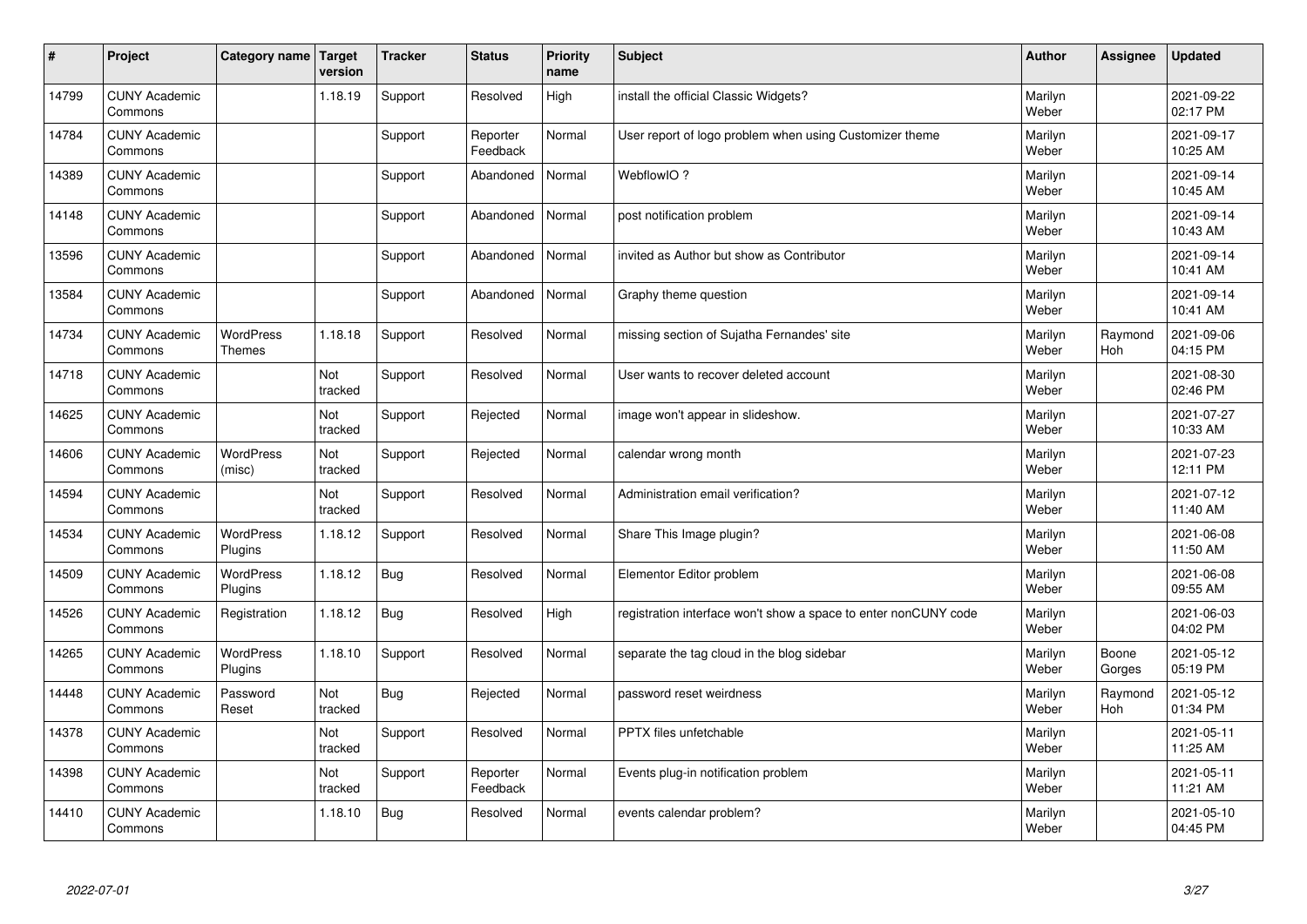| #     | Project                         | Category name   Target            | version        | <b>Tracker</b> | <b>Status</b>        | <b>Priority</b><br>name | <b>Subject</b>                                                              | <b>Author</b>    | Assignee              | <b>Updated</b>         |
|-------|---------------------------------|-----------------------------------|----------------|----------------|----------------------|-------------------------|-----------------------------------------------------------------------------|------------------|-----------------------|------------------------|
| 14404 | <b>CUNY Academic</b><br>Commons |                                   | Not<br>tracked | Support        | Resolved             | Normal                  | blocked IP of user?                                                         | Marilyn<br>Weber |                       | 2021-05-10<br>01:00 PM |
| 14411 | <b>CUNY Academic</b><br>Commons | <b>WordPress</b><br><b>Themes</b> | 1.18.10        | <b>Bug</b>     | Resolved             | Normal                  | logo problems                                                               | Marilyn<br>Weber |                       | 2021-05-03<br>04:37 PM |
| 14369 | <b>CUNY Academic</b><br>Commons | WordPress -<br>Media              | Not<br>tracked | Support        | Resolved             | Normal                  | renewed problem with ppsx files                                             | Marilyn<br>Weber |                       | 2021-04-27<br>12:44 PM |
| 14360 | <b>CUNY Academic</b><br>Commons |                                   |                | Support        | Rejected             | Normal                  | danielgerouldarchives.org?                                                  | Marilyn<br>Weber |                       | 2021-04-27<br>10:42 AM |
| 14344 | <b>CUNY Academic</b><br>Commons | Domain<br>Mapping                 | Not<br>tracked | Support        | Resolved             | Normal                  | arabstages.org site down                                                    | Marilyn<br>Weber | Raymond<br><b>Hoh</b> | 2021-04-19<br>01:42 PM |
| 14304 | <b>CUNY Academic</b><br>Commons | Group Library                     | 1.18.8         | <b>Bug</b>     | Resolved             | Normal                  | Library items change folders when adding subsequent items in new<br>folders | Marilyn<br>Weber | Boone<br>Gorges       | 2021-04-13<br>11:21 AM |
| 14270 | <b>CUNY Academic</b><br>Commons | <b>WordPress</b><br><b>Themes</b> | 1.18.8         | Support        | Resolved             | Normal                  | grid theme?                                                                 | Marilyn<br>Weber |                       | 2021-04-13<br>11:20 AM |
| 14246 | <b>CUNY Academic</b><br>Commons |                                   | 1.18.8         | Support        | Resolved             | Normal                  | 'Weekly jQuery Migrate Status Update"                                       | Marilyn<br>Weber |                       | 2021-04-13<br>11:08 AM |
| 14129 | <b>CUNY Academic</b><br>Commons | Onboarding                        | 1.18.6         | Support        | Resolved             | Normal                  | can only see some invites sent                                              | Marilyn<br>Weber | Raymond<br>Hoh        | 2021-04-09<br>09:00 AM |
| 14242 | <b>CUNY Academic</b><br>Commons |                                   |                | Support        | Resolved             | Normal                  | LAILAC site missing content                                                 | Marilyn<br>Weber |                       | 2021-03-27<br>08:40 AM |
| 14077 | <b>CUNY Academic</b><br>Commons | <b>WordPress</b><br>Plugins       | 1.18.7         | Support        | Resolved             | Normal                  | Elementor Pro plugin for the slider                                         | Marilyn<br>Weber | Raymond<br>Hoh        | 2021-03-23<br>11:43 AM |
| 14012 | <b>CUNY Academic</b><br>Commons | <b>WordPress</b><br>Plugins       | 1.18.5         | Support        | Resolved             | Normal                  | Open External Links in a New Window plugin?                                 | Marilyn<br>Weber | Boone<br>Gorges       | 2021-03-02<br>02:07 PM |
| 14074 | <b>CUNY Academic</b><br>Commons | <b>WordPress</b><br>(misc)        | Not<br>tracked | Support        | Reporter<br>Feedback | Normal                  | page password protection problem                                            | Marilyn<br>Weber |                       | 2021-03-02<br>11:03 AM |
| 14075 | <b>CUNY Academic</b><br>Commons | WordPress<br>Plugins              | Not<br>tracked | <b>Bug</b>     | Resolved             | Normal                  | sludigitalportfolios.commons.gc.cuny.edu                                    | Marilyn<br>Weber | Boone<br>Gorges       | 2021-03-01<br>10:46 AM |
| 14019 | <b>CUNY Academic</b><br>Commons | WordPress<br>Plugins              | 1.18.5         | <b>Bug</b>     | Resolved             | Normal                  | smorales.commons.gc.cuny.edu                                                | Marilyn<br>Weber | Boone<br>Gorges       | 2021-02-23<br>11:06 AM |
| 13912 | <b>CUNY Academic</b><br>Commons |                                   | Not<br>tracked | Feature        | Hold                 | Low                     | posting "missed schedule"                                                   | Marilyn<br>Weber |                       | 2021-02-23<br>10:46 AM |
| 13916 | <b>CUNY Academic</b><br>Commons |                                   |                | Support        | Rejected             | Normal                  | <b>Custom Sidebars</b>                                                      | Marilyn<br>Weber |                       | 2021-02-23<br>10:45 AM |
| 14016 | <b>CUNY Academic</b><br>Commons |                                   |                | Support        | Rejected             | Normal                  | PDFs not downloading                                                        | Marilyn<br>Weber |                       | 2021-02-22<br>11:00 AM |
| 14008 | <b>CUNY Academic</b><br>Commons |                                   |                | Bug            | Resolved             | High                    | invisible user                                                              | Marilyn<br>Weber |                       | 2021-02-18<br>05:53 PM |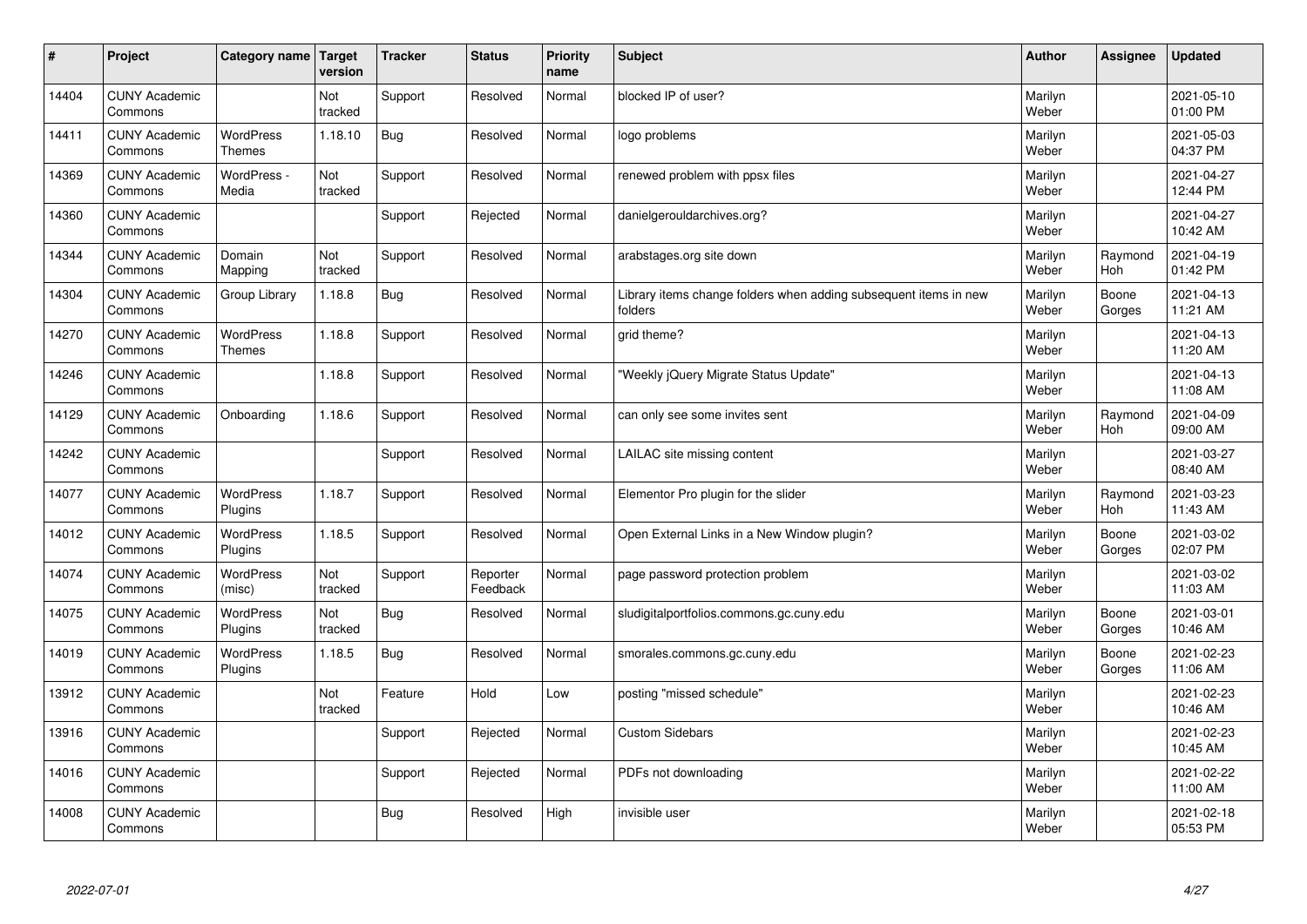| $\sharp$ | Project                         | Category name   Target            | version        | <b>Tracker</b> | <b>Status</b>        | <b>Priority</b><br>name | <b>Subject</b>                                                                        | <b>Author</b>    | <b>Assignee</b>       | <b>Updated</b>         |
|----------|---------------------------------|-----------------------------------|----------------|----------------|----------------------|-------------------------|---------------------------------------------------------------------------------------|------------------|-----------------------|------------------------|
| 13975    | <b>CUNY Academic</b><br>Commons | Social Paper                      | Not<br>tracked | Support        | Reporter<br>Feedback | Normal                  | can't approve comments on Social Paper paper                                          | Marilyn<br>Weber |                       | 2021-02-12<br>09:33 AM |
| 13935    | <b>CUNY Academic</b><br>Commons | <b>WordPress</b><br>Plugins       | 1.18.4         | Support        | Resolved             | Low                     | Add Users sidebar widget not working                                                  | Marilyn<br>Weber |                       | 2021-02-09<br>11:05 AM |
| 13944    | <b>CUNY Academic</b><br>Commons | <b>WordPress</b><br>Plugins       | 1.18.4         | Support        | Resolved             | Normal                  | 3D FlipBook request                                                                   | Marilyn<br>Weber |                       | 2021-02-09<br>11:05 AM |
| 13958    | <b>CUNY Academic</b><br>Commons |                                   | 1.18.4         | Support        | Resolved             | Normal                  | calendar widget problem                                                               | Marilyn<br>Weber |                       | 2021-02-09<br>11:05 AM |
| 13929    | <b>CUNY Academic</b><br>Commons |                                   | 1.18.4         | Support        | Resolved             | Normal                  | update error message                                                                  | Marilyn<br>Weber | Boone<br>Gorges       | 2021-02-09<br>11:05 AM |
| 13918    | <b>CUNY Academic</b><br>Commons |                                   | Not<br>tracked | Support        | Rejected             | Normal                  | MailPoet Newsletters Premium plugin                                                   | Marilyn<br>Weber |                       | 2021-02-09<br>11:01 AM |
| 13947    | <b>CUNY Academic</b><br>Commons | <b>WordPress</b><br>Plugins       | 1.18.4         | Bug            | Resolved             | Normal                  | Elementor plugin problem                                                              | Marilyn<br>Weber | Raymond<br>Hoh        | 2021-02-08<br>09:34 PM |
| 13878    | <b>CUNY Academic</b><br>Commons | Group cloning                     | 1.18.4         | Support        | Resolved             | High                    | When creating Group + Site and choosing 'Clone existing', cannot<br>advance to step 2 | Marilyn<br>Weber | Jeremy<br>Felt        | 2021-02-02<br>11:02 AM |
| 11976    | <b>CUNY Academic</b><br>Commons | <b>WordPress</b><br><b>Themes</b> | Not<br>tracked | Support        | Resolved             | Normal                  | ColorMag request                                                                      | Marilyn<br>Weber |                       | 2021-02-01<br>10:25 AM |
| 13741    | <b>CUNY Academic</b><br>Commons | WordPress<br>Plugins              | 1.18.3         | Support        | Resolved             | Normal                  | Ensemble Video Plugin                                                                 | Marilyn<br>Weber |                       | 2021-01-26<br>04:43 PM |
| 13841    | <b>CUNY Academic</b><br>Commons | WordPress<br>Plugins              | 1.18.3         | Support        | Resolved             | Normal                  | Folders plugin request                                                                | Marilyn<br>Weber | Boone<br>Gorges       | 2021-01-26<br>04:43 PM |
| 13826    | <b>CUNY Academic</b><br>Commons |                                   |                | Support        | Resolved             | Normal                  | January 14th                                                                          | Marilyn<br>Weber |                       | 2021-01-26<br>04:26 PM |
| 13827    | <b>CUNY Academic</b><br>Commons | Group Forums                      | 1.18.3         | Bug            | Resolved             | Normal                  | more forum post problems                                                              | Marilyn<br>Weber | Raymond<br>Hoh        | 2021-01-22<br>08:19 PM |
| 13846    | <b>CUNY Academic</b><br>Commons | WordPress<br>Plugins              | 1.18.3         | Support        | Resolved             | Normal                  | Yoast SEO plugin problem                                                              | Marilyn<br>Weber |                       | 2021-01-19<br>05:34 PM |
| 13783    | <b>CUNY Academic</b><br>Commons |                                   | 1.18.2         | Support        | Resolved             | Normal                  | new CUNY OneSearch url                                                                | Marilyn<br>Weber |                       | 2021-01-14<br>04:53 PM |
| 13641    | <b>CUNY Academic</b><br>Commons |                                   | 1.18.2         | Support        | Resolved             | Normal                  | follow up to migration request                                                        | Marilyn<br>Weber | Boone<br>Gorges       | 2021-01-12<br>10:59 AM |
| 13768    | <b>CUNY Academic</b><br>Commons | Domain<br>Mapping                 | Not<br>tracked | Bug            | Resolved             | Normal                  | patricksweeney.commons.gc.cuny.edu down                                               | Marilyn<br>Weber | Raymond<br><b>Hoh</b> | 2021-01-12<br>10:47 AM |
| 13738    | <b>CUNY Academic</b><br>Commons |                                   | 1.18.1         | Support        | Resolved             | Normal                  | theme requests from a non-CUY person                                                  | Marilyn<br>Weber |                       | 2020-12-23<br>11:34 AM |
| 12999    | <b>CUNY Academic</b><br>Commons |                                   | 1.18.1         | Support        | Resolved             | Normal                  | request for Dentist theme                                                             | Marilyn<br>Weber | Boone<br>Gorges       | 2020-12-22<br>03:31 PM |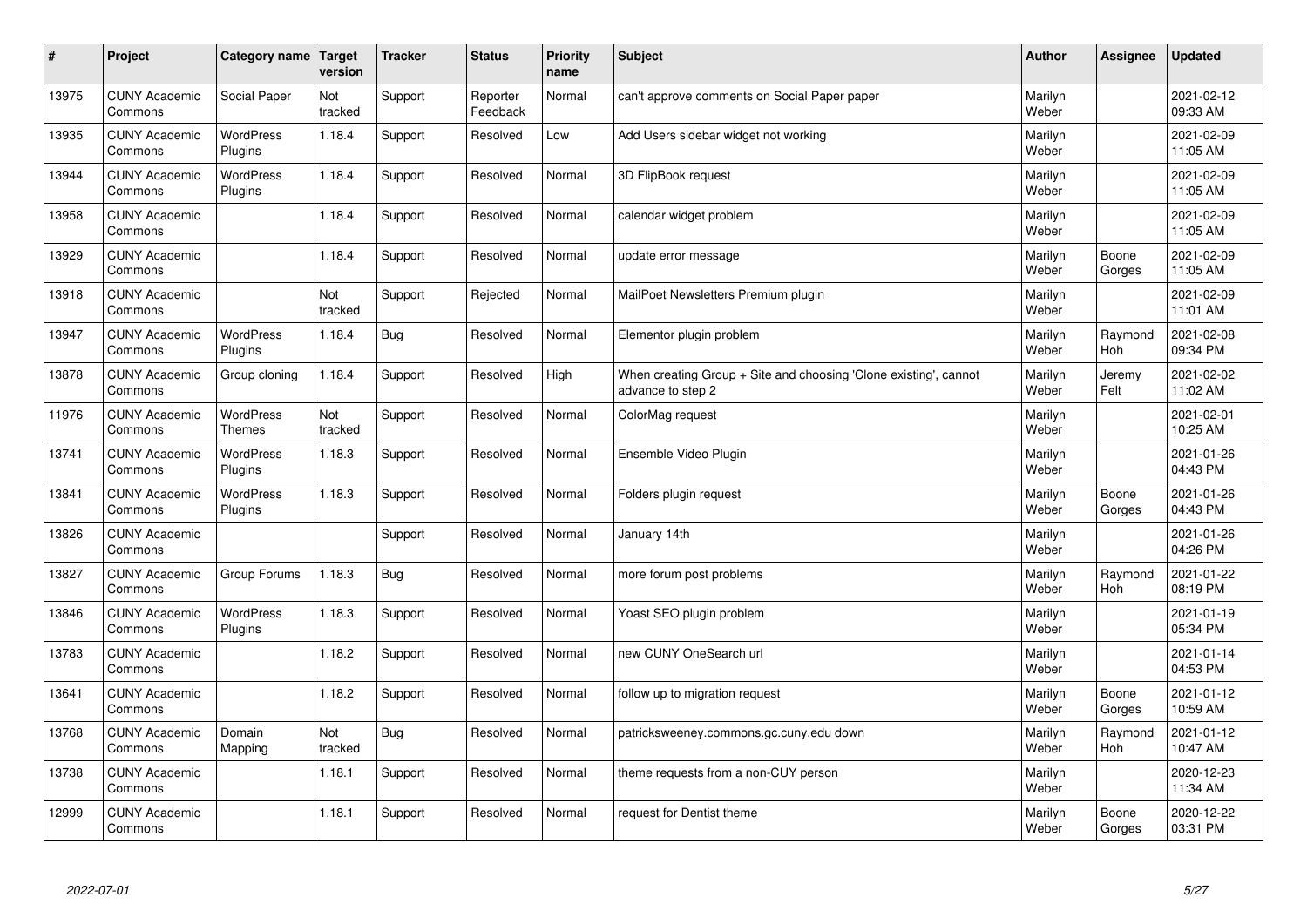| $\sharp$ | Project                         | Category name                     | Target<br>version | <b>Tracker</b> | <b>Status</b>        | <b>Priority</b><br>name | <b>Subject</b>                           | <b>Author</b>    | Assignee       | <b>Updated</b>         |
|----------|---------------------------------|-----------------------------------|-------------------|----------------|----------------------|-------------------------|------------------------------------------|------------------|----------------|------------------------|
| 13699    | <b>CUNY Academic</b><br>Commons |                                   | Not<br>tracked    | Support        | Resolved             | Normal                  | Martin Segal Center site down            | Marilyn<br>Weber | Raymond<br>Hoh | 2020-12-22<br>03:03 PM |
| 13715    | <b>CUNY Academic</b><br>Commons |                                   | Not<br>tracked    | Bug            | Resolved             | High                    | https://ulysses.commons.gc.cuny.edu down | Marilyn<br>Weber |                | 2020-12-22<br>03:02 PM |
| 13710    | <b>CUNY Academic</b><br>Commons |                                   | Not<br>tracked    | Support        | Resolved             | Normal                  | small change to Hosting Partner Handbook | Marilyn<br>Weber |                | 2020-12-16<br>04:29 PM |
| 13656    | <b>CUNY Academic</b><br>Commons |                                   |                   | Bug            | Resolved             | High                    | site down                                | Marilyn<br>Weber |                | 2020-12-11<br>12:50 PM |
| 13675    | <b>CUNY Academic</b><br>Commons | Group Library                     | 1.18.1            | <b>Bug</b>     | Resolved             | High                    | broken Library                           | Marilyn<br>Weber |                | 2020-12-09<br>05:02 PM |
| 13637    | <b>CUNY Academic</b><br>Commons |                                   |                   | Support        | Abandoned            | Normal                  | All-in-One Migration plugin request      | Marilyn<br>Weber |                | 2020-12-08<br>10:46 AM |
| 13633    | <b>CUNY Academic</b><br>Commons |                                   | Not<br>tracked    | <b>Bug</b>     | Resolved             | High                    | PublicsLab site down                     | Marilyn<br>Weber |                | 2020-11-30<br>02:01 PM |
| 13512    | <b>CUNY Academic</b><br>Commons | <b>WordPress</b><br><b>Themes</b> | 1.17.7            | Support        | Resolved             | Normal                  | theme update                             | Marilyn<br>Weber |                | 2020-11-16<br>04:46 PM |
| 13541    | <b>CUNY Academic</b><br>Commons |                                   | Not<br>tracked    | Support        | Resolved             | Normal                  | add a page template to OER site.         | Marilyn<br>Weber |                | 2020-11-11<br>11:12 AM |
| 13521    | <b>CUNY Academic</b><br>Commons | Onboarding                        | 1.17.7            | Support        | Resolved             | Normal                  | sent invitations page                    | Marilyn<br>Weber | Raymond<br>Hoh | 2020-11-10<br>10:31 AM |
| 11908    | <b>CUNY Academic</b><br>Commons | Spam/Spam<br>Prevention           | 1.17.7            | Support        | Resolved             | Normal                  | overeager spam filter                    | Marilyn<br>Weber | Raymond<br>Hoh | 2020-11-05<br>04:36 PM |
| 13288    | <b>CUNY Academic</b><br>Commons |                                   |                   | Support        | Abandoned            | Normal                  | log in problems on iPhone 6              | Marilyn<br>Weber |                | 2020-10-27<br>10:26 AM |
| 13441    | <b>CUNY Academic</b><br>Commons |                                   | 1.17.5            | Support        | Resolved             | Normal                  | ongoing user problems with daily digests | Marilyn<br>Weber |                | 2020-10-13<br>10:02 AM |
| 13201    | <b>CUNY Academic</b><br>Commons |                                   |                   | Support        | Rejected             | Low                     | PDF embedder                             | Marilyn<br>Weber |                | 2020-09-29<br>11:37 AM |
| 13378    | <b>CUNY Academic</b><br>Commons |                                   | 1.17.5            | Bug            | Resolved             | Normal                  | problem on one of my sites               | Marilyn<br>Weber |                | 2020-09-24<br>05:27 PM |
| 13341    | <b>CUNY Academic</b><br>Commons | Group Forums                      | 1.17.4            | Bug            | Resolved             | Normal                  | Forum reply problems                     | Marilyn<br>Weber | Raymond<br>Hoh | 2020-09-22<br>12:08 PM |
| 13169    | <b>CUNY Academic</b><br>Commons |                                   | 1.17.4            | Support        | Rejected             | Normal                  | footer logo image has no alt-text        | Marilyn<br>Weber |                | 2020-09-22<br>10:18 AM |
| 13328    | <b>CUNY Academic</b><br>Commons | Group Forums                      | Not<br>tracked    | Bug            | Reporter<br>Feedback | Normal                  | cross-posting in two related groups      | Marilyn<br>Weber | Raymond<br>Hoh | 2020-09-15<br>10:39 PM |
| 13238    | <b>CUNY Academic</b><br>Commons | WordPress -<br>Media              | 1.17.3            | Support        | Resolved             | Normal                  | allow ppsx file?                         | Marilyn<br>Weber | Raymond<br>Hoh | 2020-09-10<br>11:46 AM |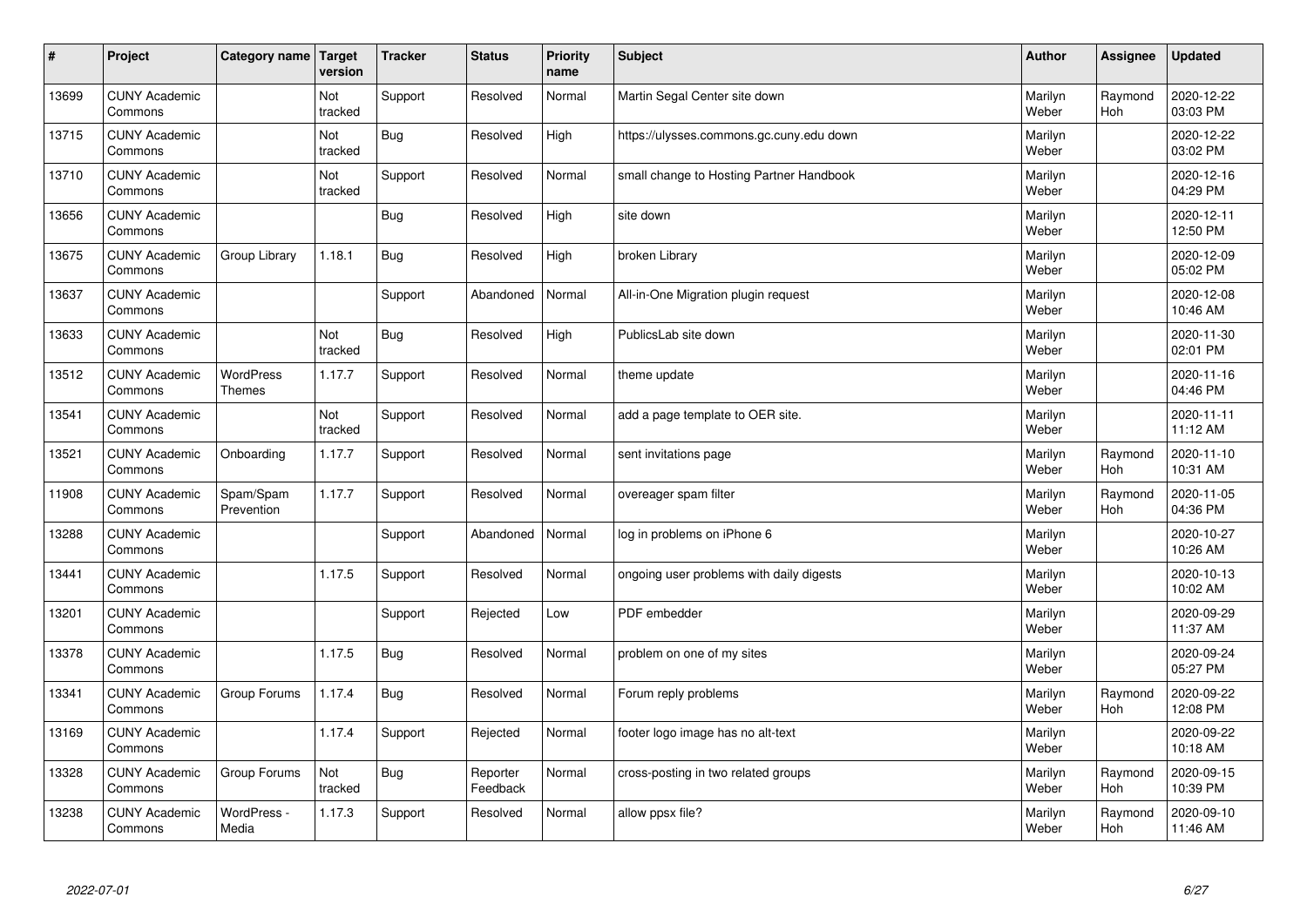| #     | Project                         | Category name                     | Target<br>version | <b>Tracker</b> | <b>Status</b>        | <b>Priority</b><br>name | <b>Subject</b>                                                                 | <b>Author</b>    | Assignee         | <b>Updated</b>         |
|-------|---------------------------------|-----------------------------------|-------------------|----------------|----------------------|-------------------------|--------------------------------------------------------------------------------|------------------|------------------|------------------------|
| 13286 | <b>CUNY Academic</b><br>Commons |                                   | Not<br>tracked    | Support        | <b>New</b>           | Normal                  | problem connecting with WordPress app                                          | Marilyn<br>Weber | Raymond<br>Hoh   | 2020-09-08<br>11:16 AM |
| 13295 | <b>CUNY Academic</b><br>Commons |                                   | Not<br>tracked    | Support        | Resolved             | Normal                  | can't find new user                                                            | Marilyn<br>Weber |                  | 2020-09-08<br>10:18 AM |
| 13255 | <b>CUNY Academic</b><br>Commons |                                   | Not<br>tracked    | Support        | Reporter<br>Feedback | Normal                  | Accessibility problems                                                         | Marilyn<br>Weber |                  | 2020-09-01<br>05:48 PM |
| 13159 | <b>CUNY Academic</b><br>Commons | Group Library                     | Not<br>tracked    | Support        | Resolved             | Normal                  | changing folder names?                                                         | Marilyn<br>Weber | Boone<br>Gorges  | 2020-08-27<br>08:59 AM |
| 13184 | <b>CUNY Academic</b><br>Commons | <b>WordPress</b><br>Plugins       | 1.17.2            | Support        | Resolved             | Normal                  | google translate plugin                                                        | Marilyn<br>Weber |                  | 2020-08-25<br>11:36 AM |
| 13185 | <b>CUNY Academic</b><br>Commons | <b>WordPress</b><br><b>Themes</b> | 1.17.2            | Support        | Resolved             | Normal                  | Less theme?                                                                    | Marilyn<br>Weber |                  | 2020-08-25<br>11:26 AM |
| 13160 | <b>CUNY Academic</b><br>Commons |                                   |                   | Support        | Rejected             | Normal                  | site not working on iphone                                                     | Marilyn<br>Weber |                  | 2020-08-25<br>10:58 AM |
| 13012 | <b>CUNY Academic</b><br>Commons | <b>WordPress</b><br>(misc)        |                   | Support        | Rejected             | Normal                  | icon image associated with the teaching template's Creative Commons<br>License | Marilyn<br>Weber | Raymond<br>Hoh   | 2020-08-25<br>10:56 AM |
| 13121 | <b>CUNY Academic</b><br>Commons |                                   |                   | Support        | Rejected             | Normal                  | embed a DropBox Paper file                                                     | Marilyn<br>Weber |                  | 2020-08-25<br>10:56 AM |
| 13217 | <b>CUNY Academic</b><br>Commons |                                   |                   | Support        | Rejected             | Normal                  | upload recordings of our past webinars?                                        | Marilyn<br>Weber |                  | 2020-08-25<br>07:56 AM |
| 13227 | <b>CUNY Academic</b><br>Commons | Group Library                     | 1.17.2            | <b>Bug</b>     | Resolved             | High                    | folder not appearing in library                                                | Marilyn<br>Weber |                  | 2020-08-21<br>04:22 PM |
| 13134 | <b>CUNY Academic</b><br>Commons | Site cloning                      | 1.17.1            | Support        | Resolved             | Normal                  | New site (a clone) point to old dashboard                                      | Marilyn<br>Weber |                  | 2020-08-12<br>03:22 PM |
| 13173 | <b>CUNY Academic</b><br>Commons | Group Library                     | 1.17.1            | Support        | Resolved             | High                    | all uploads to the library are silent                                          | Marilyn<br>Weber |                  | 2020-08-10<br>04:12 PM |
| 13138 | <b>CUNY Academic</b><br>Commons | Group Library                     | Not<br>tracked    | Support        | Resolved             | Normal                  | moving Library contents for Steve Brier                                        | Marilyn<br>Weber |                  | 2020-08-03<br>04:00 PM |
| 13116 | <b>CUNY Academic</b><br>Commons | ZenDesk                           | 1.17.1            | Support        | Resolved             | Normal                  | support/send us a message link obscured                                        | Marilyn<br>Weber | Raymond<br>Hoh   | 2020-07-29<br>09:33 PM |
| 13085 | <b>CUNY Academic</b><br>Commons | Domain<br>Mapping                 | Not<br>tracked    | Support        | Resolved             | Normal                  | domain mapping request                                                         | Marilyn<br>Weber | <b>Matt Gold</b> | 2020-07-28<br>03:33 PM |
| 13091 | <b>CUNY Academic</b><br>Commons |                                   | 1.17.0            | Support        | Resolved             | Normal                  | problem with latex (math equations)                                            | Marilyn<br>Weber |                  | 2020-07-28<br>11:09 AM |
| 13065 | <b>CUNY Academic</b><br>Commons |                                   | Not<br>tracked    | Support        | Resolved             | Normal                  | can't invite new user to group                                                 | Marilyn<br>Weber |                  | 2020-07-22<br>04:24 PM |
| 13016 | <b>CUNY Academic</b><br>Commons | Shortcodes and<br>embeds          | 1.16.15           | Support        | Resolved             | Normal                  | possible to run code examples, like in Jupyter Notebooks?                      | Marilyn<br>Weber |                  | 2020-07-16<br>11:52 AM |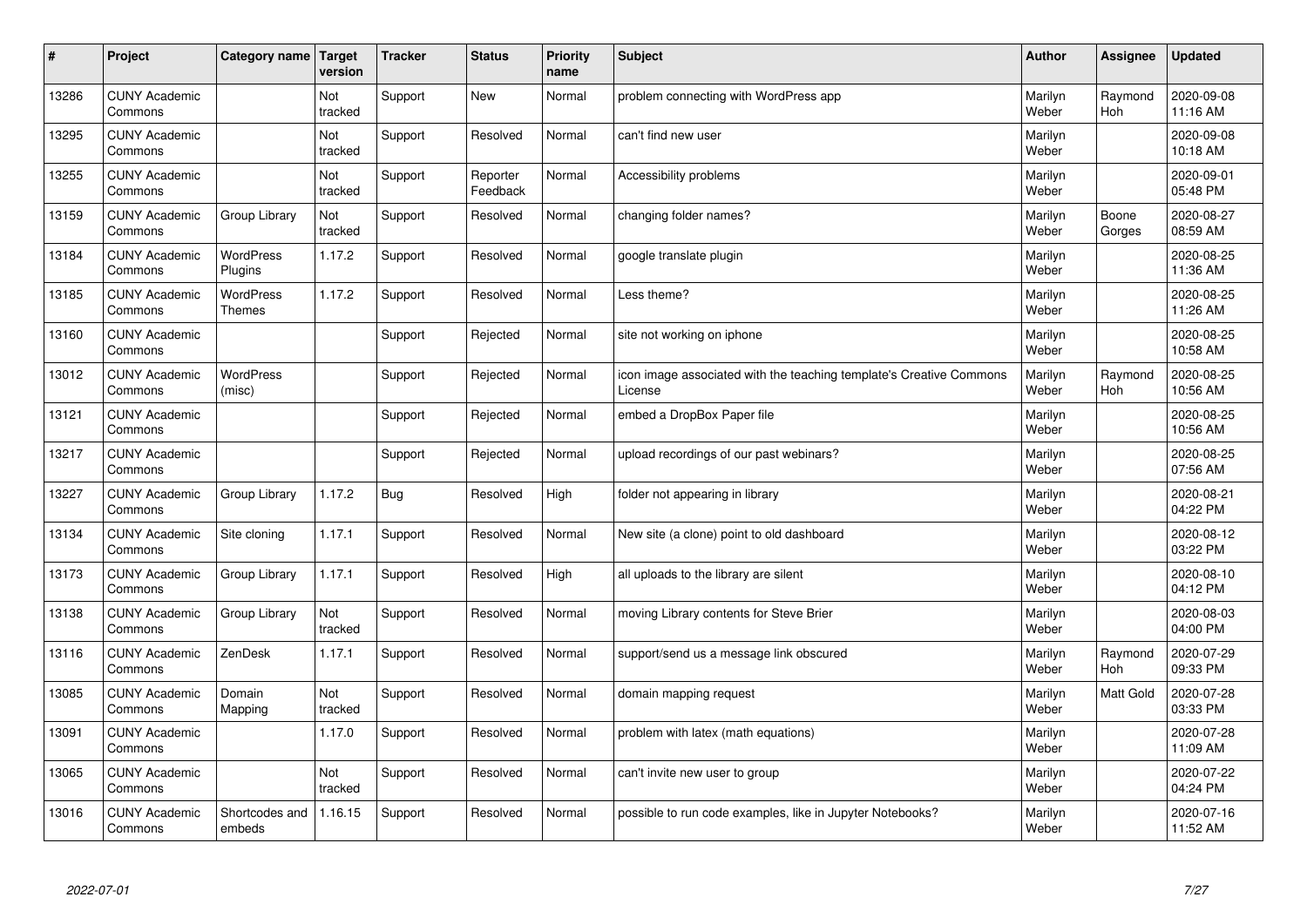| #     | Project                         | Category name               | Target<br>version | <b>Tracker</b> | <b>Status</b>        | <b>Priority</b><br>name | <b>Subject</b>                                                                          | <b>Author</b>    | Assignee              | Updated                |
|-------|---------------------------------|-----------------------------|-------------------|----------------|----------------------|-------------------------|-----------------------------------------------------------------------------------------|------------------|-----------------------|------------------------|
| 13034 | <b>CUNY Academic</b><br>Commons |                             | Not<br>tracked    | Support        | Reporter<br>Feedback | Normal                  | a site is asking people to join the Commons to get a download                           | Marilyn<br>Weber |                       | 2020-07-12<br>07:23 AM |
| 13013 | <b>CUNY Academic</b><br>Commons |                             | Not<br>tracked    | <b>Bug</b>     | Resolved             | Normal                  | an invite to Group Admins from Brian Foote?!                                            | Marilyn<br>Weber |                       | 2020-07-07<br>02:36 PM |
| 12986 | <b>CUNY Academic</b><br>Commons |                             |                   | Support        | Rejected             | Normal                  | Someone is trying to create accounts using random CUNY entity emails                    | Marilyn<br>Weber |                       | 2020-07-02<br>09:47 PM |
| 12960 | <b>CUNY Academic</b><br>Commons |                             | 1.16.14           | Support        | Resolved             | Normal                  | mutiple plugin in requests                                                              | Marilyn<br>Weber | Boone<br>Gorges       | 2020-06-23<br>10:53 AM |
| 12905 | <b>CUNY Academic</b><br>Commons |                             | 1.16.14           | Support        | Resolved             | Normal                  | trouble embedding a flipbook from Flipsnack                                             | Marilyn<br>Weber | Boone<br>Gorges       | 2020-06-23<br>10:53 AM |
| 12777 | <b>CUNY Academic</b><br>Commons |                             | 1.16.14           | Support        | Resolved             | Normal                  | request to include custom javascript into a Commons-hosted site                         | Marilyn<br>Weber |                       | 2020-06-16<br>04:03 PM |
| 12861 | <b>CUNY Academic</b><br>Commons |                             |                   | Support        | Resolved             | Normal                  | trouble with YouTube                                                                    | Marilyn<br>Weber | Raymond<br>Hoh        | 2020-06-09<br>11:16 AM |
| 12741 | <b>CUNY Academic</b><br>Commons | <b>WordPress</b><br>Plugins | Not<br>tracked    | Support        | Reporter<br>Feedback | Normal                  | <b>Tableau Public Viz Block</b>                                                         | Marilyn<br>Weber | Raymond<br>Hoh        | 2020-05-12<br>11:00 AM |
| 12676 | <b>CUNY Academic</b><br>Commons | <b>WordPress</b><br>Plugins | 1.16.10           | Support        | Resolved             | Normal                  | request for Require Post Category plug-in                                               | Marilyn<br>Weber |                       | 2020-04-28<br>11:03 AM |
| 12584 | <b>CUNY Academic</b><br>Commons |                             | Not<br>tracked    | Bug            | Resolved             | Urgent                  | No way to register                                                                      | Marilyn<br>Weber |                       | 2020-03-27<br>02:38 PM |
| 12543 | <b>CUNY Academic</b><br>Commons | <b>Public Portfolio</b>     | Not<br>tracked    | Support        | Resolved             | Normal                  | User cannot find profile edit button                                                    | Marilyn<br>Weber | scott voth            | 2020-03-22<br>02:49 PM |
| 12363 | <b>CUNY Academic</b><br>Commons | <b>WordPress</b><br>Plugins | 1.16.5            | Bug            | Resolved             | Urgent                  | more bbPress problems - now students unable to post either a new<br>thread or a comment | Marilyn<br>Weber | Raymond<br>Hoh        | 2020-03-17<br>03:07 PM |
| 12515 | <b>CUNY Academic</b><br>Commons | cuny.is                     | 1.16.7            | Support        | Resolved             | Normal                  | AJAX actions on cuny is admin page are failing                                          | Marilyn<br>Weber |                       | 2020-03-10<br>11:57 AM |
| 12487 | <b>CUNY Academic</b><br>Commons | Group Forums                | 1.16.7            | Bug            | Resolved             | Normal                  | group posting problems?                                                                 | Marilyn<br>Weber | Raymond<br><b>Hoh</b> | 2020-03-10<br>11:40 AM |
| 12395 | <b>CUNY Academic</b><br>Commons | Spam/Spam<br>Prevention     | Not<br>tracked    | Support        | Resolved             | Normal                  | comments again being blocked                                                            | Marilyn<br>Weber | Raymond<br><b>Hoh</b> | 2020-03-10<br>11:13 AM |
| 12427 | <b>CUNY Academic</b><br>Commons |                             | Not<br>tracked    | Support        | Resolved             | Normal                  | organizing PDF on a site?                                                               | Marilyn<br>Weber | scott voth            | 2020-03-10<br>11:11 AM |
| 12483 | <b>CUNY Academic</b><br>Commons |                             | 1.16.7            | Bug            | Resolved             | High                    | post error                                                                              | Marilyn<br>Weber |                       | 2020-02-28<br>02:44 PM |
| 12393 | <b>CUNY Academic</b><br>Commons | <b>WordPress</b><br>(misc)  |                   | Support        | Resolved             | High                    | size limit for files                                                                    | Marilyn<br>Weber |                       | 2020-02-18<br>10:13 AM |
| 10059 | <b>CUNY Academic</b><br>Commons | <b>WordPress</b><br>Themes  | Not<br>tracked    | Support        | Resolved             | Normal                  | Magazine Premium theme for new site                                                     | Marilyn<br>Weber |                       | 2020-02-17<br>03:39 PM |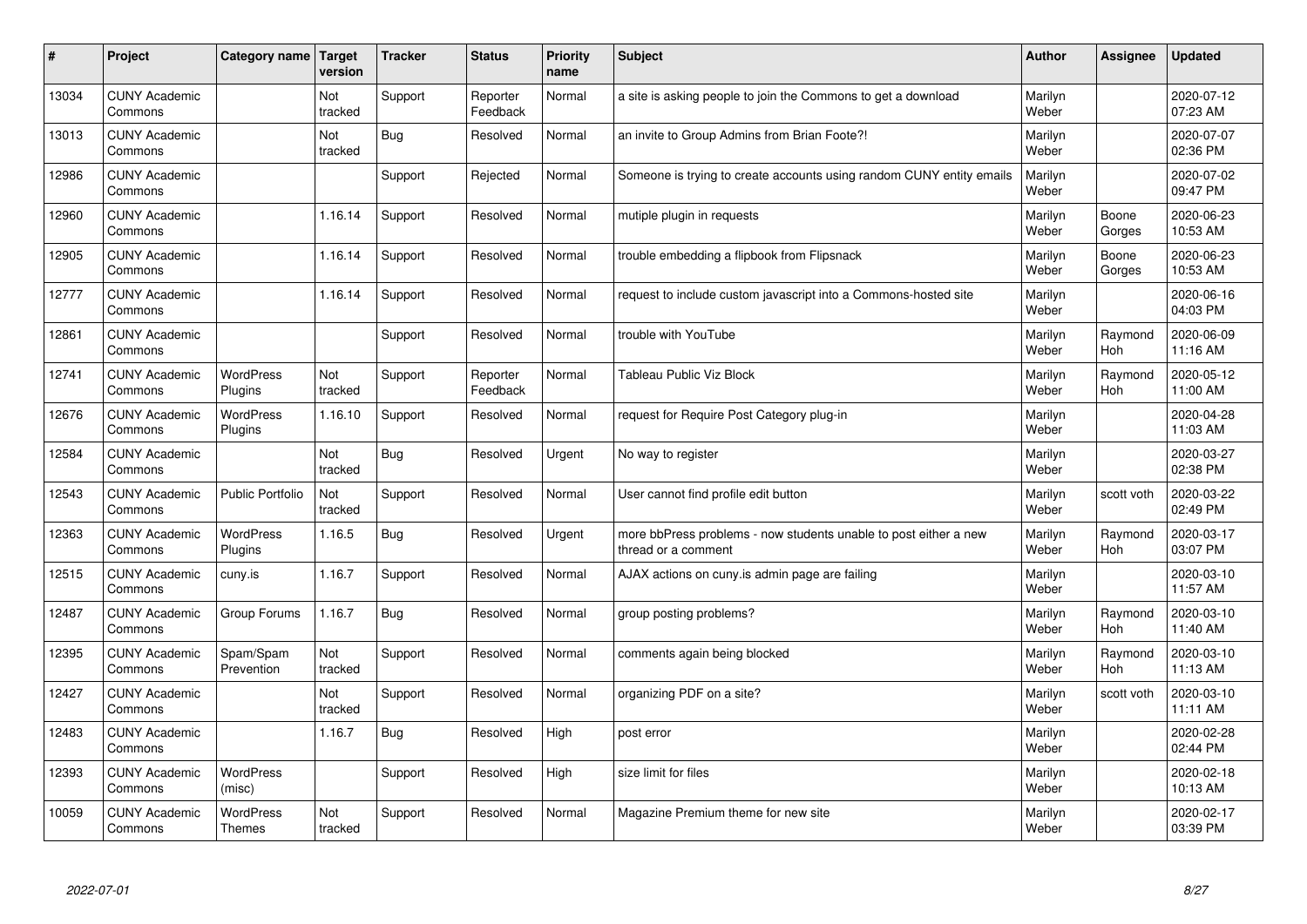| #     | Project                         | Category name   Target            | version           | <b>Tracker</b> | <b>Status</b>        | <b>Priority</b><br>name | <b>Subject</b>                                                                             | <b>Author</b>    | Assignee              | Updated                |
|-------|---------------------------------|-----------------------------------|-------------------|----------------|----------------------|-------------------------|--------------------------------------------------------------------------------------------|------------------|-----------------------|------------------------|
| 11912 | <b>CUNY Academic</b><br>Commons |                                   |                   | Support        | Resolved             | Normal                  | influence search results?                                                                  | Marilyn<br>Weber |                       | 2020-02-11<br>10:51 AM |
| 12382 | <b>CUNY Academic</b><br>Commons | Membership                        | Not<br>tracked    | Support        | New                  | Normal                  | Email request change                                                                       | Marilyn<br>Weber | Marilyn<br>Weber      | 2020-02-06<br>12:56 PM |
| 12360 | <b>CUNY Academic</b><br>Commons | <b>WordPress</b><br><b>Themes</b> | Not<br>tracked    | Bug            | Reporter<br>Feedback | Normal                  | site just says "DANTE We are currently in maintenance mode, please<br>check back shortly." | Marilyn<br>Weber |                       | 2020-02-04<br>12:13 PM |
| 12352 | <b>CUNY Academic</b><br>Commons |                                   | Not<br>tracked    | Support        | <b>New</b>           | Normal                  | 'posts list" page builder block option                                                     | Marilyn<br>Weber |                       | 2020-02-03<br>01:29 PM |
| 12350 | <b>CUNY Academic</b><br>Commons | <b>Blogs</b><br>(BuddyPress)      | Not<br>tracked    | Support        | Reporter<br>Feedback | Normal                  | URL creation problem                                                                       | Marilyn<br>Weber |                       | 2020-02-03<br>11:27 AM |
| 12354 | <b>CUNY Academic</b><br>Commons | WordPress<br>Plugins              | 1.16.5            | Bug            | Resolved             | Urgent                  | sites (including Net-Art) are reporting critical issues                                    | Marilyn<br>Weber | Raymond<br>Hoh        | 2020-02-02<br>03:16 PM |
| 12346 | <b>CUNY Academic</b><br>Commons | Redmine                           |                   | Support        | Resolved             | Normal                  | another Redmine request                                                                    | Marilyn<br>Weber | Matt Gold             | 2020-01-30<br>08:20 PM |
| 12334 | <b>CUNY Academic</b><br>Commons |                                   |                   | Support        | Resolved             | Normal                  | request for a Redmine account                                                              | Marilyn<br>Weber | Matt Gold             | 2020-01-30<br>12:01 PM |
| 12302 | <b>CUNY Academic</b><br>Commons | <b>WordPress</b><br>Themes        | 1.16.4            | Support        | Resolved             | Normal                  | Pictorio theme request                                                                     | Marilyn<br>Weber | Raymond<br><b>Hoh</b> | 2020-01-28<br>11:44 AM |
| 12205 | <b>CUNY Academic</b><br>Commons |                                   |                   | Support        | Rejected             | Normal                  | possible update to the 2019 theme?                                                         | Marilyn<br>Weber |                       | 2020-01-14<br>12:08 PM |
| 12137 | <b>CUNY Academic</b><br>Commons | <b>WordPress</b><br><b>Themes</b> | Not<br>tracked    | Support        | Resolved             | Normal                  | media player problem                                                                       | Marilyn<br>Weber |                       | 2019-12-12<br>08:52 PM |
| 12190 | <b>CUNY Academic</b><br>Commons | Blogs<br>(BuddyPress)             | Not<br>tracked    | Support        | Resolved             | Normal                  | Site avatar in directory is not what user expects                                          | Marilyn<br>Weber |                       | 2019-12-12<br>08:51 PM |
| 12156 | <b>CUNY Academic</b><br>Commons | <b>Blogs</b><br>(BuddyPress)      | Not<br>tracked    | Support        | Resolved             | Normal                  | My Sites list (Commons Profile or Sites directory) doesn't match toolbar<br>dropdown       | Marilyn<br>Weber |                       | 2019-12-11<br>10:20 AM |
| 12176 | <b>CUNY Academic</b><br>Commons |                                   | Not<br>tracked    | Support        | Resolved             | Normal                  | Mp4s?                                                                                      | Marilyn<br>Weber |                       | 2019-12-05<br>11:04 AM |
| 12165 | <b>CUNY Academic</b><br>Commons | <b>BuddyPress</b><br>(misc)       | Not<br>tracked    | Support        | Resolved             | Normal                  | two reports of Profile problems                                                            | Marilyn<br>Weber | Boone<br>Gorges       | 2019-12-04<br>05:06 PM |
| 11971 | <b>CUNY Academic</b><br>Commons | Email<br><b>Notifications</b>     | Future<br>release | Bug            | Reporter<br>Feedback | Low                     | Pictures obscured in emailed post notifications                                            | Marilyn<br>Weber | Raymond<br><b>Hoh</b> | 2019-11-21<br>01:14 PM |
| 11977 | <b>CUNY Academic</b><br>Commons |                                   | Not<br>tracked    | Support        | Resolved             | Normal                  | please remove me from many sites                                                           | Marilyn<br>Weber |                       | 2019-11-21<br>01:05 PM |
| 12038 | <b>CUNY Academic</b><br>Commons |                                   | 1.15.13           | Bug            | Resolved             | Normal                  | admin visibility problem at careerplan.commons.gc.cuny.edu                                 | Marilyn<br>Weber |                       | 2019-11-12<br>10:20 AM |
| 11907 | <b>CUNY Academic</b><br>Commons | <b>Public Portfolio</b>           | 1.15.13           | Support        | Resolved             | Normal                  | more publications problems (in profile)                                                    | Marilyn<br>Weber |                       | 2019-11-04<br>11:16 AM |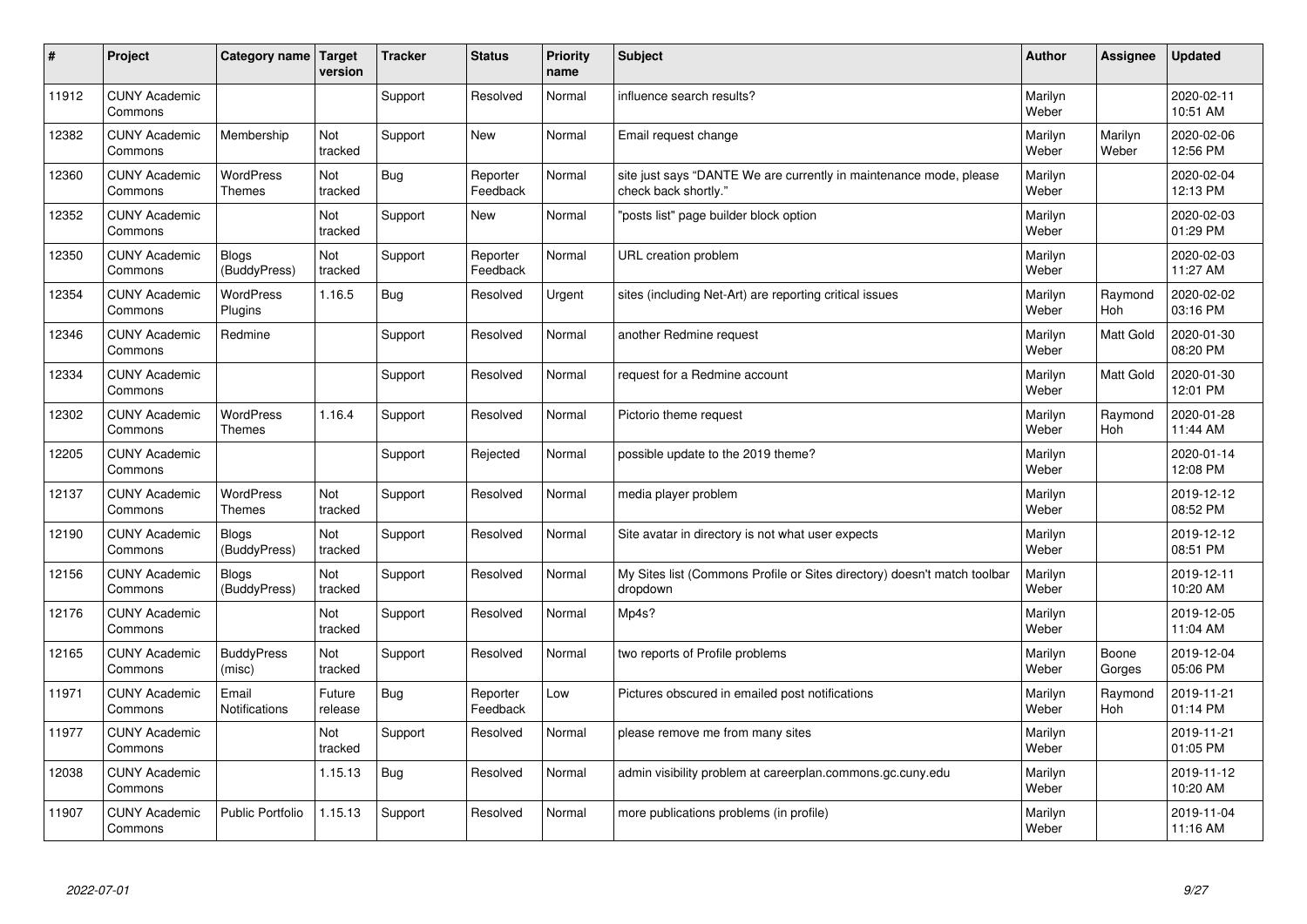| #     | Project                         | Category name   Target            | version           | <b>Tracker</b> | <b>Status</b>        | <b>Priority</b><br>name | <b>Subject</b>                                                       | <b>Author</b>    | Assignee              | <b>Updated</b>         |
|-------|---------------------------------|-----------------------------------|-------------------|----------------|----------------------|-------------------------|----------------------------------------------------------------------|------------------|-----------------------|------------------------|
| 11915 | <b>CUNY Academic</b><br>Commons |                                   | Not<br>tracked    | Support        | Resolved             | Normal                  | User not in list                                                     | Marilyn<br>Weber |                       | 2019-10-28<br>10:13 AM |
| 12006 | <b>CUNY Academic</b><br>Commons | Group<br>Invitations              | 1.15.13           | Bug            | Resolved             | Immediate               | Invite system is broken.                                             | Marilyn<br>Weber | Boone<br>Gorges       | 2019-10-23<br>10:16 AM |
| 11964 | <b>CUNY Academic</b><br>Commons | Layout                            | 1.15.12           | Bug            | Resolved             | Normal                  | https://commons.gc.cuny.edu/create/ not displaying correctly in Edge | Marilyn<br>Weber | Raymond<br>Hoh        | 2019-10-22<br>11:54 AM |
| 11961 | <b>CUNY Academic</b><br>Commons | Membership                        | Not<br>tracked    | Support        | Resolved             | Normal                  | switch email for student user                                        | Marilyn<br>Weber |                       | 2019-10-09<br>01:56 PM |
| 11832 | <b>CUNY Academic</b><br>Commons | <b>WordPress</b><br>Plugins       | 1.15.11           | Support        | Resolved             | Normal                  | Yoast SEO premium for sexgenlab.org                                  | Marilyn<br>Weber |                       | 2019-10-08<br>11:22 AM |
| 11811 | <b>CUNY Academic</b><br>Commons |                                   | Not<br>tracked    | Support        | Duplicate            | Normal                  | Content of Publications widget on profile page being erased on save  | Marilyn<br>Weber |                       | 2019-10-08<br>11:16 AM |
| 11922 | <b>CUNY Academic</b><br>Commons | Membership                        | Not<br>tracked    | Support        | Resolved             | Normal                  | https://commons.gc.cuny.edu/members/cunyhealthequity/                | Marilyn<br>Weber |                       | 2019-10-02<br>04:05 PM |
| 11865 | <b>CUNY Academic</b><br>Commons | Onboarding                        | 1.15.10           | Bug            | Resolved             | Normal                  | Site name not appearing in "Membership" lists of Invitation modal    | Marilyn<br>Weber | Boone<br>Gorges       | 2019-09-24<br>11:09 AM |
| 11519 | <b>CUNY Academic</b><br>Commons |                                   | Not<br>tracked    | Support        | Assigned             | Normal                  | comment option not appearing                                         | Marilyn<br>Weber |                       | 2019-09-24<br>10:28 AM |
| 11848 | <b>CUNY Academic</b><br>Commons |                                   | Not<br>tracked    | Support        | Hold                 | Normal                  | a Dean of Faculty wants to share a large file                        | Marilyn<br>Weber |                       | 2019-09-24<br>08:44 AM |
| 11896 | <b>CUNY Academic</b><br>Commons |                                   | Not<br>tracked    | Support        | Resolved             | Normal                  | https://thenurseswritingproject.commons.gc.cuny.edu                  | Marilyn<br>Weber |                       | 2019-09-24<br>08:09 AM |
| 11866 | <b>CUNY Academic</b><br>Commons | <b>WordPress</b><br><b>Themes</b> | 1.15.10           | Support        | Resolved             | Normal                  | problem with project widget and the 'skills' to generate tags        | Marilyn<br>Weber | Raymond<br><b>Hoh</b> | 2019-09-19<br>03:20 PM |
| 10273 | <b>CUNY Academic</b><br>Commons | Registration                      | Not<br>tracked    | Support        | Reporter<br>Feedback | Normal                  | users combining CF and campus address                                | Marilyn<br>Weber |                       | 2019-09-18<br>10:58 AM |
| 11225 | <b>CUNY Academic</b><br>Commons |                                   | Not<br>tracked    | Support        | Resolved             | Normal                  | bulk upload?                                                         | Marilyn<br>Weber |                       | 2019-09-18<br>10:31 AM |
| 9134  | <b>CUNY Academic</b><br>Commons | Membership                        | Not<br>tracked    | Support        | Abandoned            | Normal                  | former user                                                          | Marilyn<br>Weber | <b>Matt Gold</b>      | 2019-09-18<br>10:26 AM |
| 5050  | <b>CUNY Academic</b><br>Commons | Social Paper                      | Future<br>release | Feature        | <b>New</b>           | Low                     | Making comments visible in SP editing mode (SP suggestion #1)        | Marilyn<br>Weber | Samantha<br>Raddatz   | 2019-09-17<br>11:10 PM |
| 11813 | <b>CUNY Academic</b><br>Commons | WordPress<br>Plugins              | 1.15.9            | Support        | Resolved             | Normal                  | 'Change Password Protected Message" plugin requests                  | Marilyn<br>Weber |                       | 2019-09-10<br>05:57 PM |
| 11787 | <b>CUNY Academic</b><br>Commons |                                   | Not<br>tracked    | Support        | Reporter<br>Feedback | Normal                  | automated comments notifications on ZenDesk                          | Marilyn<br>Weber |                       | 2019-08-26<br>06:18 PM |
| 11771 | <b>CUNY Academic</b><br>Commons |                                   | Not<br>tracked    | Support        | Reporter<br>Feedback | Normal                  | post displays in sections                                            | Marilyn<br>Weber |                       | 2019-08-20<br>10:34 AM |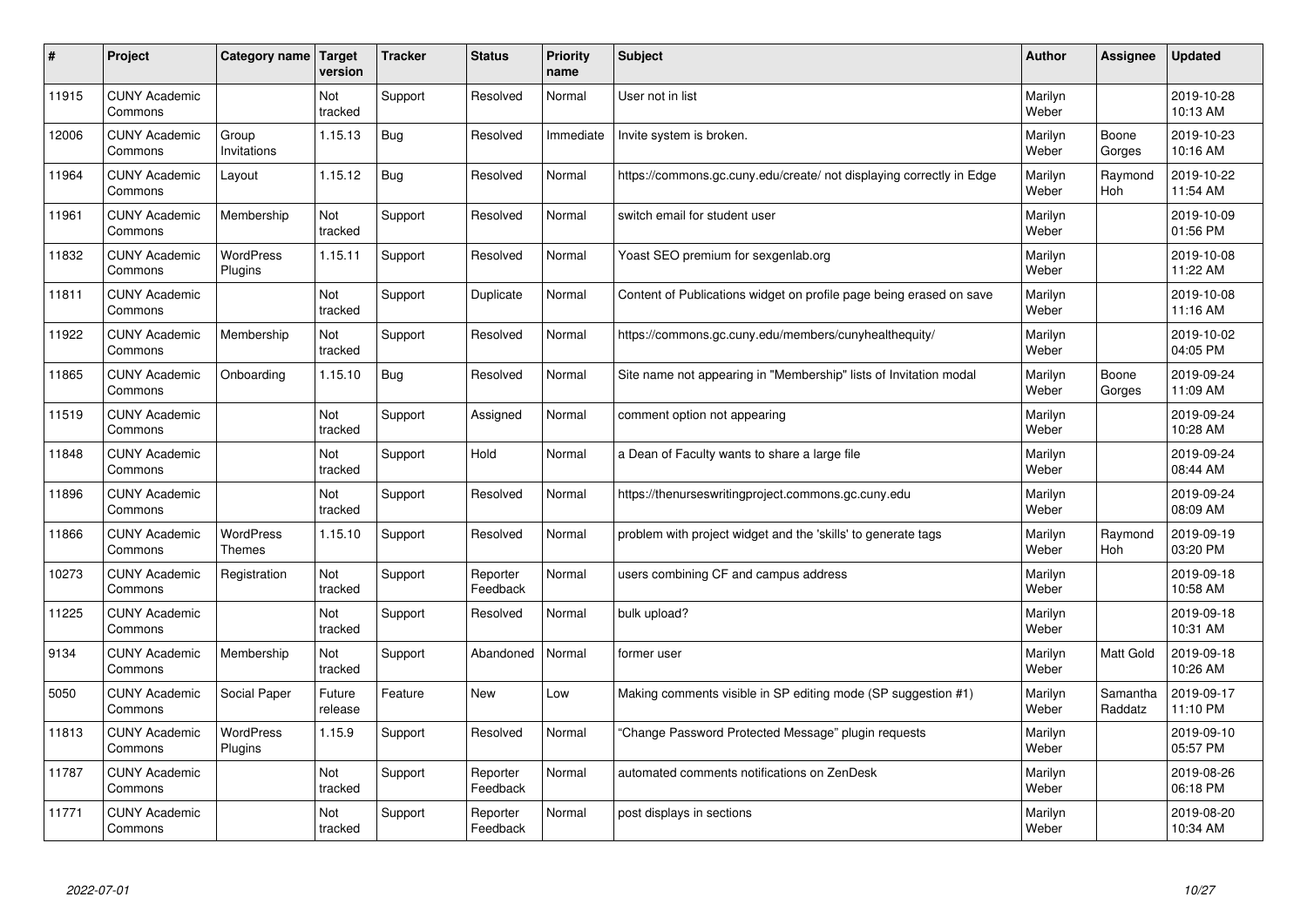| $\sharp$ | Project                         | Category name   Target      | version        | <b>Tracker</b> | <b>Status</b>        | <b>Priority</b><br>name | <b>Subject</b>                                                                                        | <b>Author</b>    | Assignee         | <b>Updated</b>         |
|----------|---------------------------------|-----------------------------|----------------|----------------|----------------------|-------------------------|-------------------------------------------------------------------------------------------------------|------------------|------------------|------------------------|
| 11665    | <b>CUNY Academic</b><br>Commons |                             |                | Support        | Resolved             | Immediate               | "My Groups" conflating two groups                                                                     | Marilyn<br>Weber |                  | 2019-07-24<br>10:43 PM |
| 11650    | <b>CUNY Academic</b><br>Commons |                             | Not<br>tracked | Support        | Resolved             | Normal                  | https://commons.gc.cuny.edu/groups/introduction-to-literary-studies-eng<br>ish-252-at-hunter-college/ | Marilyn<br>Weber |                  | 2019-07-18<br>02:28 PM |
| 11647    | <b>CUNY Academic</b><br>Commons |                             | 1.15.6         | Support        | Resolved             | Normal                  | <b>Tribulant Newsletters update</b>                                                                   | Marilyn<br>Weber |                  | 2019-07-18<br>02:27 PM |
| 11634    | <b>CUNY Academic</b><br>Commons | <b>WordPress</b><br>(misc)  | Not<br>tracked | Bug            | Rejected             | Normal                  | 'Insert Read More Tag" working oddly                                                                  | Marilyn<br>Weber | Raymond<br>Hoh   | 2019-07-15<br>11:48 PM |
| 11609    | <b>CUNY Academic</b><br>Commons |                             | 1.15.5         | Support        | Resolved             | Normal                  | Mixed Content flag                                                                                    | Marilyn<br>Weber |                  | 2019-06-27<br>06:54 PM |
| 11567    | <b>CUNY Academic</b><br>Commons | <b>Group Files</b>          | 1.15.4         | Bug            | Resolved             | Normal                  | Group files pagination doesn't work properly in folders                                               | Marilyn<br>Weber | Boone<br>Gorges  | 2019-06-25<br>04:22 PM |
| 10838    | <b>CUNY Academic</b><br>Commons |                             | 1.15.3         | Support        | Rejected             | Normal                  | two plugin/theme requests from a digital fellow                                                       | Marilyn<br>Weber |                  | 2019-06-11<br>10:31 AM |
| 11516    | <b>CUNY Academic</b><br>Commons | Membership                  | Not<br>tracked | Support        | Resolved             | Normal                  | request for email change                                                                              | Marilyn<br>Weber |                  | 2019-06-04<br>01:48 PM |
| 11509    | <b>CUNY Academic</b><br>Commons |                             | Not<br>tracked | Support        | Reporter<br>Feedback | Normal                  | deleted Page causing a Menu problem?                                                                  | Marilyn<br>Weber |                  | 2019-06-04<br>09:54 AM |
| 11002    | <b>CUNY Academic</b><br>Commons |                             | Not<br>tracked | Support        | Resolved             | Normal                  | open link in a new tab not working                                                                    | Marilyn<br>Weber |                  | 2019-06-03<br>07:57 PM |
| 11453    | <b>CUNY Academic</b><br>Commons | <b>WordPress</b><br>(misc)  | 1.15.2         | Bug            | Resolved             | Normal                  | 403 error on Firefox                                                                                  | Marilyn<br>Weber | Raymond<br>Hoh   | 2019-05-28<br>11:46 AM |
| 11483    | <b>CUNY Academic</b><br>Commons |                             | 1.15.2         | Bug            | Resolved             | Normal                  | 'Add New user" not working                                                                            | Marilyn<br>Weber |                  | 2019-05-21<br>02:26 PM |
| 11448    | <b>CUNY Academic</b><br>Commons | <b>BuddyPress</b><br>(misc) | 1.15.1         | Support        | Resolved             | Normal                  | sole administrator listed on sites is not an admin at all?                                            | Marilyn<br>Weber | Raymond<br>Hoh   | 2019-05-14<br>11:15 AM |
| 11294    | <b>CUNY Academic</b><br>Commons | Account<br>settings         | Not<br>tracked | Support        | Resolved             | Normal                  | student emgail change                                                                                 | Marilyn<br>Weber | <b>Matt Gold</b> | 2019-04-07<br>09:11 PM |
| 10986    | <b>CUNY Academic</b><br>Commons |                             | Not<br>tracked | Support        | Resolved             | Normal                  | PDF embedder provoking error                                                                          | Marilyn<br>Weber |                  | 2019-03-29<br>04:28 PM |
| 11267    | <b>CUNY Academic</b><br>Commons |                             |                | Support        | Rejected             | Normal                  | signing up with a nonCUNY signup code from the Register page                                          | Marilyn<br>Weber |                  | 2019-03-26<br>03:00 PM |
| 11233    | <b>CUNY Academic</b><br>Commons |                             | 1.14.9         | Support        | Resolved             | Normal                  | Hotjar?                                                                                               | Marilyn<br>Weber |                  | 2019-03-26<br>12:10 PM |
| 11029    | <b>CUNY Academic</b><br>Commons | Authentication              | 1.14.9         | Support        | Resolved             | Normal                  | Sujatha Fernandes cannot edit her site                                                                | Marilyn<br>Weber | Raymond<br>Hoh   | 2019-03-26<br>12:10 PM |
| 11149    | <b>CUNY Academic</b><br>Commons |                             | Not<br>tracked | Support        | Reporter<br>Feedback | Normal                  | comments getting blocked                                                                              | Marilyn<br>Weber | Raymond<br>Hoh   | 2019-03-26<br>11:40 AM |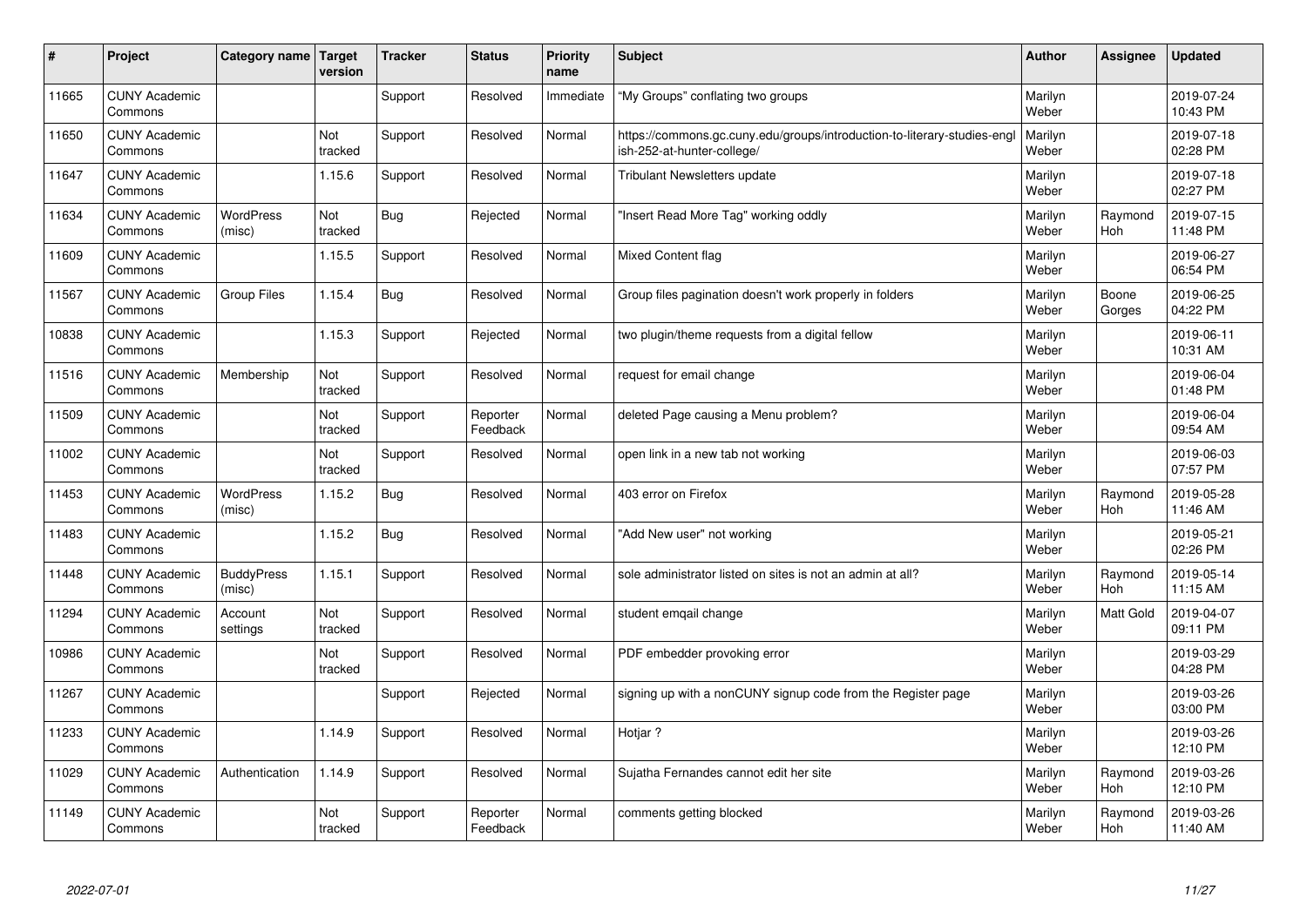| $\sharp$ | Project                         | Category name   Target            | version        | <b>Tracker</b> | <b>Status</b> | <b>Priority</b><br>name | <b>Subject</b>                               | <b>Author</b>    | Assignee              | Updated                |
|----------|---------------------------------|-----------------------------------|----------------|----------------|---------------|-------------------------|----------------------------------------------|------------------|-----------------------|------------------------|
| 11147    | <b>CUNY Academic</b><br>Commons | Membership                        | Not<br>tracked | Support        | Resolved      | Normal                  | employee email change                        | Marilyn<br>Weber |                       | 2019-03-12<br>03:58 PM |
| 11217    | <b>CUNY Academic</b><br>Commons | Membership                        | Not<br>tracked | Support        | Resolved      | Normal                  | Another email update                         | Marilyn<br>Weber |                       | 2019-03-12<br>03:37 PM |
| 11211    | <b>CUNY Academic</b><br>Commons | <b>WordPress</b><br><b>Themes</b> | 1.14.8         | Support        | Resolved      | Normal                  | user needs to edit the HTML coding           | Marilyn<br>Weber |                       | 2019-03-12<br>11:20 AM |
| 9518     | <b>CUNY Academic</b><br>Commons |                                   | Not<br>tracked | Support        | Rejected      | Normal                  | problems with site on Internet Explorer      | Marilyn<br>Weber | Raymond<br><b>Hoh</b> | 2019-03-11<br>11:18 PM |
| 11210    | <b>CUNY Academic</b><br>Commons | Membership                        | Not<br>tracked | Support        | Resolved      | Normal                  | Please change the email                      | Marilyn<br>Weber |                       | 2019-03-11<br>04:16 PM |
| 11205    | <b>CUNY Academic</b><br>Commons | WordPress<br>Plugins              | Not<br>tracked | Support        | Resolved      | Normal                  | problems with Google calendar                | Marilyn<br>Weber | Raymond<br>Hoh        | 2019-03-11<br>02:17 PM |
| 11198    | <b>CUNY Academic</b><br>Commons |                                   | Not<br>tracked | Support        | Resolved      | Normal                  | former CUNY employee                         | Marilyn<br>Weber |                       | 2019-03-07<br>02:21 PM |
| 11091    | <b>CUNY Academic</b><br>Commons | <b>BuddyPress</b><br>Docs         | 1.14.7         | Support        | Resolved      | Normal                  | word limit for comments on a group doc?      | Marilyn<br>Weber |                       | 2019-02-26<br>02:04 PM |
| 11127    | <b>CUNY Academic</b><br>Commons | Membership                        | Not<br>tracked | Support        | Resolved      | Normal                  | user with new campus affiliation             | Marilyn<br>Weber |                       | 2019-02-19<br>02:09 PM |
| 8481     | <b>CUNY Academic</b><br>Commons | Membership                        | Not<br>tracked | Support        | Resolved      | Normal                  | admin of http://swipanalytic.org/organizers/ | Marilyn<br>Weber |                       | 2019-02-19<br>01:58 PM |
| 11088    | <b>CUNY Academic</b><br>Commons | Group Blogs                       | Not<br>tracked | Bug            | Resolved      | Normal                  | no notification for comments                 | Marilyn<br>Weber |                       | 2019-02-15<br>03:30 PM |
| 10941    | <b>CUNY Academic</b><br>Commons | Membership                        | Not<br>tracked | Support        | Resolved      | Normal                  | update user email                            | Marilyn<br>Weber |                       | 2019-02-13<br>02:24 PM |
| 11031    | <b>CUNY Academic</b><br>Commons |                                   | Not<br>tracked | Support        | Resolved      | Normal                  | new group with seemingly old topics          | Marilyn<br>Weber |                       | 2019-02-11<br>12:17 PM |
| 11017    | <b>CUNY Academic</b><br>Commons |                                   | Not<br>tracked | Support        | Resolved      | Normal                  | site didn't save?                            | Marilyn<br>Weber |                       | 2019-01-25<br>03:47 PM |
| 11006    | <b>CUNY Academic</b><br>Commons | Groups (misc)                     | 1.14.6         | Support        | Resolved      | Normal                  | removing members from a group isn't working  | Marilyn<br>Weber |                       | 2019-01-24<br>03:18 PM |
| 11003    | <b>CUNY Academic</b><br>Commons |                                   | Not<br>tracked | Support        | Resolved      | Normal                  | user email change                            | Marilyn<br>Weber |                       | 2019-01-24<br>02:50 PM |
| 10932    | <b>CUNY Academic</b><br>Commons |                                   |                | Support        | Resolved      | Normal                  | add me as admin to meenaalexander.com        | Marilyn<br>Weber | Matt Gold             | 2019-01-09<br>02:12 PM |
| 10910    | <b>CUNY Academic</b><br>Commons | Membership                        | Not<br>tracked | Support        | Resolved      | Normal                  | request to be an admin to a prof's site      | Marilyn<br>Weber |                       | 2019-01-04<br>10:45 AM |
| 10850    | <b>CUNY Academic</b><br>Commons |                                   |                | Support        | Rejected      | Normal                  | Gravity form being resent                    | Marilyn<br>Weber |                       | 2018-12-20<br>10:18 PM |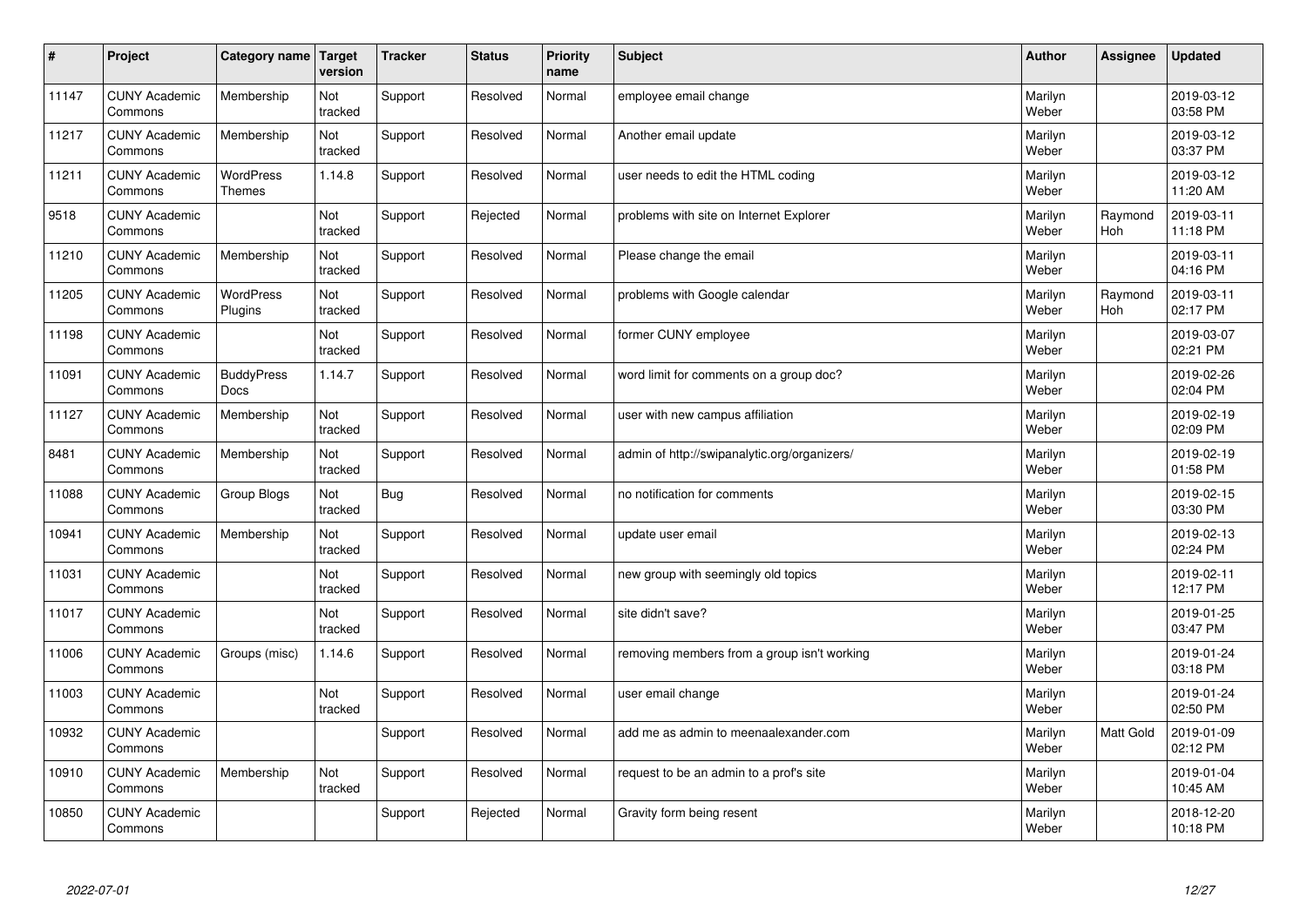| $\pmb{\#}$ | Project                         | Category name               | Target<br>version | <b>Tracker</b> | <b>Status</b>        | <b>Priority</b><br>name | <b>Subject</b>                                       | <b>Author</b>    | Assignee        | <b>Updated</b>         |
|------------|---------------------------------|-----------------------------|-------------------|----------------|----------------------|-------------------------|------------------------------------------------------|------------------|-----------------|------------------------|
| 10820      | <b>CUNY Academic</b><br>Commons |                             | Not<br>tracked    | Support        | Resolved             | Normal                  | retrieve deleted pages/posts                         | Marilyn<br>Weber |                 | 2018-12-13<br>06:33 PM |
| 10810      | <b>CUNY Academic</b><br>Commons | <b>WordPress</b><br>(misc)  | 1.14.2            | <b>Bug</b>     | Resolved             | Normal                  | Sites set as public are becoming private             | Marilyn<br>Weber |                 | 2018-12-11<br>10:15 AM |
| 10571      | <b>CUNY Academic</b><br>Commons |                             | Not<br>tracked    | Support        | Abandoned            | Normal                  | newsletter queue problem                             | Marilyn<br>Weber |                 | 2018-12-10<br>03:58 PM |
| 10440      | <b>CUNY Academic</b><br>Commons |                             | Not<br>tracked    | Support        | Resolved             | Normal                  | Acert post problem                                   | Marilyn<br>Weber |                 | 2018-12-10<br>03:57 PM |
| 10298      | <b>CUNY Academic</b><br>Commons |                             | Not<br>tracked    | Support        | Resolved             | Normal                  | RSS feed to itunes problem                           | Marilyn<br>Weber |                 | 2018-12-10<br>03:57 PM |
| 10257      | <b>CUNY Academic</b><br>Commons | Membership                  | Not<br>tracked    | Support        | Resolved             | Normal                  | change the email from @login.cuny.edu to campu email | Marilyn<br>Weber |                 | 2018-12-10<br>03:55 PM |
| 10133      | <b>CUNY Academic</b><br>Commons | <b>WordPress</b><br>(misc)  | Not<br>tracked    | Support        | Resolved             | Normal                  | two Commons sites to be migrated elsewhere           | Marilyn<br>Weber |                 | 2018-12-10<br>03:54 PM |
| 9889       | <b>CUNY Academic</b><br>Commons |                             | Not<br>tracked    | Support        | Resolved             | Normal                  | remove comments from activity feed?                  | Marilyn<br>Weber |                 | 2018-12-10<br>03:53 PM |
| 9779       | <b>CUNY Academic</b><br>Commons | Membership                  | Not<br>tracked    | Support        | Resolved             | Normal                  | user not sure if she is registered.                  | Marilyn<br>Weber |                 | 2018-12-10<br>03:53 PM |
| 9726       | <b>CUNY Academic</b><br>Commons | <b>WordPress</b><br>Plugins | Not<br>tracked    | Support        | Abandoned            | Normal                  | technical error on Contact page                      | Marilyn<br>Weber |                 | 2018-12-10<br>03:53 PM |
| 8978       | <b>CUNY Academic</b><br>Commons | Groups (misc)               | Not<br>tracked    | Support        | Resolved             | Normal                  | removing old groups                                  | Marilyn<br>Weber |                 | 2018-12-10<br>03:52 PM |
| 10772      | <b>CUNY Academic</b><br>Commons | Groups (misc)               | 1.14.2            | Bug            | Resolved             | Normal                  | can't create groups                                  | Marilyn<br>Weber |                 | 2018-12-04<br>10:42 AM |
| 10657      | <b>CUNY Academic</b><br>Commons |                             | Not<br>tracked    | Support        | Reporter<br>Feedback | Normal                  | child theme problems                                 | Marilyn<br>Weber |                 | 2018-11-08<br>01:19 PM |
| 10606      | <b>CUNY Academic</b><br>Commons | cdev.gc.cuny.ed<br>U.       | Not<br>tracked    | Support        | Resolved             | Normal                  | problems with testing environment                    | Marilyn<br>Weber |                 | 2018-11-02<br>10:27 AM |
| 9886       | <b>CUNY Academic</b><br>Commons | cuny.is                     | Not<br>tracked    | Support        | Resolved             | Normal                  | cuny.is SSL                                          | Marilyn<br>Weber |                 | 2018-10-26<br>02:07 PM |
| 10407      | <b>CUNY Academic</b><br>Commons |                             | Not<br>tracked    | Support        | Resolved             | Normal                  | toolbar problem                                      | Marilyn<br>Weber | Boone<br>Gorges | 2018-10-23<br>10:52 AM |
| 10537      | <b>CUNY Academic</b><br>Commons |                             | Not<br>tracked    | <b>Bug</b>     | Resolved             | Normal                  | jpegs not showing                                    | Marilyn<br>Weber |                 | 2018-10-23<br>10:51 AM |
| 10562      | <b>CUNY Academic</b><br>Commons |                             |                   | <b>Bug</b>     | Rejected             | Normal                  | Commons is down                                      | Marilyn<br>Weber |                 | 2018-10-23<br>10:49 AM |
| 6533       | <b>CUNY Academic</b><br>Commons | <b>WordPress</b><br>Plugins | Future<br>release | Support        | Duplicate            | Low                     | very old plugins?                                    | Marilyn<br>Weber | Tahir Butt      | 2018-10-04<br>12:27 PM |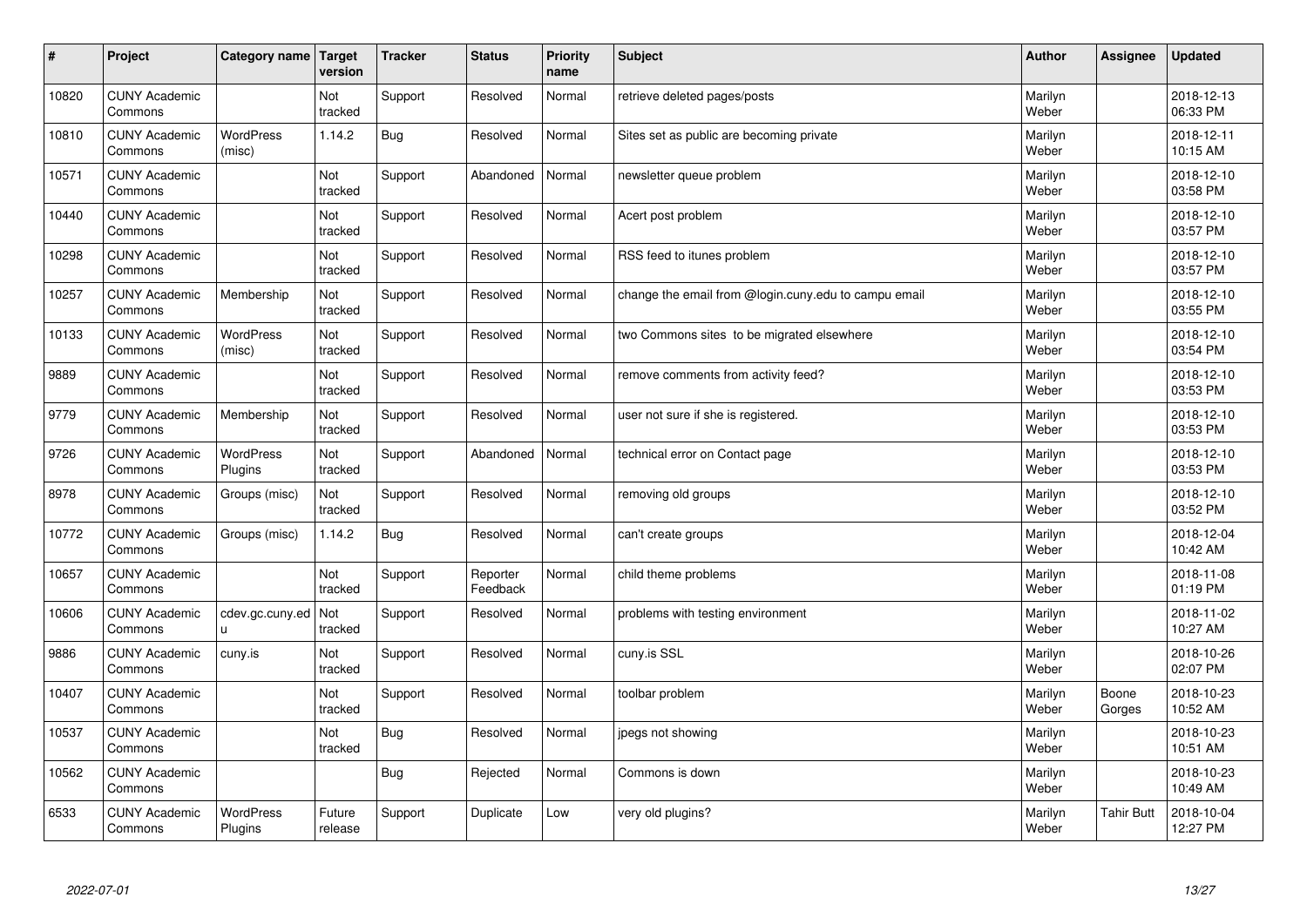| #     | Project                         | Category name   Target | version           | <b>Tracker</b> | <b>Status</b> | <b>Priority</b><br>name | <b>Subject</b>                                                                           | <b>Author</b>    | Assignee         | <b>Updated</b>         |
|-------|---------------------------------|------------------------|-------------------|----------------|---------------|-------------------------|------------------------------------------------------------------------------------------|------------------|------------------|------------------------|
| 10387 | <b>CUNY Academic</b><br>Commons | Membership             | Not<br>tracked    | Support        | Resolved      | Normal                  | remove user page                                                                         | Marilyn<br>Weber |                  | 2018-09-28<br>02:26 PM |
| 5992  | <b>CUNY Academic</b><br>Commons | Email<br>Notifications | Future<br>release | Feature        | <b>New</b>    | Normal                  | Changing the From line of autogenerated blog emails                                      | Marilyn<br>Weber |                  | 2018-09-27<br>05:19 PM |
| 10361 | <b>CUNY Academic</b><br>Commons | Group Forums           | 1.13.10           | <b>Bug</b>     | Resolved      | Normal                  | forum post pending oddity                                                                | Marilyn<br>Weber |                  | 2018-09-25<br>10:45 AM |
| 10245 | <b>CUNY Academic</b><br>Commons | Email<br>Notifications | 1.13.8            | Support        | Resolved      | Urgent                  | Placeholders in action emails (activation, password reset) not being<br>properly swapped | Marilyn<br>Weber | Raymond<br>Hoh   | 2018-08-30<br>04:02 PM |
| 10266 | <b>CUNY Academic</b><br>Commons |                        |                   | Support        | Resolved      | Normal                  | GC email change requested                                                                | Marilyn<br>Weber | <b>Matt Gold</b> | 2018-08-30<br>03:07 PM |
| 10260 | <b>CUNY Academic</b><br>Commons |                        |                   | <b>Bug</b>     | Rejected      | Normal                  | bad activation email                                                                     | Marilyn<br>Weber |                  | 2018-08-30<br>01:25 PM |
| 10176 | <b>CUNY Academic</b><br>Commons | Documentation          | Not<br>tracked    | <b>Bug</b>     | Resolved      | Normal                  | domain mapping requests                                                                  | Marilyn<br>Weber | scott voth       | 2018-08-29<br>05:30 PM |
| 10240 | <b>CUNY Academic</b><br>Commons | WordPress<br>Plugins   | 1.13.8            | Support        | Resolved      | Normal                  | require-featured-image plug-in request                                                   | Marilyn<br>Weber |                  | 2018-08-29<br>05:15 PM |
| 10239 | <b>CUNY Academic</b><br>Commons |                        | Not<br>tracked    | Support        | Resolved      | Normal                  | musicroombooking.commons.gc.cuny.edu                                                     | Marilyn<br>Weber |                  | 2018-08-29<br>03:06 PM |
| 10256 | <b>CUNY Academic</b><br>Commons |                        |                   | Support        | Resolved      | Normal                  | email change requested                                                                   | Marilyn<br>Weber | Matt Gold        | 2018-08-29<br>02:52 PM |
| 10227 | <b>CUNY Academic</b><br>Commons |                        |                   | Support        | Resolved      | Normal                  | user incorrectly entered her email address                                               | Marilyn<br>Weber | Matt Gold        | 2018-08-26<br>08:55 PM |
| 10101 | <b>CUNY Academic</b><br>Commons |                        | 1.13.7            | Bug            | Resolved      | Normal                  | URL changes within Manage section of groups                                              | Marilyn<br>Weber |                  | 2018-08-03<br>01:54 PM |
| 10066 | <b>CUNY Academic</b><br>Commons | Membership             | Not<br>tracked    | Support        | Resolved      | Normal                  | add me as an admin to https://pkms.commons.gc.cuny.edu/                                  | Marilyn<br>Weber |                  | 2018-07-26<br>11:54 AM |
| 10035 | <b>CUNY Academic</b><br>Commons |                        | Not<br>tracked    | <b>Bug</b>     | Resolved      | Normal                  | Reconnecting user to site                                                                | Marilyn<br>Weber |                  | 2018-07-23<br>11:55 AM |
| 9996  | <b>CUNY Academic</b><br>Commons | Membership             | Not<br>tracked    | Support        | Rejected      | Normal                  | user email change request                                                                | Marilyn<br>Weber |                  | 2018-07-16<br>10:49 AM |
| 10006 | <b>CUNY Academic</b><br>Commons | Membership             | Not<br>tracked    | Support        | Resolved      | Normal                  | another email change request                                                             | Marilyn<br>Weber |                  | 2018-07-13<br>12:36 PM |
| 9992  | <b>CUNY Academic</b><br>Commons |                        | 1.13.6            | <b>Bug</b>     | Resolved      | Normal                  | ACERT website down again                                                                 | Marilyn<br>Weber |                  | 2018-07-10<br>12:15 PM |
| 9965  | <b>CUNY Academic</b><br>Commons | WordPress<br>Plugins   | 1.13.4            | Support        | Resolved      | Normal                  | plug-in request for OneTone Companion                                                    | Marilyn<br>Weber | Raymond<br>Hoh   | 2018-06-26<br>12:00 PM |
| 9949  | <b>CUNY Academic</b><br>Commons |                        | 1.13.4            | Support        | Resolved      | Normal                  | raise storage space limit?                                                               | Marilyn<br>Weber | Boone<br>Gorges  | 2018-06-26<br>12:00 PM |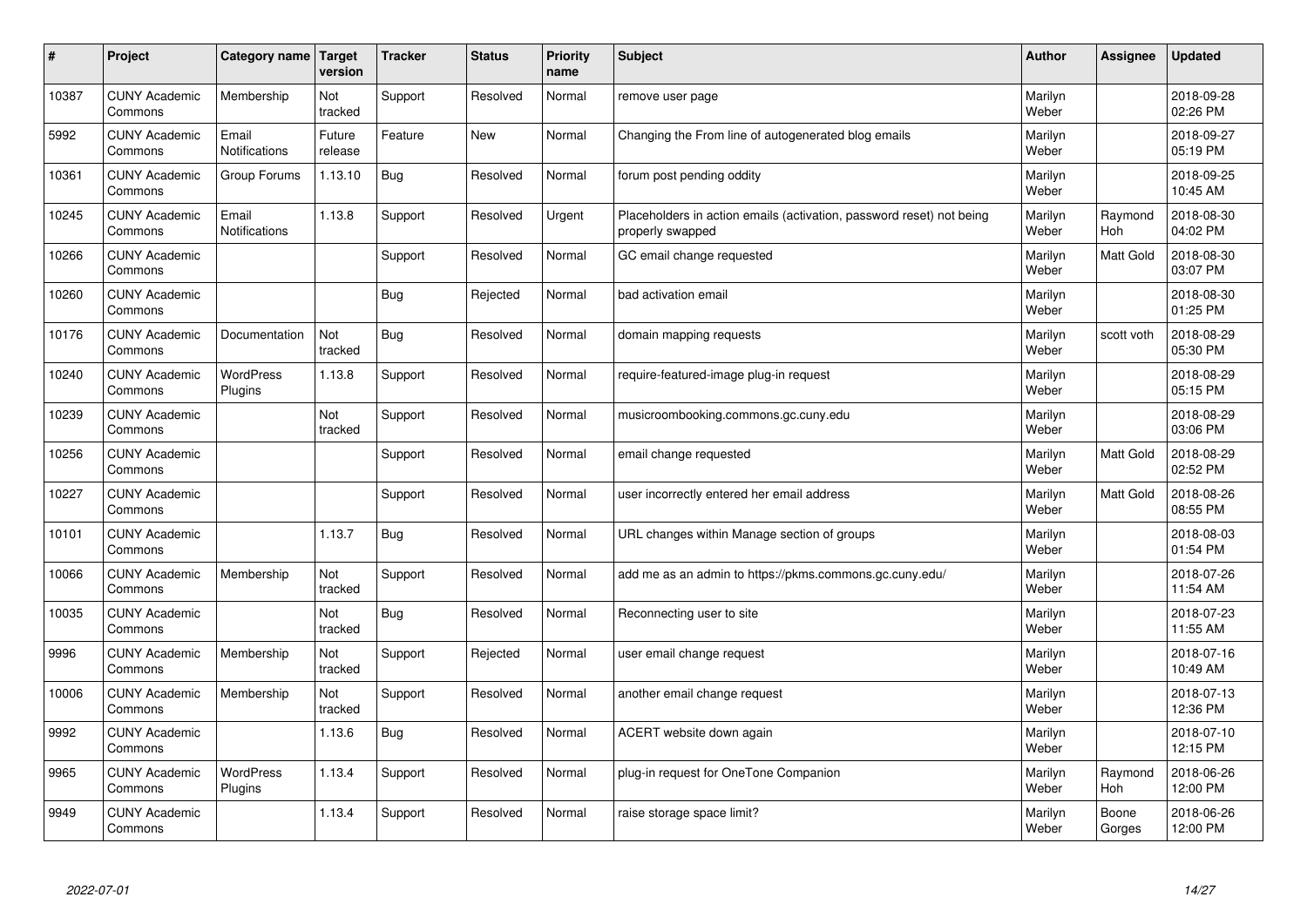| #    | Project                         | Category name   Target      | version           | <b>Tracker</b> | <b>Status</b> | <b>Priority</b><br>name | <b>Subject</b>                                     | <b>Author</b>    | Assignee         | <b>Updated</b>         |
|------|---------------------------------|-----------------------------|-------------------|----------------|---------------|-------------------------|----------------------------------------------------|------------------|------------------|------------------------|
| 9955 | <b>CUNY Academic</b><br>Commons | <b>WordPress</b><br>Plugins | 1.13.4            | Support        | Rejected      | Normal                  | docx converter plugin?                             | Marilyn<br>Weber |                  | 2018-06-26<br>11:39 AM |
| 9927 | <b>CUNY Academic</b><br>Commons | Membership                  | Not<br>tracked    | Support        | Resolved      | Normal                  | wrong email used                                   | Marilyn<br>Weber | Matt Gold        | 2018-06-14<br>10:21 AM |
| 9928 | <b>CUNY Academic</b><br>Commons | Account<br>settings         |                   | Support        | Resolved      | Normal                  | email change request from former student           | Marilyn<br>Weber | <b>Matt Gold</b> | 2018-06-14<br>10:20 AM |
| 9919 | <b>CUNY Academic</b><br>Commons |                             | Not<br>tracked    | Bug            | Resolved      | Normal                  | admin of https://sphcurriculum.commons.gc.cuny.edu | Marilyn<br>Weber |                  | 2018-06-12<br>09:37 PM |
| 9888 | <b>CUNY Academic</b><br>Commons | <b>WordPress</b><br>Plugins | 1.13.3            | Support        | Resolved      | Normal                  | Business directory Plug-in request                 | Marilyn<br>Weber |                  | 2018-06-12<br>11:52 AM |
| 9885 | <b>CUNY Academic</b><br>Commons |                             |                   | Support        | Rejected      | Normal                  | Publications field problem                         | Marilyn<br>Weber |                  | 2018-06-06<br>01:18 PM |
| 9835 | <b>CUNY Academic</b><br>Commons | Group Forums                | Future<br>release | <b>Bug</b>     | Assigned      | Normal                  | add a "like" function?                             | Marilyn<br>Weber | Erik<br>Trainer  | 2018-06-05<br>01:49 PM |
| 9834 | <b>CUNY Academic</b><br>Commons |                             |                   | Support        | Duplicate     | Normal                  | add a "like" function                              | Marilyn<br>Weber |                  | 2018-05-25<br>10:38 AM |
| 9828 | <b>CUNY Academic</b><br>Commons | Domain<br>Mapping           | 1.13.3            | <b>Bug</b>     | Resolved      | High                    | redirecting problem                                | Marilyn<br>Weber | Raymond<br>Hoh   | 2018-05-24<br>02:39 PM |
| 9823 | <b>CUNY Academic</b><br>Commons | Account<br>settings         | Not<br>tracked    | Support        | Resolved      | Normal                  | email change                                       | Marilyn<br>Weber | Matt Gold        | 2018-05-23<br>01:58 PM |
| 9787 | <b>CUNY Academic</b><br>Commons | Registration                |                   | Support        | Resolved      | Normal                  | email change request                               | Marilyn<br>Weber | Matt Gold        | 2018-05-16<br>09:55 PM |
| 8607 | <b>CUNY Academic</b><br>Commons |                             | Not<br>tracked    | Support        | New           | Normal                  | Paypal?                                            | Marilyn<br>Weber | Matt Gold        | 2018-05-15<br>01:37 PM |
| 9780 | <b>CUNY Academic</b><br>Commons |                             | Not<br>tracked    | Support        | Resolved      | Normal                  | remove the phone number on this profile?           | Marilyn<br>Weber |                  | 2018-05-15<br>10:35 AM |
| 9768 | <b>CUNY Academic</b><br>Commons |                             | 1.13.2            | <b>Bug</b>     | Resolved      | High                    | search function on the Directory page              | Marilyn<br>Weber | Boone<br>Gorges  | 2018-05-14<br>08:45 PM |
| 9767 | <b>CUNY Academic</b><br>Commons | Registration                | Not<br>tracked    | Support        | Resolved      | Normal                  | user deleted account but now needs one             | Marilyn<br>Weber |                  | 2018-05-11<br>02:39 PM |
| 8941 | <b>CUNY Academic</b><br>Commons | WordPress<br><b>Themes</b>  | 1.13.1            | Support        | Resolved      | Normal                  | Theme request: ColorNews                           | Marilyn<br>Weber |                  | 2018-05-08<br>10:42 AM |
| 9725 | <b>CUNY Academic</b><br>Commons |                             | Not<br>tracked    | Support        | Resolved      | Normal                  | problems with deleting a site                      | Marilyn<br>Weber |                  | 2018-05-07<br>10:24 PM |
| 8446 | <b>CUNY Academic</b><br>Commons | WordPress<br>Plugins        | 1.11.14           | Support        | Resolved      | Normal                  | request for multiple accordion menu plugins        | Marilyn<br>Weber |                  | 2018-05-07<br>09:57 PM |
| 9684 | <b>CUNY Academic</b><br>Commons |                             |                   | Support        | Rejected      | Normal                  | SEO cleanup for newlaborforum.cuny.edu             | Marilyn<br>Weber |                  | 2018-04-30<br>10:29 AM |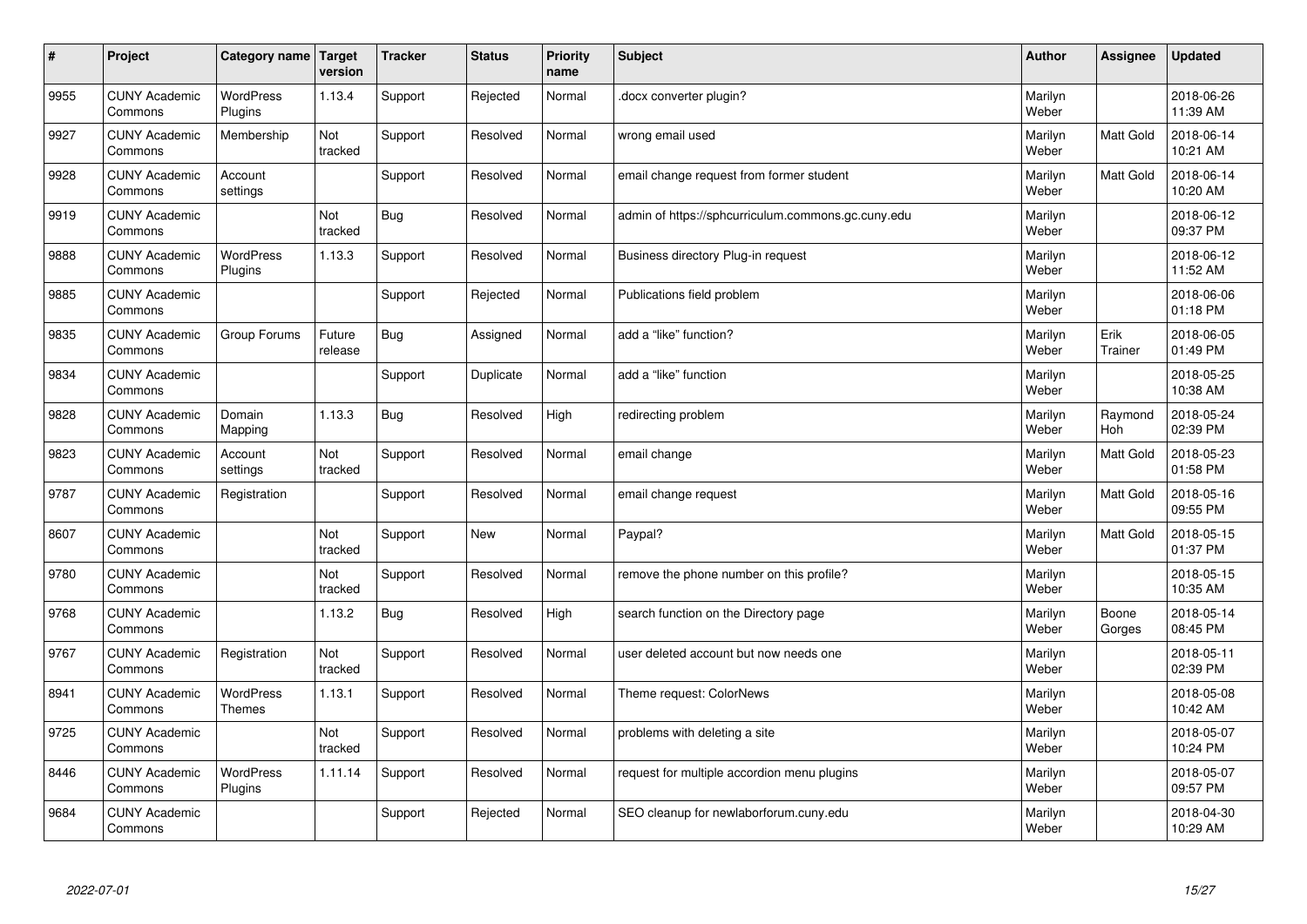| #    | Project                         | Category name   Target            | version           | <b>Tracker</b> | <b>Status</b>        | <b>Priority</b><br>name | <b>Subject</b>                                       | <b>Author</b>    | Assignee              | Updated                |
|------|---------------------------------|-----------------------------------|-------------------|----------------|----------------------|-------------------------|------------------------------------------------------|------------------|-----------------------|------------------------|
| 9659 | <b>CUNY Academic</b><br>Commons | Account<br>settings               |                   | Support        | Resolved             | Normal                  | user email change                                    | Marilyn<br>Weber | <b>Matt Gold</b>      | 2018-04-24<br>12:08 PM |
| 9587 | <b>CUNY Academic</b><br>Commons |                                   |                   | Support        | Rejected             | Normal                  | possible request for the "PDF Poster" plugin         | Marilyn<br>Weber |                       | 2018-04-24<br>10:52 AM |
| 9604 | <b>CUNY Academic</b><br>Commons |                                   | Not<br>tracked    | Support        | Resolved             | Normal                  | I (Marilyn) can only log into cdev as teststudent    | Marilyn<br>Weber |                       | 2018-04-21<br>10:20 AM |
| 9535 | <b>CUNY Academic</b><br>Commons |                                   | Not<br>tracked    | Support        | Resolved             | Normal                  | admin for https://video.commons.gc.cuny.edu/?        | Marilyn<br>Weber | Matt Gold             | 2018-04-13<br>05:06 PM |
| 9500 | <b>CUNY Academic</b><br>Commons | <b>WordPress</b><br>Plugins       | 1.12.12           | Support        | Resolved             | Normal                  | PowerPoint in the media library?                     | Marilyn<br>Weber | Raymond<br>Hoh        | 2018-04-12<br>02:28 PM |
| 9207 | <b>CUNY Academic</b><br>Commons |                                   | Future<br>release | Support        | Reporter<br>Feedback | Normal                  | display dashboards made in Tableau?                  | Marilyn<br>Weber | Boone<br>Gorges       | 2018-04-10<br>10:42 AM |
| 9275 | <b>CUNY Academic</b><br>Commons |                                   |                   | Support        | Rejected             | Normal                  | soft chalk page?                                     | Marilyn<br>Weber | Boone<br>Gorges       | 2018-04-09<br>10:37 AM |
| 9541 | <b>CUNY Academic</b><br>Commons | <b>WordPress</b><br>(misc)        | Not<br>tracked    | Support        | Resolved             | Normal                  | repeating header banner                              | Marilyn<br>Weber | Raymond<br>Hoh        | 2018-04-06<br>12:33 PM |
| 9499 | <b>CUNY Academic</b><br>Commons | <b>WordPress</b><br>(misc)        | Not<br>tracked    | Support        | Resolved             | Normal                  | tiny question - preventing dates on posts?           | Marilyn<br>Weber | Raymond<br><b>Hoh</b> | 2018-04-04<br>03:55 PM |
| 9477 | <b>CUNY Academic</b><br>Commons | Account<br>settings               |                   | Support        | Resolved             | Normal                  | email change request                                 | Marilyn<br>Weber | <b>Matt Gold</b>      | 2018-03-24<br>08:53 AM |
| 9470 | <b>CUNY Academic</b><br>Commons |                                   |                   | <b>Bug</b>     | Resolved             | Normal                  | Users not appearing via "Add New"                    | Marilyn<br>Weber |                       | 2018-03-22<br>07:44 PM |
| 9224 | <b>CUNY Academic</b><br>Commons | <b>Group Files</b>                | 1.13              | Feature        | Resolved             | Normal                  | attachments to forum posts clutter up Files area     | Marilyn<br>Weber | Boone<br>Gorges       | 2018-03-22<br>03:34 PM |
| 9335 | <b>CUNY Academic</b><br>Commons | <b>WordPress</b><br><b>Themes</b> | 1.12.10           | Bug            | Resolved             | Normal                  | clone http://digitalscholarship.ccny.cuny.edu site?  | Marilyn<br>Weber | Boone<br>Gorges       | 2018-03-14<br>12:43 PM |
| 9355 | <b>CUNY Academic</b><br>Commons |                                   | Not<br>tracked    | Support        | Resolved             | Normal                  | 14gb of video?                                       | Marilyn<br>Weber |                       | 2018-03-13<br>11:56 AM |
| 9340 | <b>CUNY Academic</b><br>Commons | <b>WordPress</b><br>Plugins       | 1.12.10           | Bug            | Resolved             | Normal                  | change the web preview?                              | Marilyn<br>Weber | Raymond<br><b>Hoh</b> | 2018-03-13<br>11:50 AM |
| 9330 | <b>CUNY Academic</b><br>Commons | <b>WordPress</b><br>Plugins       | 1.12.10           | Bug            | Resolved             | Normal                  | part 2 of problems with the Leaflet plug -in         | Marilyn<br>Weber |                       | 2018-03-04<br>05:58 PM |
| 9282 | <b>CUNY Academic</b><br>Commons | Group Forums                      | 1.12.9            | Bug            | Resolved             | Normal                  | 'Forum ID is missing" error?                         | Marilyn<br>Weber |                       | 2018-02-27<br>10:32 AM |
| 9276 | <b>CUNY Academic</b><br>Commons |                                   |                   | Bug            | Resolved             | High                    | problem adding a member to a group - wrong username? | Marilyn<br>Weber |                       | 2018-02-25<br>12:47 PM |
| 9223 | <b>CUNY Academic</b><br>Commons |                                   | Not<br>tracked    | Support        | Resolved             | Normal                  | moving wordpress sites                               | Marilyn<br>Weber |                       | 2018-02-18<br>08:44 PM |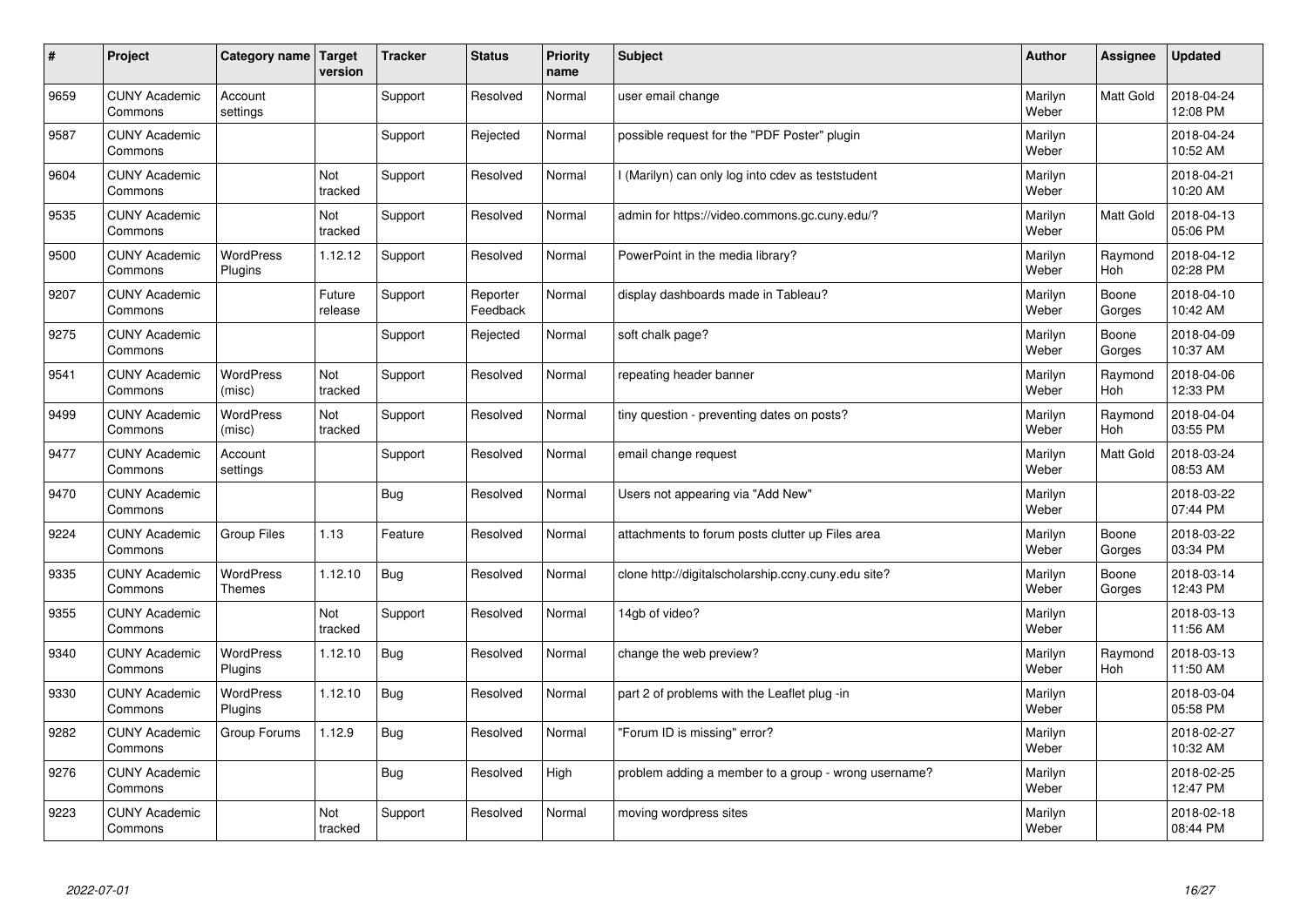| $\sharp$ | Project                         | Category name Target        | version           | <b>Tracker</b> | <b>Status</b> | <b>Priority</b><br>name | <b>Subject</b>                                                              | <b>Author</b>    | Assignee              | <b>Updated</b>         |
|----------|---------------------------------|-----------------------------|-------------------|----------------|---------------|-------------------------|-----------------------------------------------------------------------------|------------------|-----------------------|------------------------|
| 9162     | <b>CUNY Academic</b><br>Commons | Registration                | Not<br>tracked    | Support        | Resolved      | Normal                  | email change due to user error                                              | Marilyn<br>Weber | <b>Matt Gold</b>      | 2018-02-13<br>11:11 AM |
| 9192     | <b>CUNY Academic</b><br>Commons | <b>WordPress</b><br>Plugins | 1.12.8            | <b>Bug</b>     | Resolved      | Normal                  | problems with the Leaflet plug -in                                          | Marilyn<br>Weber | Boone<br>Gorges       | 2018-02-13<br>11:07 AM |
| 9154     | <b>CUNY Academic</b><br>Commons | Events                      | 1.12.8            | Bug            | Resolved      | Normal                  | problem with group calendar                                                 | Marilyn<br>Weber | Raymond<br><b>Hoh</b> | 2018-02-13<br>10:49 AM |
| 9163     | <b>CUNY Academic</b><br>Commons | Layout                      | 1.12.8            | Support        | Resolved      | Normal                  | Mobile responsiveness issues                                                | Marilyn<br>Weber | Raymond<br><b>Hoh</b> | 2018-02-13<br>10:49 AM |
| 9131     | <b>CUNY Academic</b><br>Commons |                             |                   | Support        | Resolved      | Normal                  | webrecorder.io via Firefox                                                  | Marilyn<br>Weber |                       | 2018-01-29<br>11:11 AM |
| 9133     | <b>CUNY Academic</b><br>Commons |                             |                   | Support        | Duplicate     | Normal                  | webrecorder.io                                                              | Marilyn<br>Weber |                       | 2018-01-29<br>10:34 AM |
| 9130     | <b>CUNY Academic</b><br>Commons | Homepage<br>Slides          | Not<br>tracked    | Bug            | Resolved      | Normal                  | too many redirects                                                          | Marilyn<br>Weber |                       | 2018-01-29<br>10:27 AM |
| 9087     | <b>CUNY Academic</b><br>Commons | WordPress<br>Plugins        | 1.12.7            | Support        | Resolved      | Normal                  | request for WP Social Sharing                                               | Marilyn<br>Weber |                       | 2018-01-23<br>11:17 AM |
| 9078     | <b>CUNY Academic</b><br>Commons | WordPress<br>Plugins        | 1.12.7            | Support        | Resolved      | Normal                  | arcgis web maps?                                                            | Marilyn<br>Weber | Raymond<br><b>Hoh</b> | 2018-01-23<br>11:11 AM |
| 5991     | <b>CUNY Academic</b><br>Commons | Email<br>Notifications      | Future<br>release | Support        | Resolved      | Normal                  | change format of autogenerated blog emails                                  | Marilyn<br>Weber | Paige<br>Dupont       | 2018-01-12<br>02:55 PM |
| 9062     | <b>CUNY Academic</b><br>Commons |                             | Not<br>tracked    | Bug            | Resolved      | Normal                  | re-add me as admin of https://commons.gc.cuny.edu/                          | Marilyn<br>Weber |                       | 2018-01-08<br>12:03 PM |
| 9026     | <b>CUNY Academic</b><br>Commons | <b>WordPress</b><br>Plugins | 1.12.6            | Support        | Resolved      | Normal                  | plugin request from Carlos Guevara                                          | Marilyn<br>Weber |                       | 2018-01-03<br>09:33 AM |
| 9033     | <b>CUNY Academic</b><br>Commons |                             |                   | Support        | Rejected      | Normal                  | Site search terms                                                           | Marilyn<br>Weber |                       | 2017-12-22<br>01:10 PM |
| 9004     | <b>CUNY Academic</b><br>Commons | Membership                  | Not<br>tracked    | Support        | Resolved      | Normal                  | email change request                                                        | Marilyn<br>Weber |                       | 2017-12-14<br>12:27 PM |
| 8934     | <b>CUNY Academic</b><br>Commons | Reply By Email              | 1.12.4            | Support        | Resolved      | High                    | RBE "could not post" email should have info about attempted From<br>address | Marilyn<br>Weber | Raymond<br><b>Hoh</b> | 2017-12-12<br>11:25 AM |
| 8893     | <b>CUNY Academic</b><br>Commons | Social Paper                | 1.12.1            | Support        | Resolved      | Normal                  | Social paper won't connect to group?                                        | Marilyn<br>Weber |                       | 2017-12-11<br>01:16 PM |
| 8924     | <b>CUNY Academic</b><br>Commons | <b>WordPress</b><br>Plugins | 1.12.4            | Bug            | Resolved      | Normal                  | auto-remove feature on http://pcp.gc.cuny.edu                               | Marilyn<br>Weber | Matt Gold             | 2017-12-04<br>10:18 AM |
| 8937     | <b>CUNY Academic</b><br>Commons |                             | Not<br>tracked    | Bug            | Resolved      | Normal                  | videos gone                                                                 | Marilyn<br>Weber |                       | 2017-12-01<br>11:27 AM |
| 8917     | <b>CUNY Academic</b><br>Commons | Group Files                 | 1.12.3            | Bug            | Resolved      | High                    | Files not downloading from Groups properly                                  | Marilyn<br>Weber | Boone<br>Gorges       | 2017-11-29<br>10:04 PM |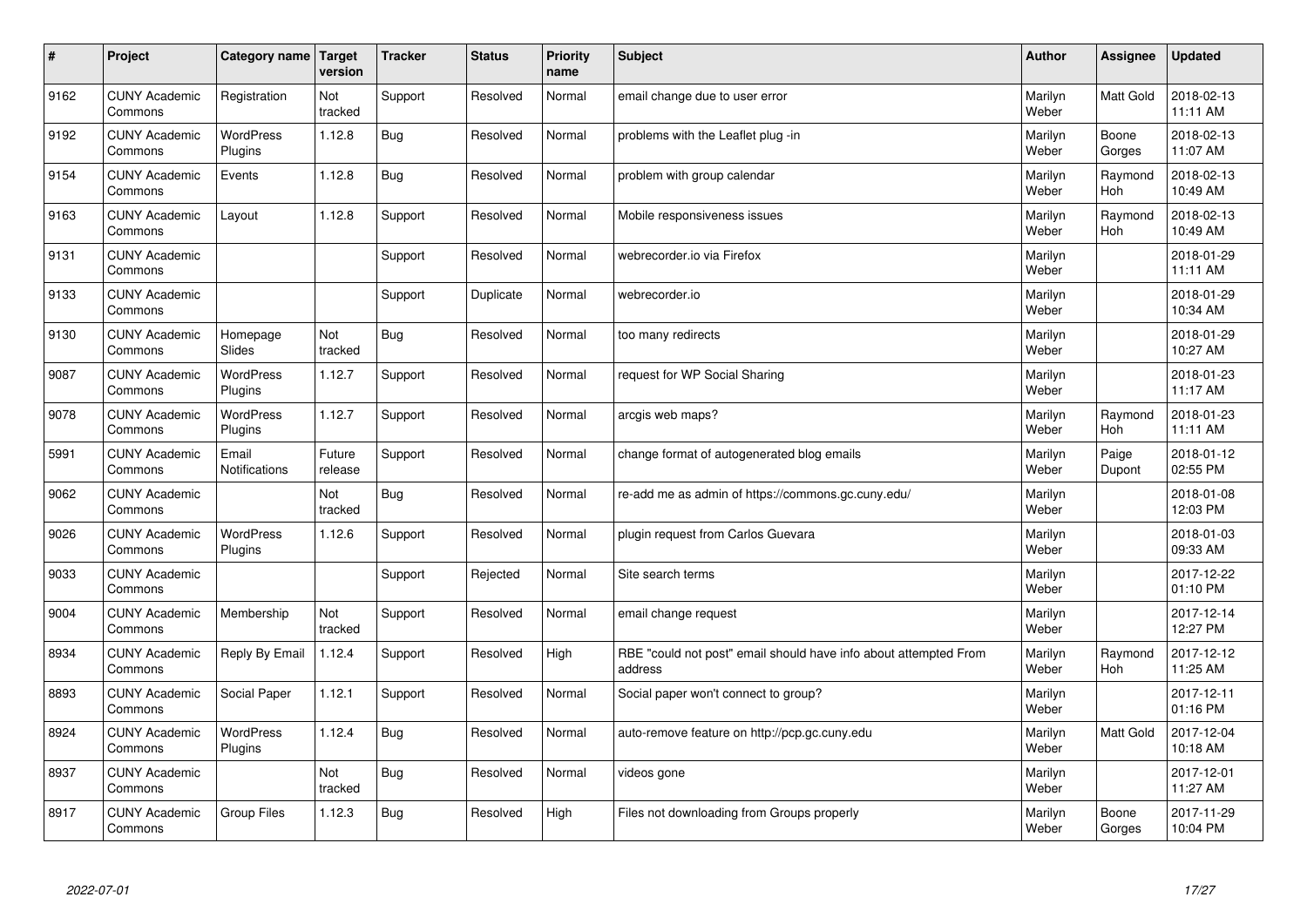| #    | Project                         | Category name               | Target<br>version | <b>Tracker</b> | <b>Status</b> | <b>Priority</b><br>name | <b>Subject</b>                                 | <b>Author</b>    | Assignee         | <b>Updated</b>         |
|------|---------------------------------|-----------------------------|-------------------|----------------|---------------|-------------------------|------------------------------------------------|------------------|------------------|------------------------|
| 8908 | <b>CUNY Academic</b><br>Commons | <b>WordPress</b><br>Plugins | 1.12.2            | Support        | Resolved      | Normal                  | Plugin request from Steve Brier                | Marilyn<br>Weber |                  | 2017-11-27<br>11:39 AM |
| 5684 | <b>CUNY Academic</b><br>Commons | <b>Group Files</b>          | Not<br>tracked    | <b>Bug</b>     | Resolved      | Normal                  | Making Group files appear as Blog entries      | Marilyn<br>Weber | Boone<br>Gorges  | 2017-11-20<br>03:28 PM |
| 7328 | <b>CUNY Academic</b><br>Commons | <b>WordPress</b><br>Plugins | Not<br>tracked    | <b>Bug</b>     | Resolved      | Normal                  | technical issue with the Events Manager plugin | Marilyn<br>Weber | Raymond<br>Hoh   | 2017-11-15<br>06:19 PM |
| 5968 | <b>CUNY Academic</b><br>Commons | Membership                  | Not<br>tracked    | <b>Bug</b>     | Resolved      | Normal                  | Deleting account without knowing password      | Marilyn<br>Weber | Matt Gold        | 2017-11-15<br>06:19 PM |
| 5772 | <b>CUNY Academic</b><br>Commons | Membership                  | Not<br>tracked    | Support        | Resolved      | Normal                  | User email change and forgotten password       | Marilyn<br>Weber | <b>Matt Gold</b> | 2017-11-15<br>06:18 PM |
| 7619 | <b>CUNY Academic</b><br>Commons | Membership                  | Not<br>tracked    | Support        | Resolved      | Normal                  | outside users for a site that isn't a class?   | Marilyn<br>Weber | Matt Gold        | 2017-11-15<br>06:18 PM |
| 6866 | <b>CUNY Academic</b><br>Commons |                             | Not<br>tracked    | Support        | Resolved      | Normal                  | User would like to have her account deleted    | Marilyn<br>Weber | <b>Matt Gold</b> | 2017-11-15<br>05:49 PM |
| 5319 | <b>CUNY Academic</b><br>Commons |                             | Not<br>tracked    | <b>Bug</b>     | Resolved      | Normal                  | <b>Broken URL</b>                              | Marilyn<br>Weber | Marilyn<br>Weber | 2017-11-15<br>05:46 PM |
| 5875 | <b>CUNY Academic</b><br>Commons | WordPress<br>Plugins        | Not<br>tracked    | <b>Bug</b>     | Resolved      | Normal                  | Events Calendar garbled in IE                  | Marilyn<br>Weber | Marilyn<br>Weber | 2017-11-15<br>05:45 PM |
| 7226 | <b>CUNY Academic</b><br>Commons | Registration                | Not<br>tracked    | <b>Bug</b>     | Abandoned     | Normal                  | Community college student cannot register?     | Marilyn<br>Weber |                  | 2017-11-15<br>01:55 PM |
| 6106 | <b>CUNY Academic</b><br>Commons | Server                      | Not<br>tracked    | <b>Bug</b>     | Resolved      | Normal                  | 504 error                                      | Marilyn<br>Weber |                  | 2017-11-15<br>01:55 PM |
| 7770 | <b>CUNY Academic</b><br>Commons | WordPress<br>Plugins        | Not<br>tracked    | <b>Bug</b>     | Abandoned     | Normal                  | Timeline.js problem                            | Marilyn<br>Weber |                  | 2017-11-15<br>01:43 PM |
| 7836 | <b>CUNY Academic</b><br>Commons | Social Paper                | Not<br>tracked    | Support        | Resolved      | Normal                  | missing Social Paper                           | Marilyn<br>Weber |                  | 2017-11-15<br>01:31 PM |
| 8098 | <b>CUNY Academic</b><br>Commons | Public Portfolio            | Not<br>tracked    | <b>Bug</b>     | Abandoned     | Normal                  | Widget in profile not working                  | Marilyn<br>Weber |                  | 2017-11-15<br>01:28 PM |
| 8259 | <b>CUNY Academic</b><br>Commons |                             | Not<br>tracked    | <b>Bug</b>     | Resolved      | Normal                  | missing dashboard                              | Marilyn<br>Weber |                  | 2017-11-15<br>01:28 PM |
| 8308 | <b>CUNY Academic</b><br>Commons | WordPress<br>Plugins        | Not<br>tracked    | Support        | Resolved      | Normal                  | WP Migration plugin                            | Marilyn<br>Weber |                  | 2017-11-15<br>01:27 PM |
| 8566 | <b>CUNY Academic</b><br>Commons | Membership                  | Not<br>tracked    | Support        | Resolved      | Normal                  | user email change                              | Marilyn<br>Weber |                  | 2017-11-15<br>01:27 PM |
| 8661 | <b>CUNY Academic</b><br>Commons | Group Blogs                 | Not<br>tracked    | <b>Bug</b>     | Resolved      | Normal                  | new group, old site, can't link?               | Marilyn<br>Weber |                  | 2017-11-15<br>01:26 PM |
| 7724 | <b>CUNY Academic</b><br>Commons |                             | Not<br>tracked    | Support        | Abandoned     | Normal                  | User name confusion                            | Marilyn<br>Weber | Boone<br>Gorges  | 2017-11-15<br>11:12 AM |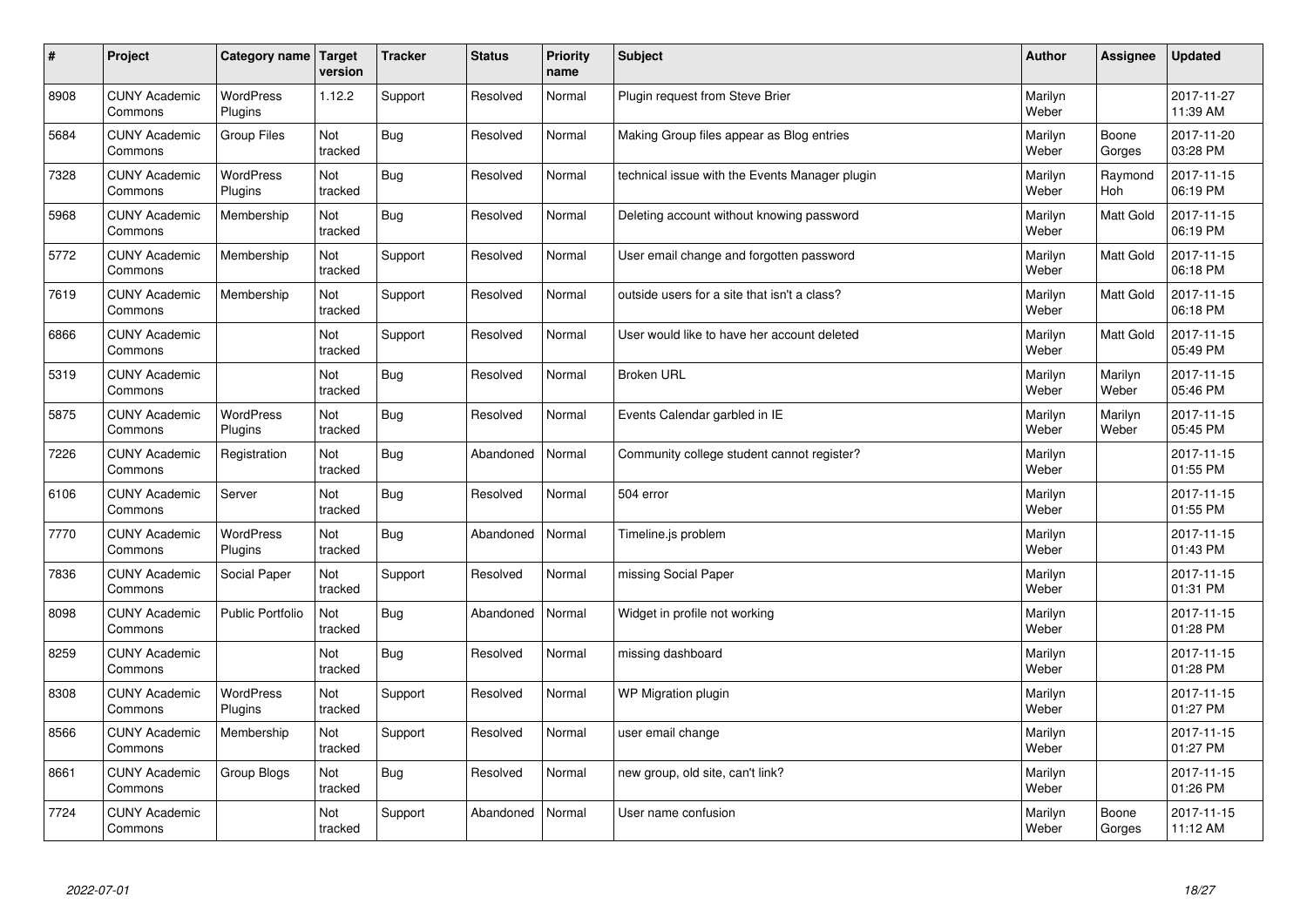| $\sharp$ | Project                         | Category name   Target     | version        | <b>Tracker</b>     | <b>Status</b> | <b>Priority</b><br>name | <b>Subject</b>                                                              | <b>Author</b>    | Assignee         | <b>Updated</b>         |
|----------|---------------------------------|----------------------------|----------------|--------------------|---------------|-------------------------|-----------------------------------------------------------------------------|------------------|------------------|------------------------|
| 7613     | <b>CUNY Academic</b><br>Commons | Registration               | Not<br>tracked | Support            | Resolved      | Normal                  | non-matriculated students                                                   | Marilyn<br>Weber | Boone<br>Gorges  | 2017-11-15<br>11:03 AM |
| 7700     | <b>CUNY Academic</b><br>Commons |                            | Not<br>tracked | Support            | Abandoned     | Normal                  | slow loading Page on site                                                   | Marilyn<br>Weber | Boone<br>Gorges  | 2017-11-15<br>11:02 AM |
| 5713     | <b>CUNY Academic</b><br>Commons | <b>WordPress</b><br>(misc) | Not<br>tracked | Bug                | Abandoned     | High                    | Site freezing                                                               | Marilyn<br>Weber | Boone<br>Gorges  | 2017-11-15<br>10:58 AM |
| 6286     | <b>CUNY Academic</b><br>Commons | Groups (misc)              | Not<br>tracked | Bug                | Resolved      | Immediate               | Groups pages not displaying at all!                                         | Marilyn<br>Weber | Boone<br>Gorges  | 2017-11-15<br>10:57 AM |
| 8906     | <b>CUNY Academic</b><br>Commons | Redmine                    | Not<br>tracked | Support            | Resolved      | Normal                  | Redmine access?                                                             | Marilyn<br>Weber | <b>Matt Gold</b> | 2017-11-13<br>06:02 PM |
| 8882     | <b>CUNY Academic</b><br>Commons |                            | Not<br>tracked | Support            | Resolved      | Normal                  | question about search engines                                               | Marilyn<br>Weber |                  | 2017-11-01<br>03:26 PM |
| 8878     | <b>CUNY Academic</b><br>Commons | cuny.is                    | Not<br>tracked | Bug                | Resolved      | Urgent                  | cuny.is site link won't work                                                | Marilyn<br>Weber | Boone<br>Gorges  | 2017-11-01<br>03:06 PM |
| 8873     | <b>CUNY Academic</b><br>Commons |                            | Not<br>tracked | Support            | Resolved      | Normal                  | maximum file upload size?                                                   | Marilyn<br>Weber |                  | 2017-10-30<br>11:23 AM |
| 6860     | <b>CUNY Academic</b><br>Commons | User<br>Onboarding         | 1.12           | Bug                | Resolved      | Normal                  | Invitation to join a group is appearing as an invitiation to join the site! | Marilyn<br>Weber | Boone<br>Gorges  | 2017-10-30<br>10:03 AM |
| 8855     | <b>CUNY Academic</b><br>Commons |                            | Not<br>tracked | Support            | Resolved      | Normal                  | another email change request                                                | Marilyn<br>Weber |                  | 2017-10-25<br>10:55 AM |
| 8848     | <b>CUNY Academic</b><br>Commons |                            | Not<br>tracked | Support            | Resolved      | Normal                  | email change request                                                        | Marilyn<br>Weber |                  | 2017-10-24<br>11:19 AM |
| 8459     | <b>CUNY Academic</b><br>Commons |                            | Not<br>tracked | Documentatio<br>n. | Resolved      | Normal                  | comprehensive list of plugins?                                              | Marilyn<br>Weber |                  | 2017-10-11<br>11:24 AM |
| 8464     | <b>CUNY Academic</b><br>Commons |                            | Not<br>tracked | Support            | Resolved      | Normal                  | WP UI                                                                       | Marilyn<br>Weber |                  | 2017-10-11<br>11:23 AM |
| 8768     | <b>CUNY Academic</b><br>Commons |                            | Not<br>tracked | Support            | Resolved      | Normal                  | unsafe redirect?                                                            | Marilyn<br>Weber |                  | 2017-10-06<br>12:14 PM |
| 8729     | <b>CUNY Academic</b><br>Commons |                            | Not<br>tracked | Support            | Resolved      | Normal                  | email change                                                                | Marilyn<br>Weber |                  | 2017-09-25<br>02:14 PM |
| 8726     | <b>CUNY Academic</b><br>Commons |                            |                | Support            | Resolved      | Normal                  | Redirect problem                                                            | Marilyn<br>Weber |                  | 2017-09-21<br>12:14 PM |
| 8721     | <b>CUNY Academic</b><br>Commons | WordPress<br>Plugins       | 1.11.13        | Bug                | Resolved      | Normal                  | more problems with Events calendar                                          | Marilyn<br>Weber |                  | 2017-09-21<br>10:35 AM |
| 8693     | <b>CUNY Academic</b><br>Commons | WordPress<br>Plugins       |                | Support            | Resolved      | Normal                  | Existing blog wants to replace Mailpoet with Newsletters                    | Marilyn<br>Weber |                  | 2017-09-12<br>02:24 PM |
| 8471     | <b>CUNY Academic</b><br>Commons |                            | Not<br>tracked | Support            | Resolved      | Normal                  | admin at https://commons.gc.cuny.edu/                                       | Marilyn<br>Weber |                  | 2017-09-06<br>01:50 PM |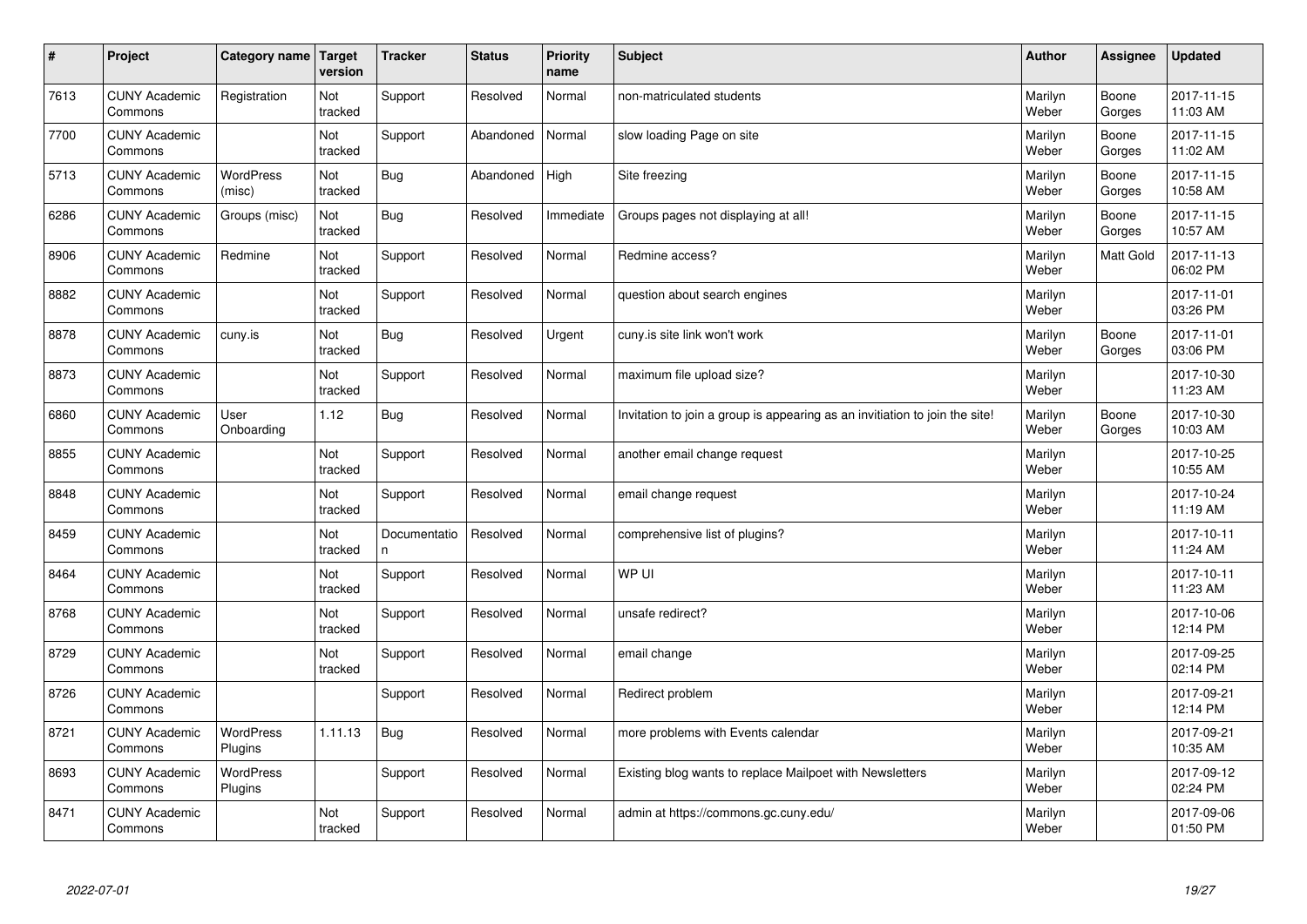| $\vert$ # | Project                         | Category name                     | Target<br>version | <b>Tracker</b> | <b>Status</b> | <b>Priority</b><br>name | <b>Subject</b>                                                                          | <b>Author</b>    | Assignee        | <b>Updated</b>         |
|-----------|---------------------------------|-----------------------------------|-------------------|----------------|---------------|-------------------------|-----------------------------------------------------------------------------------------|------------------|-----------------|------------------------|
| 8638      | <b>CUNY Academic</b><br>Commons | Group Blogs                       | 1.11.11           | <b>Bug</b>     | Resolved      | Normal                  | members not syncing from group to site                                                  | Marilyn<br>Weber |                 | 2017-09-01<br>03:50 PM |
| 8576      | <b>CUNY Academic</b><br>Commons | <b>WordPress</b><br>Plugins       | 1.11.11           | Support        | Resolved      | Normal                  | Digital Measures plugin request                                                         | Marilyn<br>Weber |                 | 2017-09-01<br>03:44 PM |
| 8630      | <b>CUNY Academic</b><br>Commons | Membership                        | Not<br>tracked    | Support        | Resolved      | Normal                  | Change in email/campus                                                                  | Marilyn<br>Weber |                 | 2017-08-30<br>03:48 PM |
| 8620      | <b>CUNY Academic</b><br>Commons | ZenDesk                           | 1.11.11           | Bug            | Resolved      | High                    | 'Send us a message" not working                                                         | Marilyn<br>Weber | Raymond<br>Hoh  | 2017-08-29<br>04:13 PM |
| 8577      | <b>CUNY Academic</b><br>Commons | Membership                        | Not<br>tracked    | Support        | Resolved      | Normal                  | another user email change                                                               | Marilyn<br>Weber |                 | 2017-08-25<br>10:23 AM |
| 8553      | <b>CUNY Academic</b><br>Commons |                                   | Not<br>tracked    | Support        | Resolved      | Normal                  | storage limits?                                                                         | Marilyn<br>Weber |                 | 2017-08-18<br>04:36 PM |
| 8552      | <b>CUNY Academic</b><br>Commons | <b>WordPress</b><br>Plugins       | 1.11.10           | <b>Bug</b>     | Resolved      | Normal                  | Events Calendar problem                                                                 | Marilyn<br>Weber |                 | 2017-08-18<br>04:36 PM |
| 6857      | <b>CUNY Academic</b><br>Commons | <b>Blogs</b><br>(BuddyPress)      | Not<br>tracked    | Support        | Resolved      | Normal                  | Committee on Religion website                                                           | Marilyn<br>Weber | Boone<br>Gorges | 2017-08-17<br>10:24 AM |
| 8529      | <b>CUNY Academic</b><br>Commons |                                   | Not<br>tracked    | Support        | Resolved      | Normal                  | Iframe regiest?                                                                         | Marilyn<br>Weber |                 | 2017-08-16<br>04:40 PM |
| 8531      | <b>CUNY Academic</b><br>Commons | Membership                        | Not<br>tracked    | Support        | Resolved      | Normal                  | admin of https://admissions.commons.gc.cuny.edu                                         | Marilyn<br>Weber |                 | 2017-08-15<br>04:20 PM |
| 8429      | <b>CUNY Academic</b><br>Commons | Membership                        | Not<br>tracked    | Support        | Resolved      | Normal                  | Please make me an admin of https://arc.commons.gc.cuny.edu                              | Marilyn<br>Weber | Boone<br>Gorges | 2017-07-24<br>03:33 PM |
| 8125      | <b>CUNY Academic</b><br>Commons | <b>WordPress</b><br><b>Themes</b> | 1.10.19           | Bug            | Resolved      | High                    | careerplan admin page failing to load with "currently unable to handle<br>this request" | Marilyn<br>Weber |                 | 2017-07-13<br>12:54 PM |
| 8401      | <b>CUNY Academic</b><br>Commons | Membership                        | Not<br>tracked    | Support        | Resolved      | Normal                  | add me as an admin                                                                      | Marilyn<br>Weber | Boone<br>Gorges | 2017-07-11<br>11:40 AM |
| 8379      | <b>CUNY Academic</b><br>Commons |                                   | Not<br>tracked    | Support        | Resolved      | Normal                  | request for site build help                                                             | Marilyn<br>Weber |                 | 2017-07-01<br>10:48 AM |
| 8289      | <b>CUNY Academic</b><br>Commons |                                   | Not<br>tracked    | Support        | Resolved      | Normal                  | removing my access to sites                                                             | Marilyn<br>Weber | Luke<br>Waltzer | 2017-06-19<br>12:40 PM |
| 8222      | <b>CUNY Academic</b><br>Commons | Membership                        | Not<br>tracked    | Support        | Resolved      | Normal                  | Admin for iletc.commons.gc.cuny.edu                                                     | Marilyn<br>Weber | Boone<br>Gorges | 2017-06-08<br>10:06 AM |
| 8200      | <b>CUNY Academic</b><br>Commons | Groups (misc)                     | Not<br>tracked    | <b>Bug</b>     | Resolved      | Normal                  | Announcements has disappeared                                                           | Marilyn<br>Weber | Boone<br>Gorges | 2017-05-26<br>04:04 PM |
| 8195      | <b>CUNY Academic</b><br>Commons |                                   |                   | Support        | Rejected      | Normal                  | possible to make the Profile pic semi-hidden?                                           | Marilyn<br>Weber |                 | 2017-05-24<br>11:00 PM |
| 8131      | <b>CUNY Academic</b><br>Commons | <b>WordPress</b><br>Plugins       | 1.11              | Bug            | Resolved      | Normal                  | Newsletters plug-in                                                                     | Marilyn<br>Weber | Boone<br>Gorges | 2017-05-11<br>09:42 PM |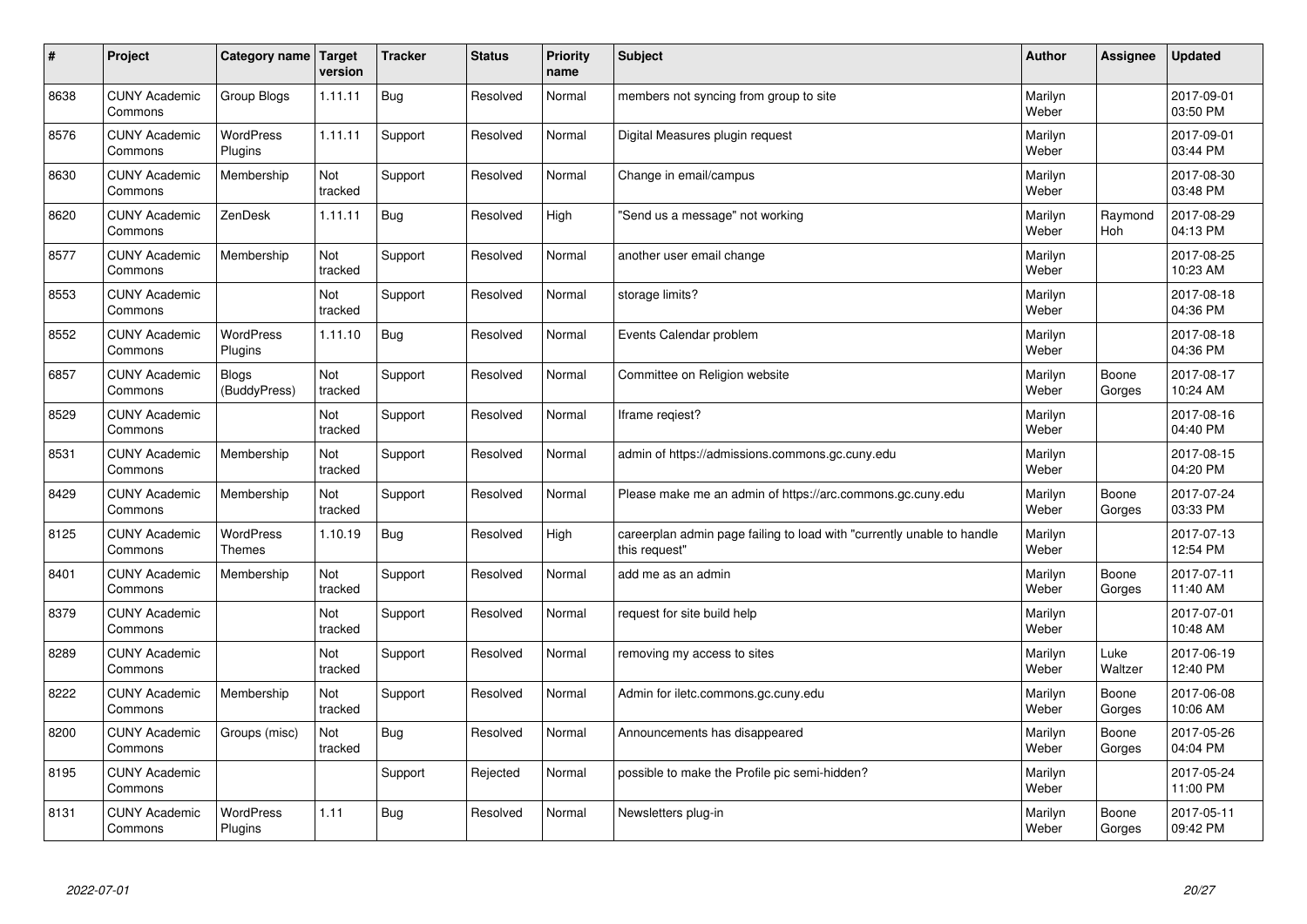| $\sharp$ | Project                         | Category name   Target      | version        | <b>Tracker</b> | <b>Status</b> | <b>Priority</b><br>name | <b>Subject</b>                                              | <b>Author</b>    | Assignee        | <b>Updated</b>         |
|----------|---------------------------------|-----------------------------|----------------|----------------|---------------|-------------------------|-------------------------------------------------------------|------------------|-----------------|------------------------|
| 8120     | <b>CUNY Academic</b><br>Commons | Membership                  | Not<br>tracked | Support        | Resolved      | Normal                  | add me as an admin to https://nyslavery.commons.gc.cuny.edu | Marilyn<br>Weber |                 | 2017-05-10<br>02:19 PM |
| 8071     | <b>CUNY Academic</b><br>Commons | <b>WordPress</b><br>Plugins | Not<br>tracked | Support        | Rejected      | Normal                  | Anthologize                                                 | Marilyn<br>Weber |                 | 2017-05-10<br>10:15 AM |
| 7376     | <b>CUNY Academic</b><br>Commons | Email<br>Notifications      |                | Bug            | Rejected      | Normal                  | automatic forwarding of blog posts not working              | Marilyn<br>Weber | Boone<br>Gorges | 2017-05-01<br>10:36 PM |
| 7995     | <b>CUNY Academic</b><br>Commons | Domain<br>Mapping           | Not<br>tracked | Bug            | Resolved      | Urgent                  | http://on.socialpaper.gc.cuny.edu down?                     | Marilyn<br>Weber |                 | 2017-04-21<br>11:07 AM |
| 7994     | <b>CUNY Academic</b><br>Commons | <b>WordPress</b><br>(misc)  | 1.10.17        | Bug            | Resolved      | Urgent                  | Comments not appearing                                      | Marilyn<br>Weber |                 | 2017-04-20<br>11:16 AM |
| 7972     | <b>CUNY Academic</b><br>Commons |                             | Not<br>tracked | Support        | Resolved      | Normal                  | expand the memory limit for videos?                         | Marilyn<br>Weber |                 | 2017-04-20<br>10:07 AM |
| 7668     | <b>CUNY Academic</b><br>Commons | <b>WordPress</b><br>Plugins |                | Support        | Rejected      | Normal                  | Iframes question                                            | Marilyn<br>Weber |                 | 2017-04-11<br>09:29 PM |
| 7922     | <b>CUNY Academic</b><br>Commons | Membership                  | Not<br>tracked | Support        | Resolved      | Normal                  | add me as an admin to the MALs alumni site?                 | Marilyn<br>Weber |                 | 2017-04-06<br>05:19 PM |
| 7767     | <b>CUNY Academic</b><br>Commons |                             | Not<br>tracked | Bug            | Resolved      | Normal                  | Site loading problems                                       | Marilyn<br>Weber |                 | 2017-03-21<br>09:57 PM |
| 7803     | <b>CUNY Academic</b><br>Commons |                             |                | Bug            | Resolved      | Normal                  | user email change                                           | Marilyn<br>Weber |                 | 2017-03-16<br>11:58 AM |
| 7785     | <b>CUNY Academic</b><br>Commons |                             | Not<br>tracked | Support        | Resolved      | Normal                  | ftp access or files?                                        | Marilyn<br>Weber | Boone<br>Gorges | 2017-03-13<br>02:34 PM |
| 7771     | <b>CUNY Academic</b><br>Commons | Membership                  | Not<br>tracked | Support        | Resolved      | Normal                  | User would like to be uncoupled from sites                  | Marilyn<br>Weber | Boone<br>Gorges | 2017-03-09<br>12:38 PM |
| 7775     | <b>CUNY Academic</b><br>Commons | Membership                  | Not<br>tracked | Support        | Resolved      | Normal                  | Email change                                                | Marilyn<br>Weber |                 | 2017-03-08<br>10:09 PM |
| 7745     | <b>CUNY Academic</b><br>Commons | WordPress<br>Plugins        | 1.10.13        | Support        | Resolved      | Normal                  | Featured Video Plus plugin requested                        | Marilyn<br>Weber |                 | 2017-03-03<br>01:51 PM |
| 7684     | <b>CUNY Academic</b><br>Commons | Reply By Email              | 1.10.12        | Bug            | Resolved      | High                    | trying to post too often error                              | Marilyn<br>Weber | Raymond<br>Hoh  | 2017-02-28<br>12:43 PM |
| 7608     | <b>CUNY Academic</b><br>Commons | Registration                | Not<br>tracked | Feature        | Resolved      | Normal                  | create an account                                           | Marilyn<br>Weber |                 | 2017-02-15<br>10:45 PM |
| 7607     | <b>CUNY Academic</b><br>Commons | WordPress<br>(misc)         | Not<br>tracked | Feature        | Resolved      | Normal                  | mp4 files                                                   | Marilyn<br>Weber |                 | 2017-02-15<br>07:37 PM |
| 7685     | <b>CUNY Academic</b><br>Commons | Password<br>Reset           | Not<br>tracked | Support        | Resolved      | Normal                  | temporary password                                          | Marilyn<br>Weber | Boone<br>Gorges | 2017-02-15<br>07:36 PM |
| 7678     | <b>CUNY Academic</b><br>Commons | Groups (misc)               | Not<br>tracked | Support        | Resolved      | Normal                  | add admin to student group                                  | Marilyn<br>Weber | Boone<br>Gorges | 2017-02-15<br>11:58 AM |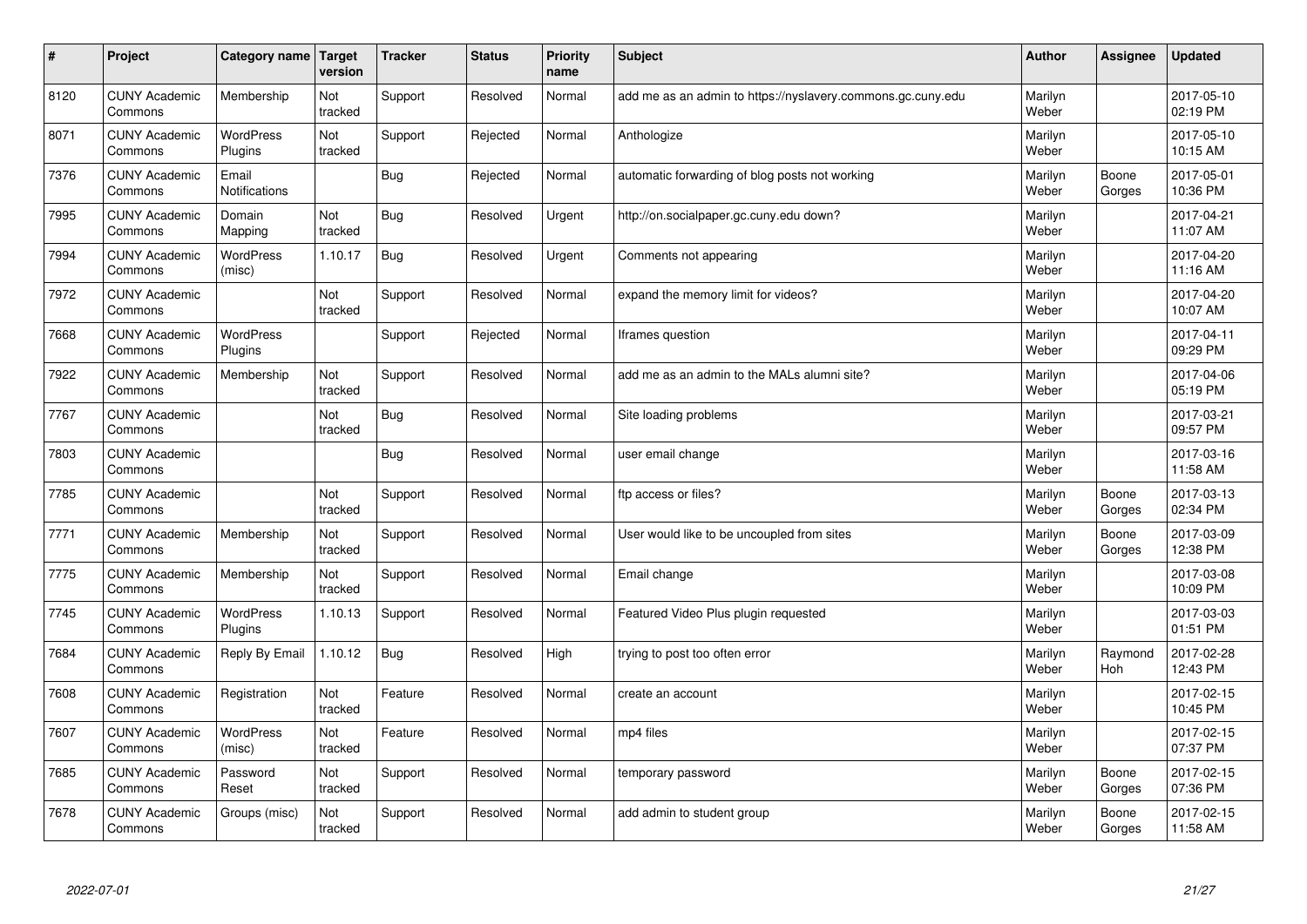| $\sharp$ | Project                         | Category name               | Target<br>version | <b>Tracker</b> | <b>Status</b> | <b>Priority</b><br>name | <b>Subject</b>                                  | <b>Author</b>    | <b>Assignee</b>  | <b>Updated</b>         |
|----------|---------------------------------|-----------------------------|-------------------|----------------|---------------|-------------------------|-------------------------------------------------|------------------|------------------|------------------------|
| 7486     | <b>CUNY Academic</b><br>Commons | Membership                  | Not<br>tracked    | Support        | Resolved      | Normal                  | changed email address                           | Marilyn<br>Weber |                  | 2017-01-24<br>10:00 PM |
| 7460     | <b>CUNY Academic</b><br>Commons | <b>WordPress</b><br>Themes  | 1.10.8            | Support        | Resolved      | Normal                  | install Independent Publisher theme?            | Marilyn<br>Weber | Boone<br>Gorges  | 2017-01-21<br>09:34 PM |
| 7349     | <b>CUNY Academic</b><br>Commons | Membership                  | Not<br>tracked    | <b>Bug</b>     | Resolved      | Normal                  | <b>LACUNY</b> Institute website                 | Marilyn<br>Weber | Boone<br>Gorges  | 2017-01-11<br>04:26 PM |
| 7223     | <b>CUNY Academic</b><br>Commons | Membership                  | Not<br>tracked    | <b>Bug</b>     | Resolved      | Normal                  | User with two profiles would like to merge them | Marilyn<br>Weber | Boone<br>Gorges  | 2017-01-10<br>02:07 PM |
| 7337     | <b>CUNY Academic</b><br>Commons | Membership                  | Not<br>tracked    | <b>Bug</b>     | Resolved      | Normal                  | User with new email                             | Marilyn<br>Weber |                  | 2017-01-06<br>11:05 AM |
| 7310     | <b>CUNY Academic</b><br>Commons |                             | 1.10.7            | <b>Bug</b>     | Resolved      | Normal                  | Friendship request mystery.                     | Marilyn<br>Weber | Boone<br>Gorges  | 2017-01-05<br>03:12 PM |
| 7100     | <b>CUNY Academic</b><br>Commons | <b>WordPress</b><br>Plugins | 1.10.5            | <b>Bug</b>     | Resolved      | High                    | Cincopa plugin problem                          | Marilyn<br>Weber | Boone<br>Gorges  | 2016-12-19<br>10:32 AM |
| 5629     | <b>CUNY Academic</b><br>Commons | <b>Public Portfolio</b>     | 1.10.4            | Support        | Resolved      | Normal                  | Title field in profile can't be edited          | Marilyn<br>Weber |                  | 2016-12-13<br>11:19 AM |
| 6812     | <b>CUNY Academic</b><br>Commons |                             | Not<br>tracked    | Support        | Resolved      | Normal                  | User cannot change email                        | Marilyn<br>Weber | <b>Matt Gold</b> | 2016-12-01<br>06:24 PM |
| 6899     | <b>CUNY Academic</b><br>Commons | Account<br>settings         | Not<br>tracked    | Support        | Resolved      | Normal                  | New user has misspelled her own name            | Marilyn<br>Weber | Boone<br>Gorges  | 2016-12-01<br>05:10 PM |
| 6101     | <b>CUNY Academic</b><br>Commons | <b>Public Portfolio</b>     |                   | Bug            | Resolved      | High                    | Profile update problems                         | Marilyn<br>Weber | Boone<br>Gorges  | 2016-12-01<br>03:50 PM |
| 6893     | <b>CUNY Academic</b><br>Commons | Group Forums                |                   | <b>Bug</b>     | Resolved      | Normal                  | Forum for CUNY Academic Commons Team is gone    | Marilyn<br>Weber | Boone<br>Gorges  | 2016-12-01<br>08:08 AM |
| 6175     | <b>CUNY Academic</b><br>Commons | Account<br>settings         |                   | Support        | Resolved      | Normal                  | Email address (user cannot access old)          | Marilyn<br>Weber | Matt Gold        | 2016-11-29<br>06:31 PM |
| 6851     | <b>CUNY Academic</b><br>Commons | Redmine                     | Not<br>tracked    | Support        | Resolved      | Normal                  | How do I help users join Redmine?               | Marilyn<br>Weber | Matt Gold        | 2016-11-28<br>10:16 AM |
| 6818     | <b>CUNY Academic</b><br>Commons | Email<br>Notifications      | 1.10.3            | Support        | Resolved      | Normal                  | No more email notifications?                    | Marilyn<br>Weber |                  | 2016-11-22<br>02:51 PM |
| 6815     | <b>CUNY Academic</b><br>Commons | Password<br>Reset           | Not<br>tracked    | Support        | Resolved      | Normal                  | password reset requested                        | Marilyn<br>Weber | Matt Gold        | 2016-11-22<br>10:30 AM |
| 5448     | <b>CUNY Academic</b><br>Commons | Email<br>Notifications      | 1.10.2            | <b>Bug</b>     | Rejected      | Normal                  | garbled CAC activity digests                    | Marilyn<br>Weber | Raymond<br>Hoh   | 2016-11-20<br>02:38 AM |
| 6800     | <b>CUNY Academic</b><br>Commons |                             |                   | <b>Bug</b>     | Rejected      | Immediate               | Is something going on?                          | Marilyn<br>Weber |                  | 2016-11-18<br>04:40 PM |
| 6656     | <b>CUNY Academic</b><br>Commons | Support                     | Not<br>tracked    | Support        | Resolved      | Normal                  | Remove user profile                             | Marilyn<br>Weber | Matt Gold        | 2016-11-10<br>02:18 PM |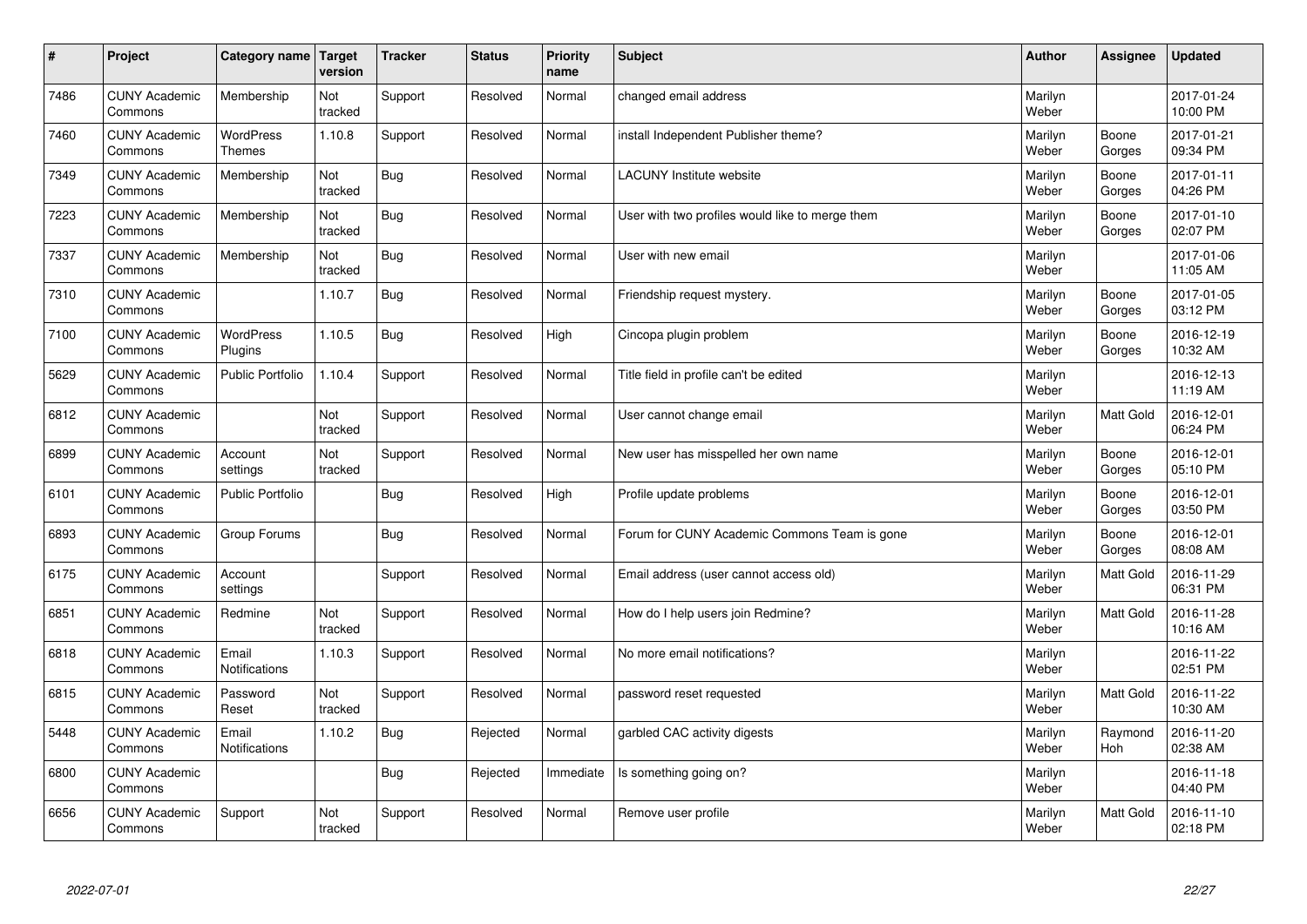| $\sharp$ | Project                         | Category name   Target     | version           | <b>Tracker</b> | <b>Status</b> | <b>Priority</b><br>name | <b>Subject</b>                                      | <b>Author</b>    | Assignee              | <b>Updated</b>         |
|----------|---------------------------------|----------------------------|-------------------|----------------|---------------|-------------------------|-----------------------------------------------------|------------------|-----------------------|------------------------|
| 6626     | <b>CUNY Academic</b><br>Commons | Group Files                | 1.10.1            | Bug            | Resolved      | Normal                  | Files from non-member showing up in private group   | Marilyn<br>Weber | Boone<br>Gorges       | 2016-11-07<br>03:54 PM |
| 6599     | <b>CUNY Academic</b><br>Commons | ZenDesk                    | 1.10              | Bug            | Duplicate     | Urgent                  | Accept Friend button not working                    | Marilyn<br>Weber | Raymond<br><b>Hoh</b> | 2016-11-04<br>06:35 PM |
| 6602     | <b>CUNY Academic</b><br>Commons | ZenDesk                    | 1.10              | Bug            | Resolved      | High                    | Add Friend button not working                       | Marilyn<br>Weber | Raymond<br><b>Hoh</b> | 2016-11-04<br>12:14 PM |
| 6575     | <b>CUNY Academic</b><br>Commons | Groups (misc)              |                   | Bug            | Rejected      | Normal                  | No papers link for the group "social paper"         | Marilyn<br>Weber |                       | 2016-11-02<br>10:39 PM |
| 5199     | <b>CUNY Academic</b><br>Commons | Social Paper               | Future<br>release | Feature        | <b>New</b>    | Normal                  | add tables to the SP editor                         | Marilyn<br>Weber |                       | 2016-10-24<br>11:27 AM |
| 6410     | <b>CUNY Academic</b><br>Commons |                            |                   | Bug            | Duplicate     | Immediate               | Cannot log in - gives privacy error                 | Marilyn<br>Weber | Boone<br>Gorges       | 2016-10-24<br>10:01 AM |
| 6338     | <b>CUNY Academic</b><br>Commons |                            |                   | <b>Bug</b>     | Rejected      | Normal                  | Multiple email notifications for each blog post     | Marilyn<br>Weber | Boone<br>Gorges       | 2016-10-18<br>08:45 PM |
| 6313     | <b>CUNY Academic</b><br>Commons | Groups (misc)              |                   | Bug            | Duplicate     | Normal                  | group member no longer in group, can't rejoin.      | Marilyn<br>Weber |                       | 2016-10-14<br>09:27 PM |
| 6025     | <b>CUNY Academic</b><br>Commons | Search                     | Not<br>tracked    | Bug            | Resolved      | Normal                  | Search function not working                         | Marilyn<br>Weber | Boone<br>Gorges       | 2016-10-12<br>09:41 AM |
| 6118     | <b>CUNY Academic</b><br>Commons | cuny.is                    |                   | Feature        | Resolved      | Normal                  | Cuny. Is request from Javier Otero Peña             | Marilyn<br>Weber | Sarah<br>Morgano      | 2016-10-04<br>07:02 PM |
| 6107     | <b>CUNY Academic</b><br>Commons |                            |                   | <b>Bug</b>     | Resolved      | High                    | site redirect?                                      | Marilyn<br>Weber | Boone<br>Gorges       | 2016-09-29<br>03:45 PM |
| 6091     | <b>CUNY Academic</b><br>Commons | Group<br>Invitations       | Not<br>tracked    | <b>Bug</b>     | Resolved      | Normal                  | User cannot re-join a group                         | Marilyn<br>Weber | Boone<br>Gorges       | 2016-09-28<br>01:47 PM |
| 6039     | <b>CUNY Academic</b><br>Commons | Membership                 | 1.9.28            | Bug            | Resolved      | High                    | User cannot change her email                        | Marilyn<br>Weber |                       | 2016-09-19<br>03:03 PM |
| 5988     | <b>CUNY Academic</b><br>Commons | Support                    |                   | Support        | Rejected      | Normal                  | Forbidden error when trying to join                 | Marilyn<br>Weber | Boone<br>Gorges       | 2016-09-08<br>01:42 PM |
| 5985     | <b>CUNY Academic</b><br>Commons | Support                    | Not<br>tracked    | Support        | Resolved      | Normal                  | change user's email address (she cannot access old) | Marilyn<br>Weber | Boone<br>Gorges       | 2016-09-07<br>01:43 PM |
| 5969     | <b>CUNY Academic</b><br>Commons | Registration               | 1.9.27            | Bug            | Resolved      | Normal                  | Queens students unable to join                      | Marilyn<br>Weber | Boone<br>Gorges       | 2016-09-04<br>09:41 PM |
| 5753     | <b>CUNY Academic</b><br>Commons | <b>WordPress</b><br>(misc) | Not<br>tracked    | Support        | Resolved      | Normal                  | merging blogs and groups                            | Marilyn<br>Weber | Boone<br>Gorges       | 2016-08-29<br>03:09 PM |
| 5872     | <b>CUNY Academic</b><br>Commons | Server                     | Not<br>tracked    | Bug            | Resolved      | Immediate               | Whole Commons is down                               | Marilyn<br>Weber | Boone<br>Gorges       | 2016-08-12<br>12:04 AM |
| 5844     | <b>CUNY Academic</b><br>Commons |                            | Not<br>tracked    | Support        | Resolved      | Normal                  | edit Host Files on Windows 10 problems              | Marilyn<br>Weber |                       | 2016-07-27<br>09:08 AM |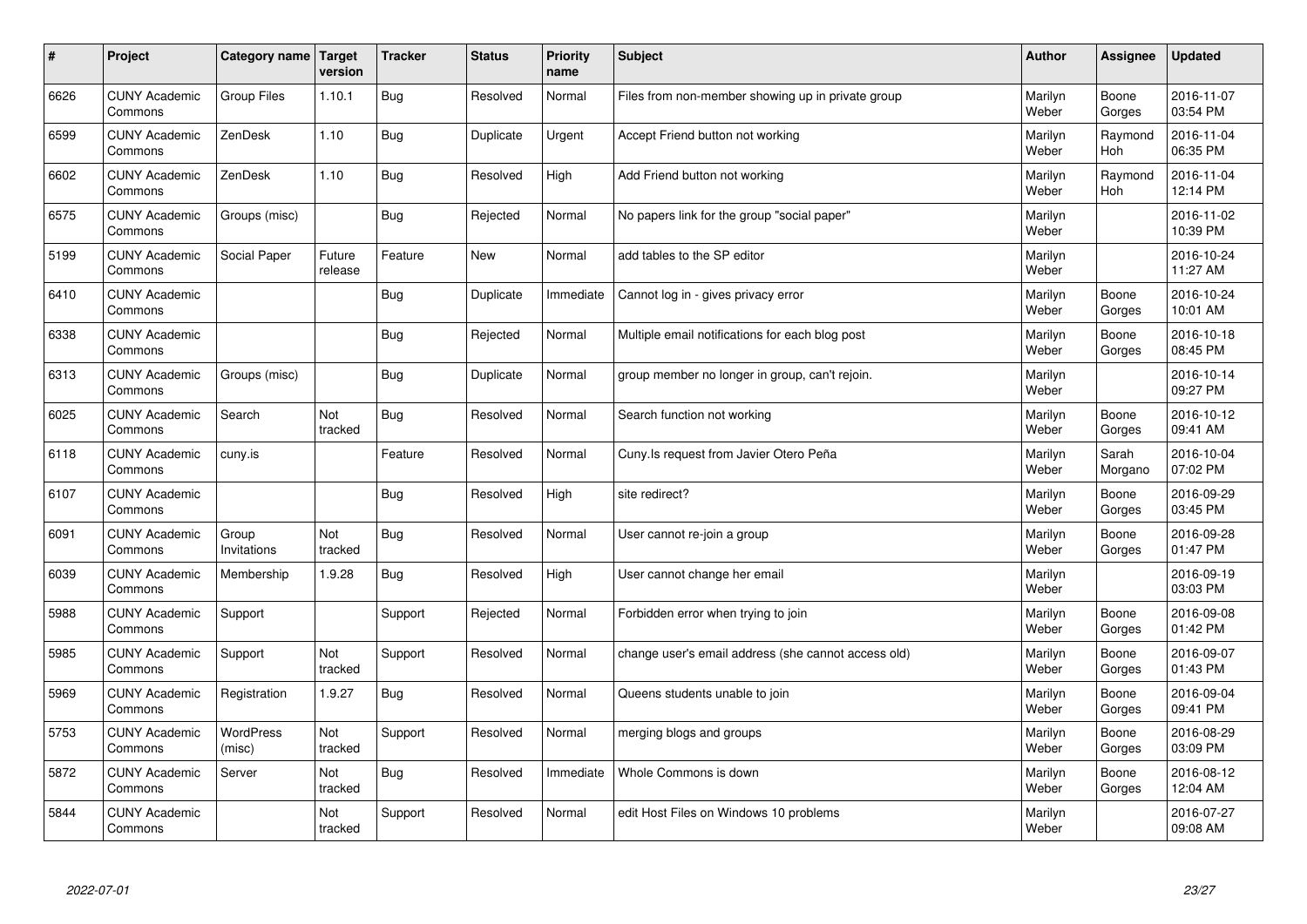| $\sharp$ | Project                         | Category name   Target            | version           | <b>Tracker</b> | <b>Status</b> | <b>Priority</b><br>name | <b>Subject</b>                                                  | <b>Author</b>    | Assignee              | <b>Updated</b>         |
|----------|---------------------------------|-----------------------------------|-------------------|----------------|---------------|-------------------------|-----------------------------------------------------------------|------------------|-----------------------|------------------------|
| 5799     | <b>CUNY Academic</b><br>Commons | Blogs<br>(BuddyPress)             | Not<br>tracked    | Feature        | Resolved      | Normal                  | removing one's own access to sites?                             | Marilyn<br>Weber | Boone<br>Gorges       | 2016-07-26<br>01:55 PM |
| 5834     | <b>CUNY Academic</b><br>Commons |                                   |                   | Bug            | Resolved      | Normal                  | My access to cdev                                               | Marilyn<br>Weber | Boone<br>Gorges       | 2016-07-25<br>03:12 PM |
| 5667     | <b>CUNY Academic</b><br>Commons | <b>Public Portfolio</b>           | 1.9.18            | Bug            | Resolved      | Normal                  | publication section on my public portfolio won't update         | Marilyn<br>Weber | Boone<br>Gorges       | 2016-06-12<br>10:19 AM |
| 5657     | <b>CUNY Academic</b><br>Commons | <b>WordPress</b><br>Plugins       | 1.9.18            | Feature        | Resolved      | Normal                  | Plugin Request - Instagram Feed WD                              | Marilyn<br>Weber | Boone<br>Gorges       | 2016-06-08<br>12:36 PM |
| 5630     | <b>CUNY Academic</b><br>Commons | <b>WordPress</b><br><b>Themes</b> | 1.9.17            | Feature        | Resolved      | Normal                  | Bavota magazine Pro theme                                       | Marilyn<br>Weber | Boone<br>Gorges       | 2016-06-02<br>12:09 AM |
| 5621     | <b>CUNY Academic</b><br>Commons | <b>WordPress</b><br>Plugins       | 1.9.17            | Feature        | Resolved      | Normal                  | Taxonomy plugin request                                         | Marilyn<br>Weber | Boone<br>Gorges       | 2016-06-01<br>11:28 PM |
| 5345     | <b>CUNY Academic</b><br>Commons | Social Paper                      | 1.9.17            | Feature        | Rejected      | Normal                  | Plus symbol problem in SP                                       | Marilyn<br>Weber | Christian<br>Wach     | 2016-05-27<br>04:26 AM |
| 5522     | <b>CUNY Academic</b><br>Commons | WordPress<br>Plugins              | 1.9.15            | Feature        | Resolved      | Normal                  | plugin request                                                  | Marilyn<br>Weber | Boone<br>Gorges       | 2016-05-09<br>10:36 AM |
| 5436     | <b>CUNY Academic</b><br>Commons |                                   | Not<br>tracked    | Bug            | Resolved      | Normal                  | Trying to change email settings for                             | Marilyn<br>Weber | Boone<br>Gorges       | 2016-04-21<br>10:12 PM |
| 5053     | <b>CUNY Academic</b><br>Commons | Social Paper                      | Future<br>release | Feature        | New           | Low                     | Scrollable menu to add readers (SP suggestion #4)               | Marilyn<br>Weber | Samantha<br>Raddatz   | 2016-04-21<br>05:21 PM |
| 5397     | <b>CUNY Academic</b><br>Commons | Social Paper                      | Future<br>release | Feature        | New           | Normal                  | frustrating to have to enable/disable in SP                     | Marilyn<br>Weber | Samantha<br>Raddatz   | 2016-04-20<br>03:39 PM |
| 5435     | <b>CUNY Academic</b><br>Commons |                                   | Not<br>tracked    | Bug            | Resolved      | Urgent                  | Can't see the dashboard                                         | Marilyn<br>Weber |                       | 2016-04-12<br>11:33 AM |
| 5396     | <b>CUNY Academic</b><br>Commons |                                   |                   | Outreach       | Resolved      | Urgent                  | Add CUNY Central to the survey choices?                         | Marilyn<br>Weber | Samantha<br>Raddatz   | 2016-03-31<br>01:38 PM |
| 5346     | <b>CUNY Academic</b><br>Commons | Toolbar                           | 1.9.11            | Bug            | Resolved      | Normal                  | possible dynamic HTML code bug?                                 | Marilyn<br>Weber | Boone<br>Gorges       | 2016-03-22<br>10:53 AM |
| 5302     | <b>CUNY Academic</b><br>Commons | WordPress<br>Plugins              | 1.9.10            | Feature        | Resolved      | Normal                  | request for WP Gallery Custom Links plug-in                     | Marilyn<br>Weber | Boone<br>Gorges       | 2016-03-11<br>09:20 PM |
| 3138     | <b>CUNY Academic</b><br>Commons | Documentation                     | Not<br>tracked    | Bug            | Resolved      | Normal                  | Codex documentation                                             | Marilyn<br>Weber | scott voth            | 2016-03-04<br>08:49 AM |
| 5282     | <b>CUNY Academic</b><br>Commons | Social Paper                      | Future<br>release | Bug            | New           | Normal                  | Replying via email directs to paper but not individual comment. | Marilyn<br>Weber | Raymond<br><b>Hoh</b> | 2016-03-02<br>01:48 PM |
| 4965     | <b>CUNY Academic</b><br>Commons | WordPress<br><b>Themes</b>        | Not<br>tracked    | Feature        | Resolved      | Normal                  | Theme requested                                                 | Marilyn<br>Weber | Boone<br>Gorges       | 2016-02-24<br>09:46 PM |
| 5184     | <b>CUNY Academic</b><br>Commons | Social Paper                      |                   | Bug            | Rejected      | Normal                  | Problem linking SP to a group                                   | Marilyn<br>Weber | Boone<br>Gorges       | 2016-02-21<br>12:27 PM |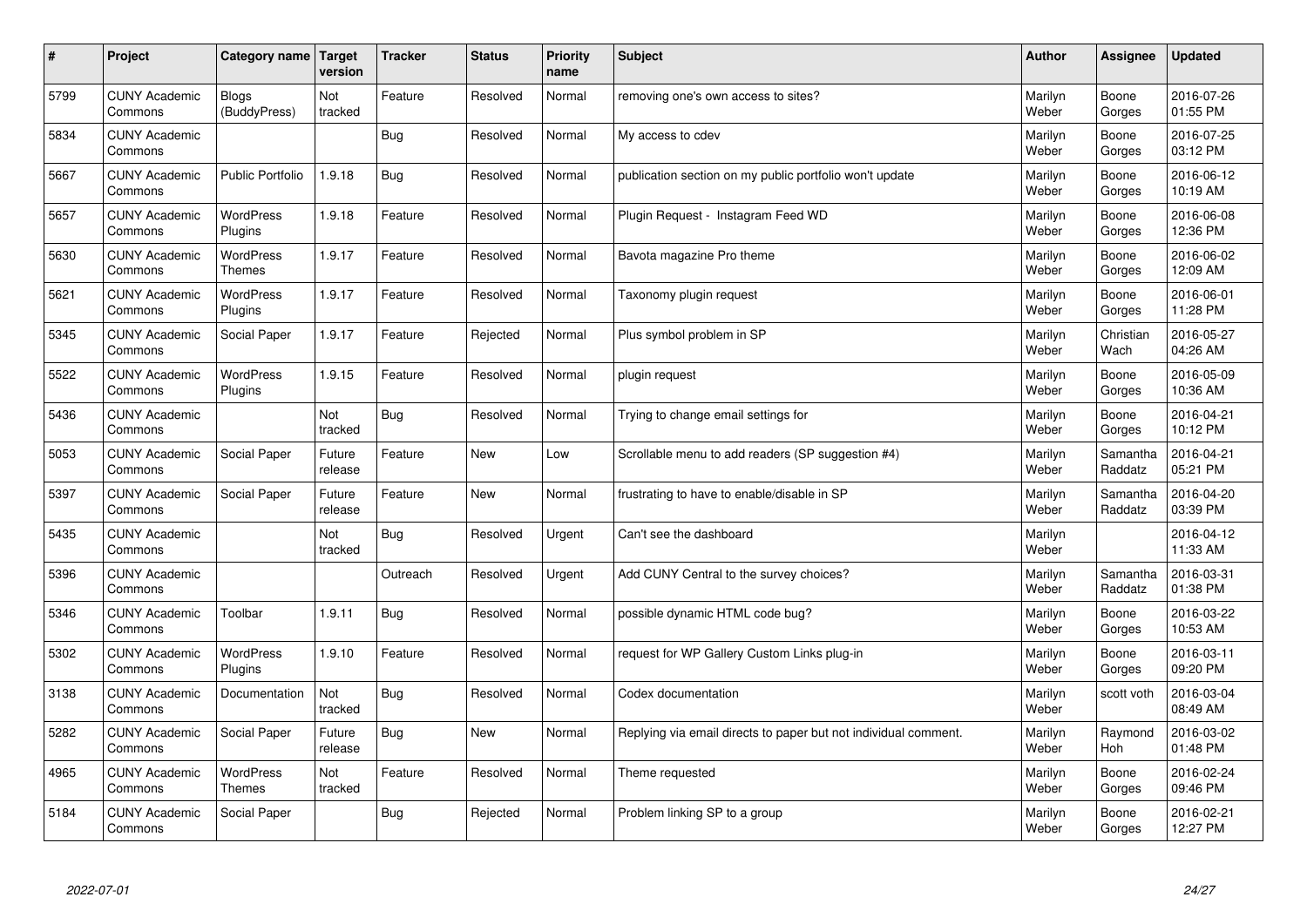| $\vert$ # | <b>Project</b>                  | Category name               | Target<br>version | <b>Tracker</b> | <b>Status</b> | <b>Priority</b><br>name | <b>Subject</b>                                                                                                                                  | <b>Author</b>    | <b>Assignee</b>     | <b>Updated</b>         |
|-----------|---------------------------------|-----------------------------|-------------------|----------------|---------------|-------------------------|-------------------------------------------------------------------------------------------------------------------------------------------------|------------------|---------------------|------------------------|
| 5205      | <b>CUNY Academic</b><br>Commons | Social Paper                | Future<br>release | Feature        | <b>New</b>    | Normal                  | Social Paper folders                                                                                                                            | Marilyn<br>Weber |                     | 2016-02-11<br>10:24 PM |
| 5058      | <b>CUNY Academic</b><br>Commons | Social Paper                | Future<br>release | Feature        | <b>New</b>    | Low                     | Can there be a clearer signal that even when comments have already<br>been made you add comments by clicking on the side? (SP suggestion<br>#5) | Marilyn<br>Weber | Samantha<br>Raddatz | 2016-02-11<br>10:24 PM |
| 5052      | <b>CUNY Academic</b><br>Commons | Social Paper                | Future<br>release | Feature        | <b>New</b>    | Low                     | Sentence by sentence or line by line comments (SP suggestion #3)                                                                                | Marilyn<br>Weber | Boone<br>Gorges     | 2016-02-11<br>10:24 PM |
| 5051      | <b>CUNY Academic</b><br>Commons | Social Paper                |                   | Feature        | Rejected      | Low                     | Visual cues for comments (SP suggestion #2)                                                                                                     | Marilyn<br>Weber | Samantha<br>Raddatz | 2016-02-10<br>10:01 AM |
| 5176      | <b>CUNY Academic</b><br>Commons | <b>Public Portfolio</b>     | 1.9.6             | <b>Bug</b>     | Resolved      | Normal                  | Widgets in Profile not saving                                                                                                                   | Marilyn<br>Weber | Boone<br>Gorges     | 2016-02-01<br>11:07 AM |
| 5177      | <b>CUNY Academic</b><br>Commons | Toolbar                     | 1.9.6             | Bug            | Resolved      | Normal                  | No "My Papers" tab                                                                                                                              | Marilyn<br>Weber | Raymond<br>Hoh      | 2016-01-29<br>08:37 AM |
| 3037      | <b>CUNY Academic</b><br>Commons | <b>Ground Control</b>       | Not<br>tracked    | Publicity      | Resolved      | Normal                  | <b>Ground Control</b>                                                                                                                           | Marilyn<br>Weber | scott voth          | 2016-01-26<br>05:23 PM |
| 3039      | <b>CUNY Academic</b><br>Commons | <b>Ground Control</b>       | Not<br>tracked    | Publicity      | Resolved      | Normal                  | <b>Ground Control</b>                                                                                                                           | Marilyn<br>Weber | Sarah<br>Morgano    | 2016-01-26<br>05:19 PM |
| 3040      | <b>CUNY Academic</b><br>Commons | <b>Ground Control</b>       | Not<br>tracked    | Publicity      | Resolved      | Normal                  | <b>Ground Control</b>                                                                                                                           | Marilyn<br>Weber | Micki<br>Kaufman    | 2016-01-26<br>05:16 PM |
| 3038      | <b>CUNY Academic</b><br>Commons | <b>Ground Control</b>       | Not<br>tracked    | Publicity      | Resolved      | Normal                  | <b>Ground Control</b>                                                                                                                           | Marilyn<br>Weber | Matt Gold           | 2016-01-26<br>05:10 PM |
| 3041      | <b>CUNY Academic</b><br>Commons | <b>Ground Control</b>       | Not<br>tracked    | Publicity      | Resolved      | Normal                  | <b>Ground Control</b>                                                                                                                           | Marilyn<br>Weber | Chris Stein         | 2016-01-26<br>04:52 PM |
| 4577      | <b>CUNY Academic</b><br>Commons | Registration                | Not<br>tracked    | <b>Bug</b>     | Resolved      | Normal                  | New users are not getting their email verification                                                                                              | Marilyn<br>Weber | Boone<br>Gorges     | 2016-01-26<br>03:30 PM |
| 5059      | <b>CUNY Academic</b><br>Commons |                             | Not<br>tracked    | Bug            | Resolved      | Normal                  | Instagram embed?                                                                                                                                | Marilyn<br>Weber |                     | 2016-01-26<br>12:05 AM |
| 5083      | <b>CUNY Academic</b><br>Commons | <b>WordPress</b><br>Plugins | 1.9.5             | Support        | Rejected      | Normal                  | creating a shortcode for the iframe code of the google form                                                                                     | Marilyn<br>Weber | Marilyn<br>Weber    | 2016-01-12<br>04:25 PM |
| 4831      | <b>CUNY Academic</b><br>Commons | <b>Public Portfolio</b>     | 1.9.4             | Bug            | Resolved      | Normal                  | User cannot update profile                                                                                                                      | Marilyn<br>Weber | Boone<br>Gorges     | 2016-01-11<br>10:46 PM |
| 4997      | <b>CUNY Academic</b><br>Commons | <b>WordPress</b><br>Plugins | 1.9.4             | Feature        | Resolved      | Normal                  | ability to embed maps from StoryMapJS?                                                                                                          | Marilyn<br>Weber | Boone<br>Gorges     | 2016-01-07<br>12:34 PM |
| 5072      | <b>CUNY Academic</b><br>Commons |                             |                   | Feature        | Duplicate     | Normal                  | redirect shortcode handler                                                                                                                      | Marilyn<br>Weber | Boone<br>Gorges     | 2016-01-07<br>12:34 PM |
| 5037      | <b>CUNY Academic</b><br>Commons | Registration                | Not<br>tracked    | Support        | Resolved      | Normal                  | Another Forgotten password for user with new email address                                                                                      | Marilyn<br>Weber | Boone<br>Gorges     | 2015-12-22<br>05:24 PM |
| 5036      | <b>CUNY Academic</b><br>Commons | <b>WordPress</b><br>Plugins | 1.9.1.1           | Feature        | Resolved      | Normal                  | Embeds request                                                                                                                                  | Marilyn<br>Weber | Boone<br>Gorges     | 2015-12-18<br>10:12 PM |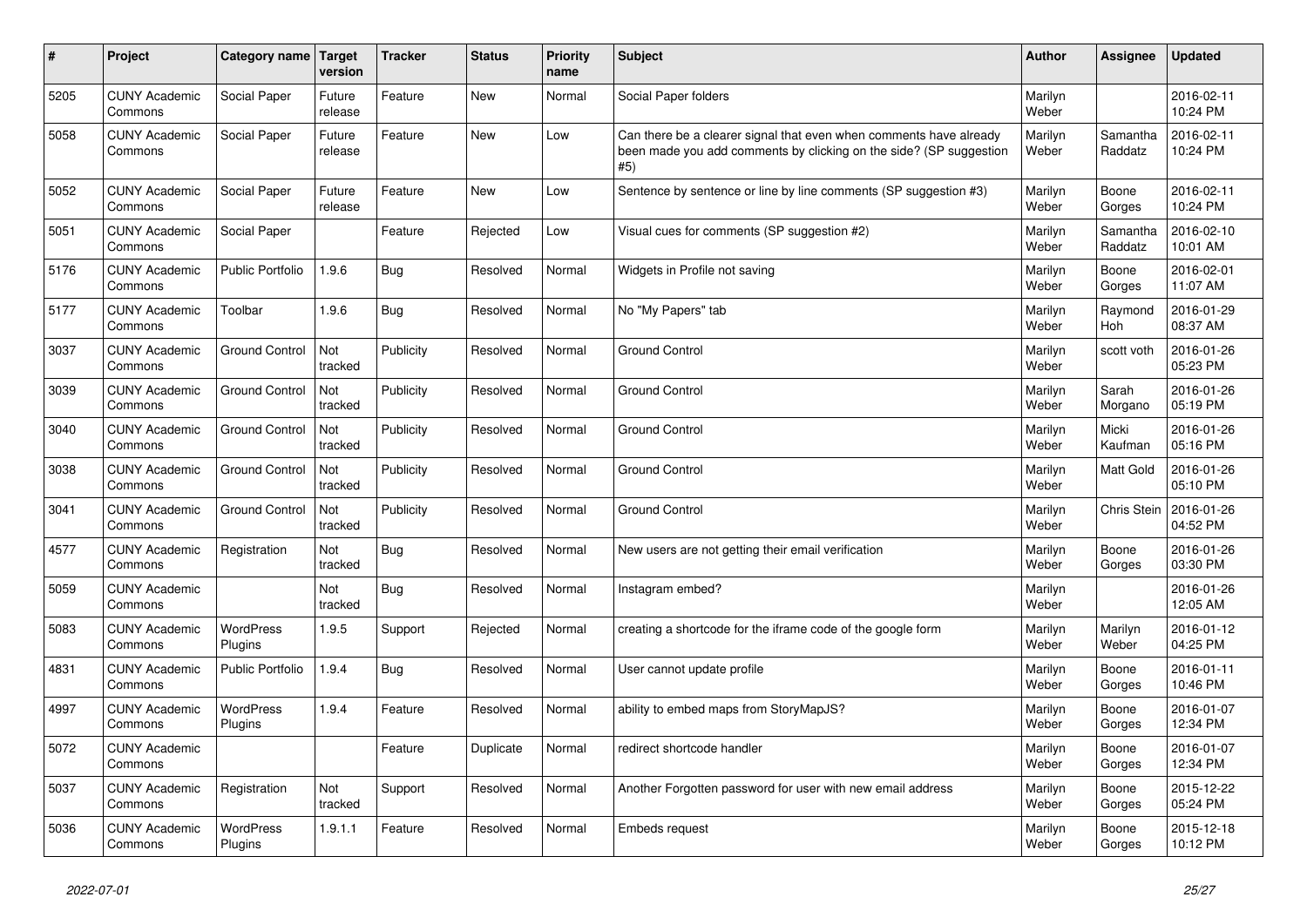| $\vert$ # | Project                         | Category name                    | <b>Target</b><br>version | <b>Tracker</b> | <b>Status</b> | <b>Priority</b><br>name | <b>Subject</b>                                        | <b>Author</b>    | <b>Assignee</b>       | <b>Updated</b>         |
|-----------|---------------------------------|----------------------------------|--------------------------|----------------|---------------|-------------------------|-------------------------------------------------------|------------------|-----------------------|------------------------|
| 5019      | <b>CUNY Academic</b><br>Commons | Registration                     | Not<br>tracked           | Support        | Resolved      | Normal                  | Forgotten password for user with new email address    | Marilyn<br>Weber | Marilyn<br>Weber      | 2015-12-11<br>04:18 PM |
| 4881      | <b>CUNY Academic</b><br>Commons | ZenDesk                          | Not<br>tracked           | <b>Bug</b>     | Resolved      | Normal                  | ZenDesk emails not being sent                         | Marilyn<br>Weber |                       | 2015-12-07<br>01:34 AM |
| 4657      | <b>CUNY Academic</b><br>Commons | Group Forums                     | 1.8.18                   | <b>Bug</b>     | Resolved      | High                    | Submit button disappears in new post mode in forum    | Marilyn<br>Weber | Raymond<br><b>Hoh</b> | 2015-12-01<br>11:15 PM |
| 4962      | <b>CUNY Academic</b><br>Commons | Events                           | 1.8.18                   | Bug            | Resolved      | High                    | Problems with text entry field in the Events Calendar | Marilyn<br>Weber | Raymond<br><b>Hoh</b> | 2015-12-01<br>06:57 PM |
| 4918      | <b>CUNY Academic</b><br>Commons | ZenDesk                          | Not<br>tracked           | Bug            | Resolved      | High                    | Re-directing Help Requests                            | Marilyn<br>Weber | Raymond<br>Hoh        | 2015-11-23<br>11:15 AM |
| 4834      | <b>CUNY Academic</b><br>Commons | <b>Blogs</b><br>(BuddyPress)     |                          | Bug            | Resolved      | Normal                  | Admin invite problem                                  | Marilyn<br>Weber | Boone<br>Gorges       | 2015-11-13<br>12:25 PM |
| 4880      | <b>CUNY Academic</b><br>Commons | Password<br>Reset                | Not<br>tracked           | Support        | Resolved      | High                    | CUNY Central person having password trouble           | Marilyn<br>Weber |                       | 2015-11-10<br>12:40 PM |
| 4340      | <b>CUNY Academic</b><br>Commons | WordPress -<br>Media             | 1.8.14                   | Feature        | Resolved      | Normal                  | embedding a video                                     | Marilyn<br>Weber | Daniel<br>Jones       | 2015-10-20<br>12:01 AM |
| 4734      | <b>CUNY Academic</b><br>Commons | <b>BuddyPress</b><br><b>Docs</b> | 1.8.13                   | Bug            | Resolved      | High                    | Problems with "Create New Doc"                        | Marilyn<br>Weber | Boone<br>Gorges       | 2015-10-09<br>07:53 AM |
| 4649      | <b>CUNY Academic</b><br>Commons | Registration                     | Not<br>tracked           | Bug            | Resolved      | Urgent                  | Submit button has disappeared                         | Marilyn<br>Weber | Boone<br>Gorges       | 2015-09-22<br>11:47 AM |
| 4542      | <b>CUNY Academic</b><br>Commons | WordPress<br>Plugins             | 1.8.10                   | Bug            | Resolved      | Normal                  | Emailing group users problem                          | Marilyn<br>Weber | Boone<br>Gorges       | 2015-09-11<br>11:16 AM |
| 4496      | <b>CUNY Academic</b><br>Commons | cuny.is                          | 1.8.9                    | <b>Bug</b>     | Resolved      | Normal                  | Quick links broken?                                   | Marilyn<br>Weber | Boone<br>Gorges       | 2015-08-28<br>10:39 AM |
| 4102      | <b>CUNY Academic</b><br>Commons | User<br>Experience               | 1.8.1                    | Design/UX      | Resolved      | Normal                  | Username rules                                        | Marilyn<br>Weber | Samantha<br>Raddatz   | 2015-06-01<br>01:23 PM |
| 4012      | <b>CUNY Academic</b><br>Commons |                                  | 1.7.20                   | Bug            | Resolved      | Normal                  | Two users reporting same Forbidden 403 error message. | Marilyn<br>Weber |                       | 2015-05-01<br>08:13 PM |
| 4013      | <b>CUNY Academic</b><br>Commons |                                  |                          | <b>Bug</b>     | Duplicate     | Normal                  | Math question?                                        | Marilyn<br>Weber |                       | 2015-04-22<br>04:05 PM |
| 3533      | <b>CUNY Academic</b><br>Commons | Group<br>Invitations             | 1.7.8                    | Bug            | Resolved      | Low                     | Trying to invite member to a new group                | Marilyn<br>Weber | Boone<br>Gorges       | 2015-04-01<br>09:13 PM |
| 3036      | <b>CUNY Academic</b><br>Commons | <b>Ground Control</b>            | Not<br>tracked           | Publicity      | Deferred      | Normal                  | <b>Ground Control</b>                                 | Marilyn<br>Weber | Dominic<br>Giglio     | 2015-03-21<br>09:10 PM |
| 3035      | <b>CUNY Academic</b><br>Commons | <b>Ground Control</b>            | Not<br>tracked           | Publicity      | Deferred      | Normal                  | Ground Control article                                | Marilyn<br>Weber | Marilyn<br>Weber      | 2015-03-21<br>08:54 PM |
| 3674      | <b>CUNY Academic</b><br>Commons |                                  |                          | Bug            | Rejected      | Normal                  | CBox pagination issue with the Wiki                   | Marilyn<br>Weber |                       | 2014-11-20<br>05:03 PM |